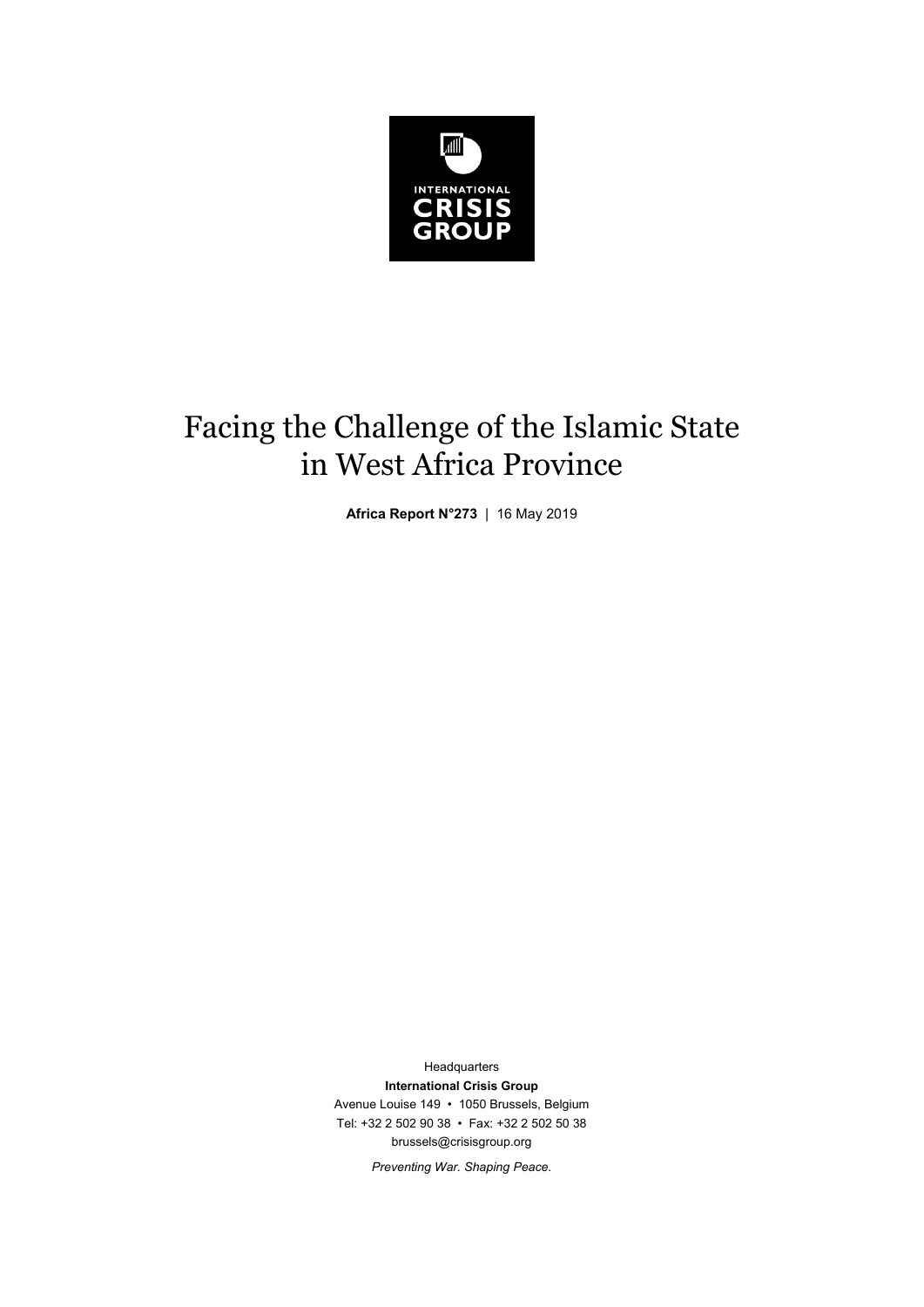# **Table of Contents**

| I.         |                                                                                  |  |
|------------|----------------------------------------------------------------------------------|--|
| II.        |                                                                                  |  |
| III.       |                                                                                  |  |
| IV.        | ISWAP Asserts Itself: Tactics, Territory and the Regional Response 11            |  |
|            |                                                                                  |  |
|            | $\mathbf{B}$ .                                                                   |  |
|            |                                                                                  |  |
| V.         |                                                                                  |  |
| VI.        |                                                                                  |  |
|            | VII. Taking On ISWAP's Challenge: Complementing the Military Approach  23        |  |
|            |                                                                                  |  |
| APPENDICES |                                                                                  |  |
| A.         |                                                                                  |  |
| <b>B.</b>  |                                                                                  |  |
| C.         |                                                                                  |  |
| D.         | Monthly Fatalities Associated with Boko Haram Conflict, 2011-2019: Civilians vs. |  |
|            |                                                                                  |  |
| E.         |                                                                                  |  |
| F.         |                                                                                  |  |
| G.         |                                                                                  |  |
|            |                                                                                  |  |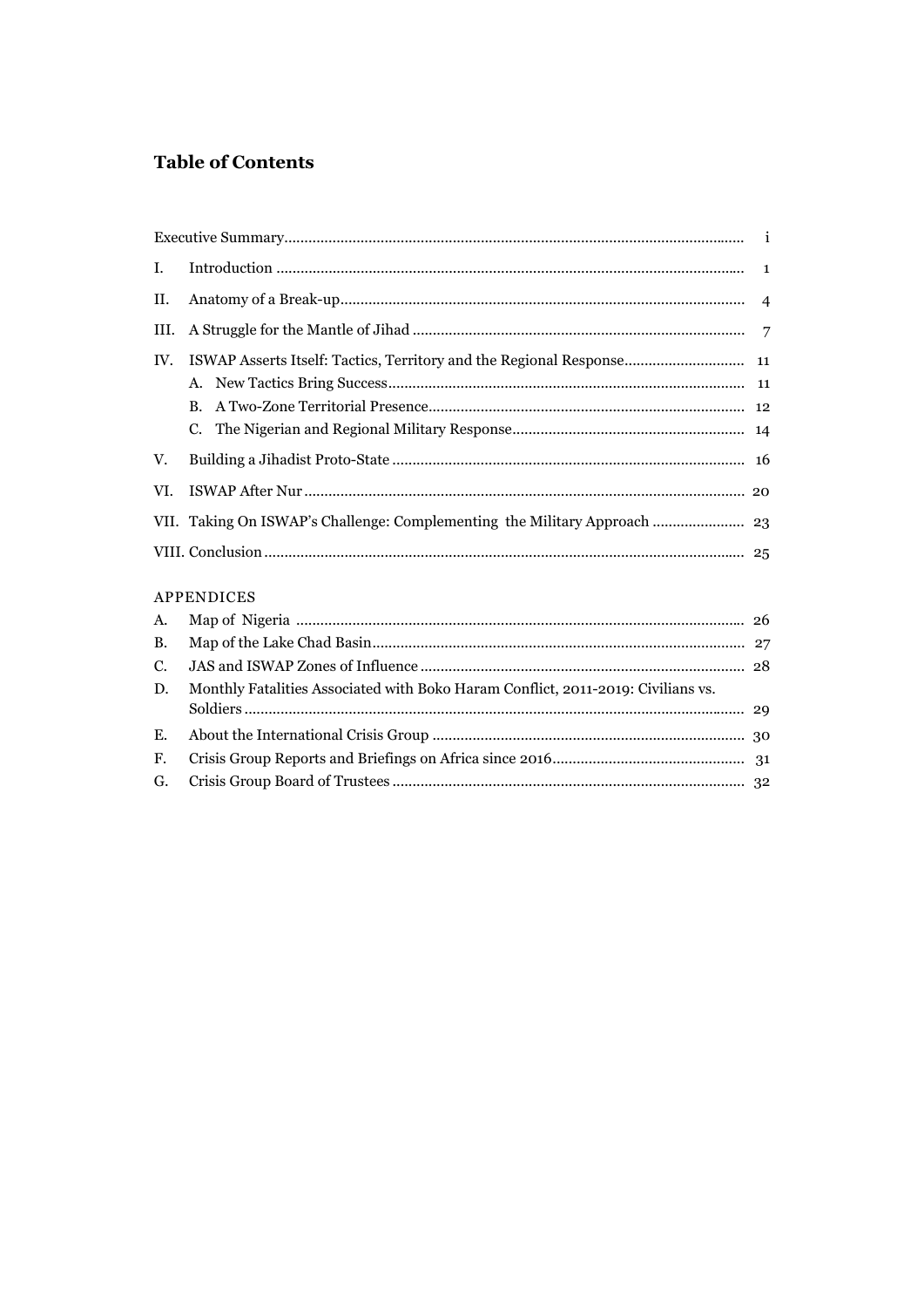# Principal Findings

**What's new?** The Islamic State in West Africa Province (ISWAP), a splinter of Boko Haram, is growing in power and influence in north-eastern Nigeria. It has notched military successes and made inroads among Muslim civilians by treating them better than its parent organisation and by filling gaps in governance and service delivery.

**Why does it matter?** The resurgence of a potent jihadist force around Lake Chad means continuing conflict for Nigeria and neighbouring states, as well as ongoing peril for civilians caught in the crossfire.

**What should be done?** State authorities should supplement their military campaign with efforts to weaken ISWAP's influence by improving governance and services in the north east. While the time may not seem right for comprehensive negotiations, the parties should keep channels of communication open in order to advance short-term goals like increasing humanitarian access.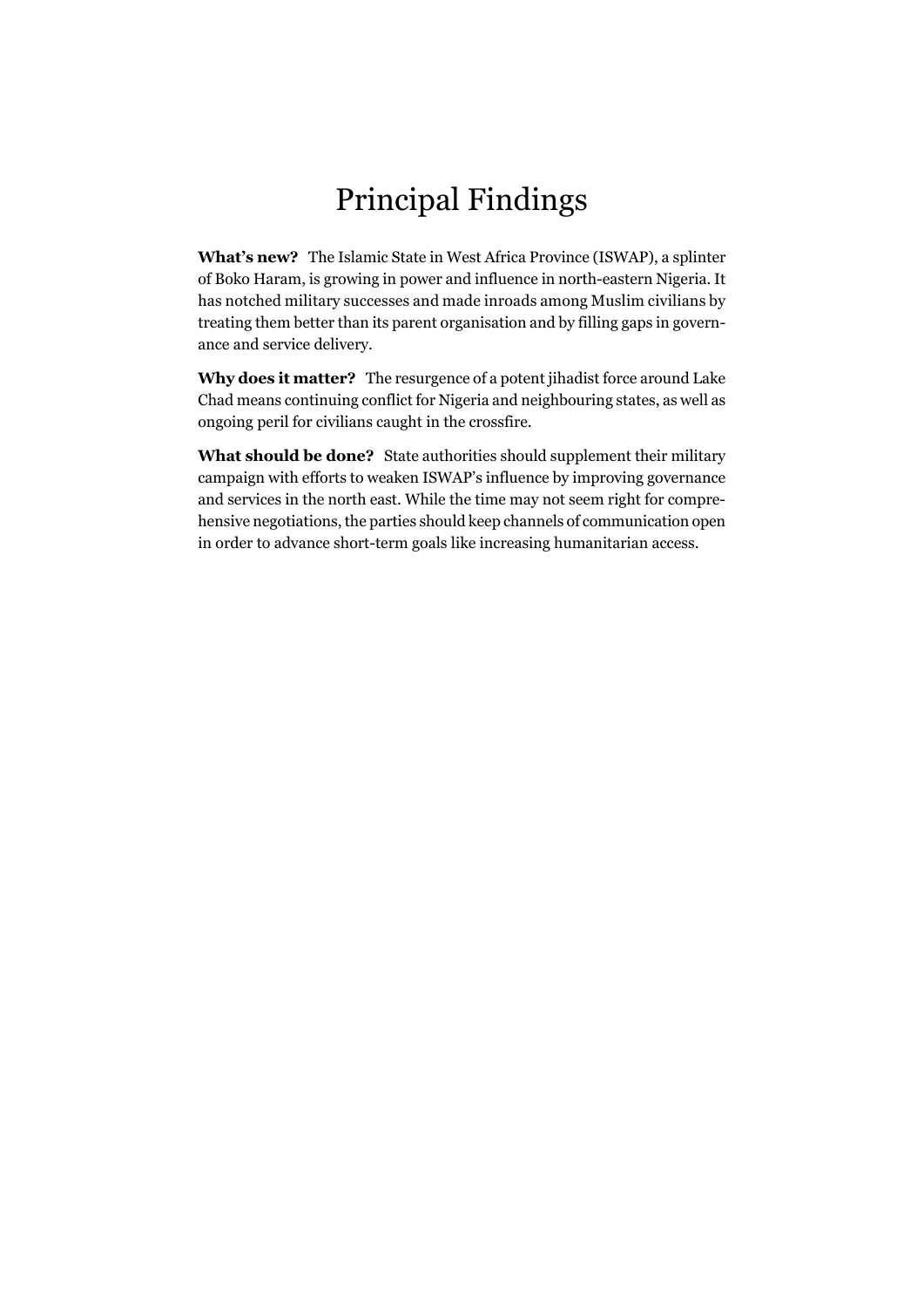**Africa Report N°273 16 May 2019** 

# *Executive Summary*

The Islamic State in West Africa Province (ISWAP), a splinter of Boko Haram, is growing in power and influence. From its territorial base on the banks and islands of Lake Chad, this jihadist group is waging a guerrilla war across north-eastern Nigeria and elsewhere on the lake's periphery. By filling gaps in governance and service delivery, it has cultivated a level of support among local civilians that Boko Haram never enjoyed and has turned neglected communities in the area and islands in Lake Chad into a source of economic support. If Nigeria and its neighbouring Lake Chad states want to sever the bond between ISWAP and these communities **–** and they should **–** then they cannot stop with countering ISWAP in battle. They will need to complement military action by filling the service and governance gaps that ISWAP has exploited.

Displacing ISWAP will not be easy. Although the group's methods are often violent and coercive, it has established a largely symbiotic relationship with the Lake Chad area's inhabitants. The group treats local Muslim civilians better than its parent organisation did, better than its rival faction, Jama'tu Ahlis Sunna Lidda'awati wal-Jihad (JAS), does now, and in some ways better than the Nigerian state and army have done since the insurgency began in 2009. It digs wells, polices cattle rustling, provides a modicum of health care and sometimes disciplines its own personnel whom it judges to have unacceptably abused civilians. In the communities it controls, its taxation is generally accepted by civilians, who credit it for creating an environment where they can do business and compare its governance favourably to that of the Nigerian state.

ISWAP's approach appears to have paid dividends in terms of recruitment and support. With an estimated 3,500-5,000 members according to Crisis Group's sources, it overshadows JAS, which has roughly 1,500-2,000, and appears to have gained the military upper hand over the latter. It has also caused real pain to the Nigerian military, its primary target, overrunning dozens of army bases and killing hundreds of soldiers since August 2018. As its name suggests, ISWAP is affiliated with the faded Islamic State, or ISIS, caliphate in Iraq and Syria, whose remnants count ISWAP victories as their own. ISWAP appears to be working hard to gain greater favour from its namesake organisation, and it has obtained some support already, notably in the form of training, though it is not clear how significant a boost this will afford.

ISWAP's deepening roots in the civilian population underscore that the Nigerian government (and, to a lesser extent, those of Cameroon, Chad and Niger) cannot look purely to military means to ensure its enduring defeat. Instead, they should seek to weaken ISWAP's ties to locals by proving that they can fill service and governance gaps at least in the areas they control, even as they take care to conduct the counterinsurgency as humanely as possible and in a manner that protects civilians.

To combat impunity among the security services, they should release the report of the panel that President Muhammadu Buhari appointed in 2017 to investigate alleged military abuses and implement those recommendations that advance accountability. They should enhance public safety in towns that are under government control in Borno and neighbouring states where ISWAP is building influence.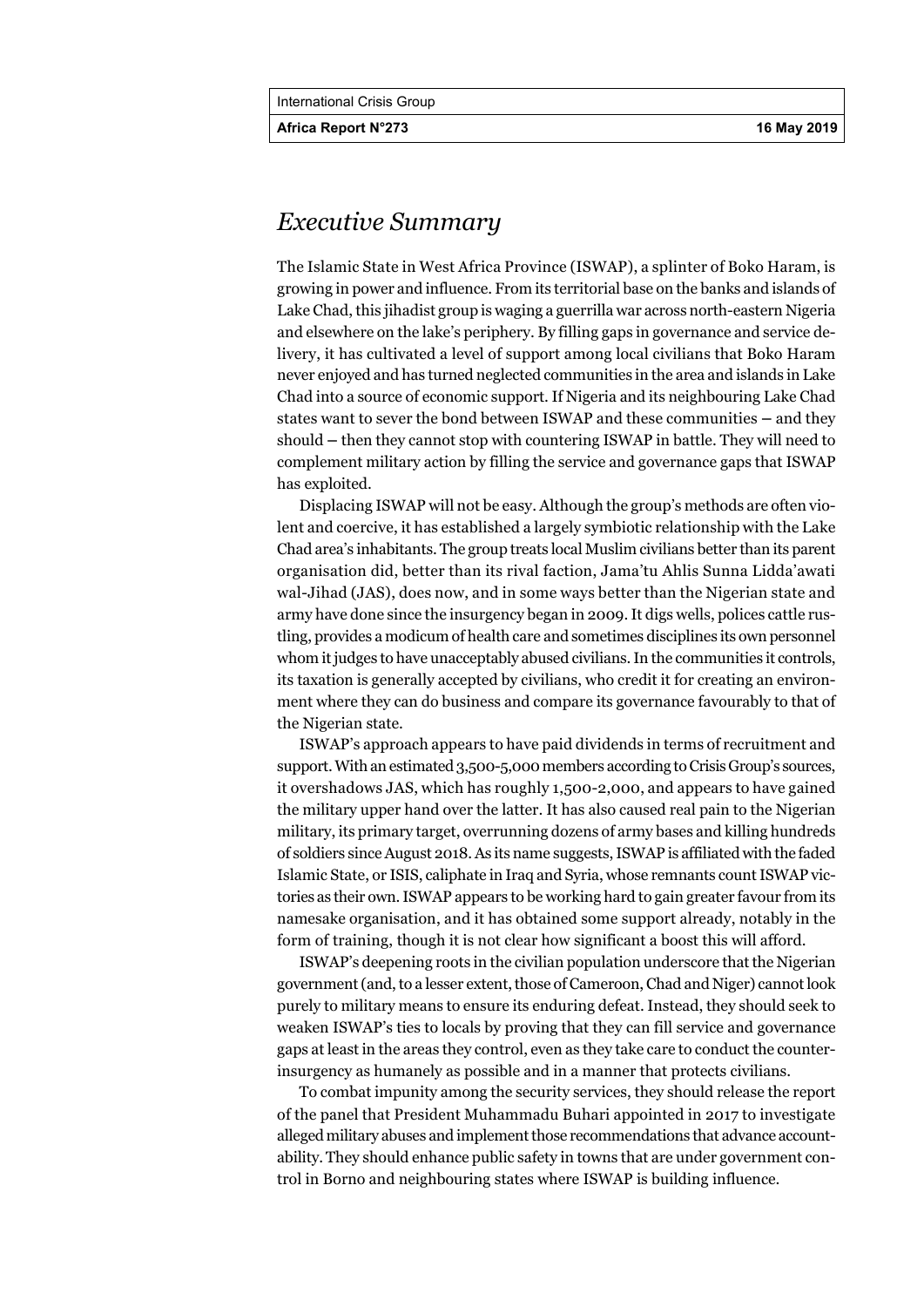They should take care that in seeking to cut off ISWAP's access to local markets they do not alienate locals by also strangling their ability to trade. And even though negotiations to end hostilities may not be a realistic prospect at this time, they should keep lines of communication open with ISWAP, focusing on practical issues such as how to get more humanitarian assistance to local communities.

These strategies certainly do not guarantee victory for state authorities over ISWAP – but they could help counteract important sources of the organisation's strength, provide a useful complement to ongoing efforts to degrade it militarily, and at the same time channel important support to communities in the region, which sorely need it.

### **Dakar/Brussels, 16 May 2019**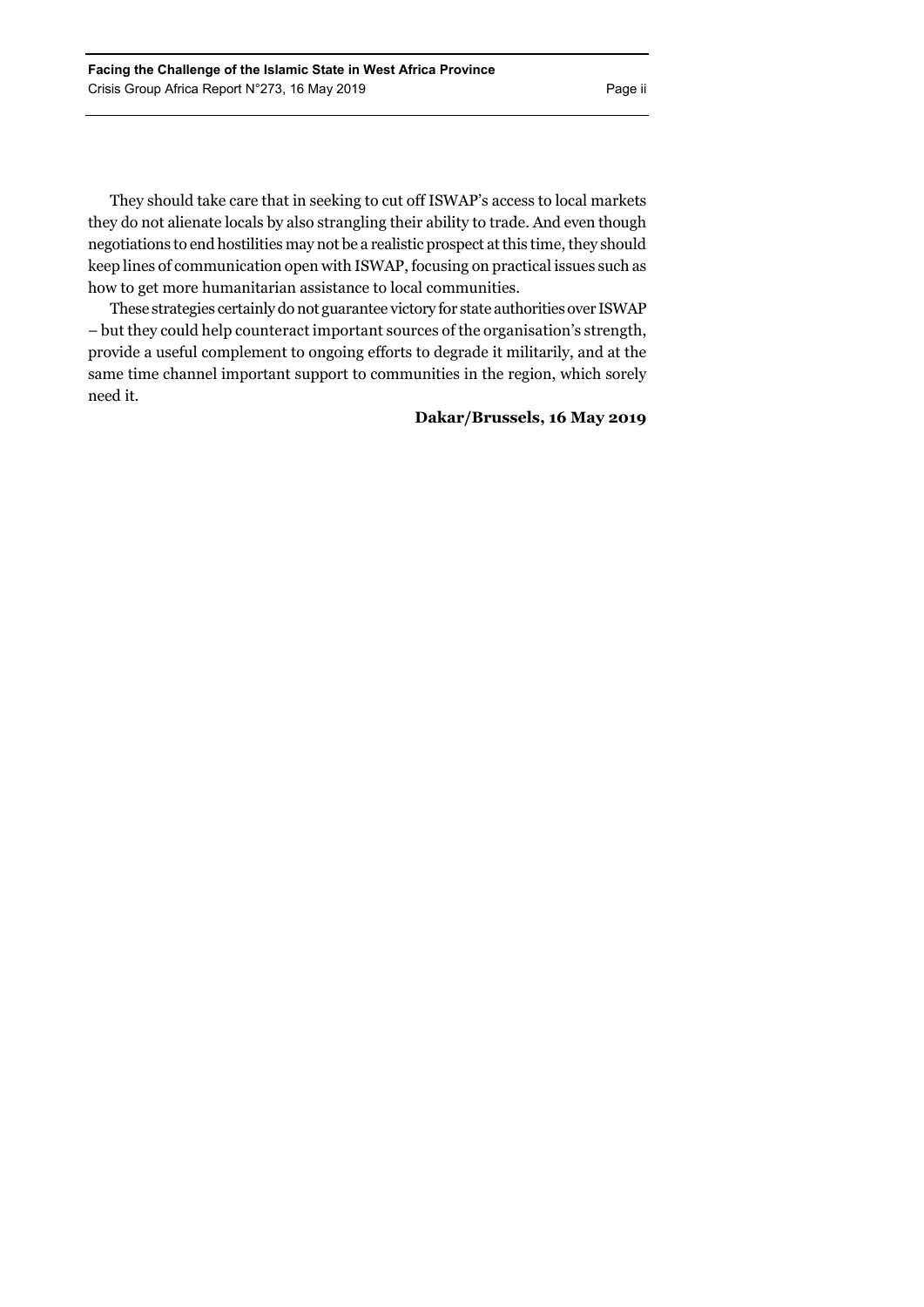Africa Report N°273 **16 May 2019** 

# Facing the Challenge of the Islamic State in West Africa Province

# I. **Introduction**

Since the early 2010s**,** the jihadist armed group Boko Haram has wielded power and influence in north-eastern Nigeria and parts of adjoining states in the Lake Chad basin. The group clawed its way back from a failed uprising in July 2009 against the Nigerian government that left more than 1,000 dead, including the group's founder, Mohammed Yusuf, to re-emerge as a full-fledged insurgency under the command of one of Yusuf's lieutenants, Abubakar Shekau, a year later.<sup>1</sup> Over the next five years, and at a particularly rapid pace between 2013 and 2015, the group seized control of much of Nigeria's Borno state, and began operating in border areas of neighbouring Niger, Chad and Cameroon. The organisation plundered villages and bombed markets and churches, as well as mosques it deemed "infidel". In April 2014 it staged the kidnapping of 276 schoolgirls in Chibok, Borno state. This mass abduction, which earned it global condemnation, was only one in a long series of violent incidents of striking brutality.

Yet, starting in 2015, Boko Haram found itself under increasing pressure from the Nigerian military and its regional allies, which fed its internal divisions, causing it to shrink in power.<sup>2</sup> In March of that year, Boko Haram lost its self-proclaimed capital, Gwoza, to Nigerian troops, and over time, notable towns it had overrun in Borno state fell back into government hands, forcing the group back into safe havens on the periphery of Lake Chad, in the Sambisa Forest and in hills and mountains east of Gwoza.

Boko Haram's retreat exacerbated longstanding personality clashes and doctrinal differences within the organisation. The group was still intact in March 2015 when Shekau pledged allegiance to ISIS leader Abu Bakr al-Baghdadi and it took up the name Islamic State in West Africa Province (ISWAP). But a year later it fractured in two. Following the lead of Mamman Nur and Abu Musab al-Barnawi, a son of Mohammed Yusuf, a number of senior leaders split off from Shekau's forces. Nur and al-Barnawi's faction, retaining the name ISWAP, gained recognition from ISIS and attracted a growing number of militants.

ISWAP's leadership has changed in the intervening three years. In 2018 an internal dispute reportedly led it to execute Nur, and in March 2019, it announced that Abu Musab had been replaced by another (albeit unrelated) al-Barnawi, Abu Abdallah.3

<sup>&</sup>lt;sup>1</sup> For background, see Crisis Group Africa Reports N°213, *Curbing Violence in Nigeria (II): The Boko Haram Insurgency*, 3 April 2014; and N°168, *Northern Nigeria: Background to Conflict*, 20 December 2010. See also Alex Thurston, *Boko Haram: The History of an African Jihadist Movement* (Princeton, 2017).

Crisis Group Africa Briefing N°120, *Boko Haram on the Back Foot?*, 4 May 2016.

<sup>&</sup>lt;sup>3</sup> The surname al-Barnawi means "from Borno". It does not indicate kinship between the two.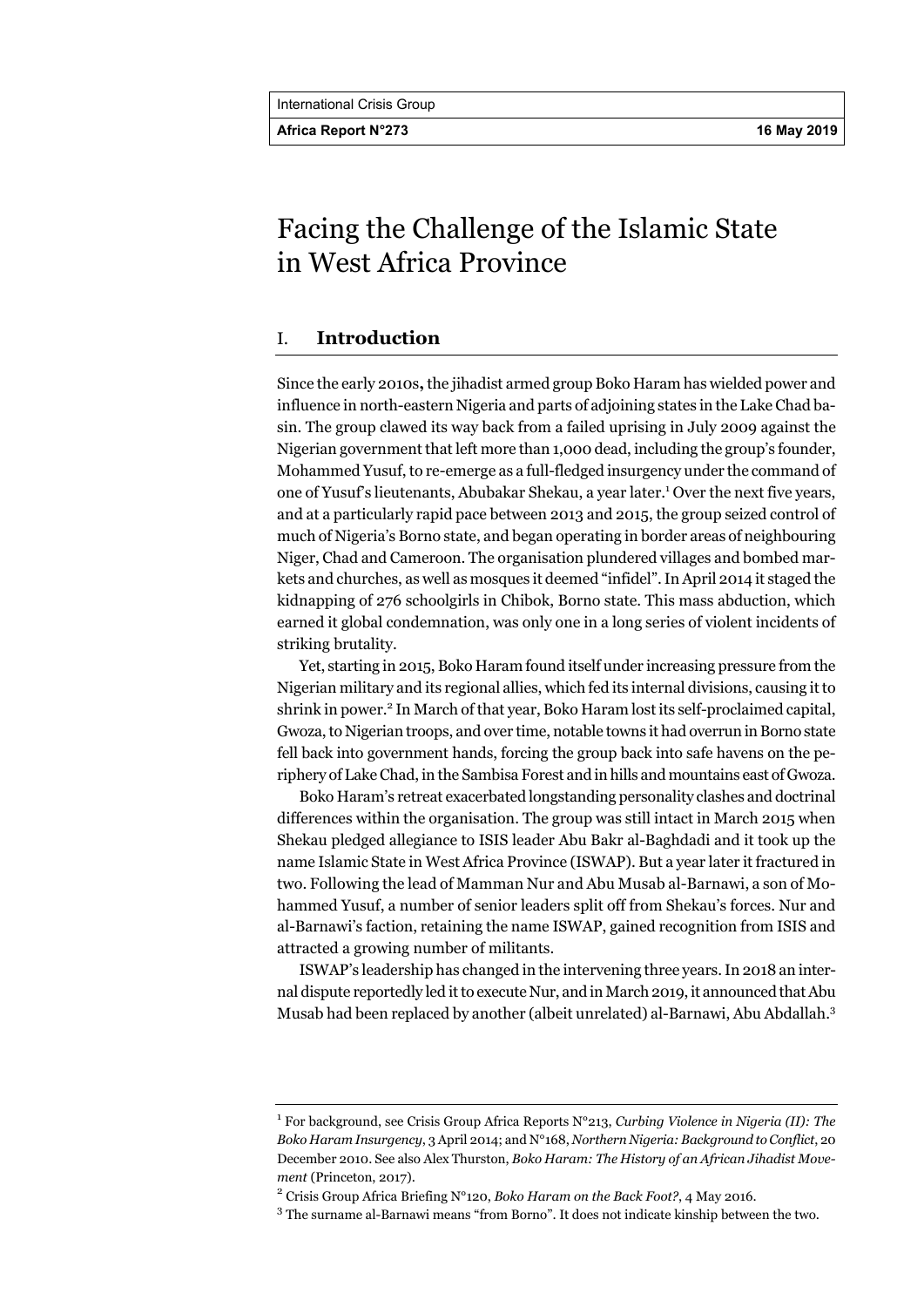Shekau remains in control of a rump faction of Boko Haram that reassumed the group's original name, Jama'tu Ahlis Sunna Lidda'awati wal-Jihad (JAS).4

Neither of the two successor factions controls nearly the territory that Boko Haram once held. Their sway is limited to the marshland around and islands of Lake Chad, parts of the Mandara hills on the Nigeria-Cameroon border, and the inaccessible forests of Borno and Yobe states – terrain that provides cover from Nigerian and allied air power.

Yet the two remain potent military forces. It is difficult to estimate the two factions' precise numbers. Each is made up of a mix of ideologically motivated combatants toting AK-47s, watchmen bearing locally produced hunting rifles, and captives acting as ammunition carriers or weapon servants. But the numbers remain significant. A Western security official estimated in February 2019 that ISWAP had 3,500- 5,000 fighters and JAS 1,500-2,000.<sup>5</sup> Moreover, ISWAP has been expanding its reach. In December 2018, it overran a major military base in Baga, on the shores of Lake Chad, which the Nigerian army had recaptured in February 2015. On 23 February 2019, the day of Nigeria's general elections, ISWAP launched its first-ever attack on Borno state's capital, Maiduguri, firing rockets at military targets.<sup>6</sup>

Perhaps most worrying for Nigeria's and its neighbours' security is the way in which ISWAP has adapted its military tactics and policies toward civilians. This adaptation has allowed it to foster ties with local communities that its parent and parallel organisations never enjoyed. By curbing some of Boko Haram's most wanton practices, and by filling a void in civilian governance and service provision, ISWAP is strengthening its hand for the future. The deeper it sinks its roots into the neglected communities of north-eastern Nigeria, the more difficult it may be to dislodge.

This report explores how and why ISWAP emerged from Boko Haram, how it has gained ground both territorially and politically against Shekau's JAS faction, and how it uses guerrilla tactics to challenge regional armies, particularly Nigeria's. It focuses in particular on ISWAP's efforts to forge links to the rural population, and how these ties have become a source of its strength. The report considers what Nigerian and other government authorities are doing to provide their own governance and services and to encourage its own forces to conduct counter-insurgency operations humanely and in a manner that protects civilians. It also makes suggestions for how they might raise their game in order to deny ISWAP the competitive advantage that it seeks.

6 "Boko Haram attacks reported across northern Nigeria on polling day", *Defense Post*, 23 February 2019.

<sup>4</sup> Jama'tu Ahlis Sunna Lidda'awati wal-Jihad means "People Committed to the Propagation of the Prophet's Teachings and Jihad". It was the first official self-appellation of "Boko Haram" (generally translated from Hausa as "Western education is forbidden"), which is a derisive epithet coined by Salafi critics. This report nonetheless uses the familiar term "Boko Haram" to refer to the group before the 2016 split and to the ISWAP and JAS factions together.

<sup>5</sup> Crisis Group electronic communication, February 2019; see also "Islamic State ally stakes out territory around Lake Chad", Reuters, 30 April 2018. A Nigerian research organisation recently produced a much higher figure for ISWAP's numbers – between 18,000 and 20,000 fighters – apparently based on an unpublished examination of ISWAP's combat groups built from contacts with both Nigerian military and ISWAP sources. "Survival and Expansion: The Islamic State's West Africa Province", Global Initiative for Civil Stabilisation, April 2019. Given the lack of detail about the methodologies and primary data used to generate both sets of figures, there is no ready explanation for the discrepancy.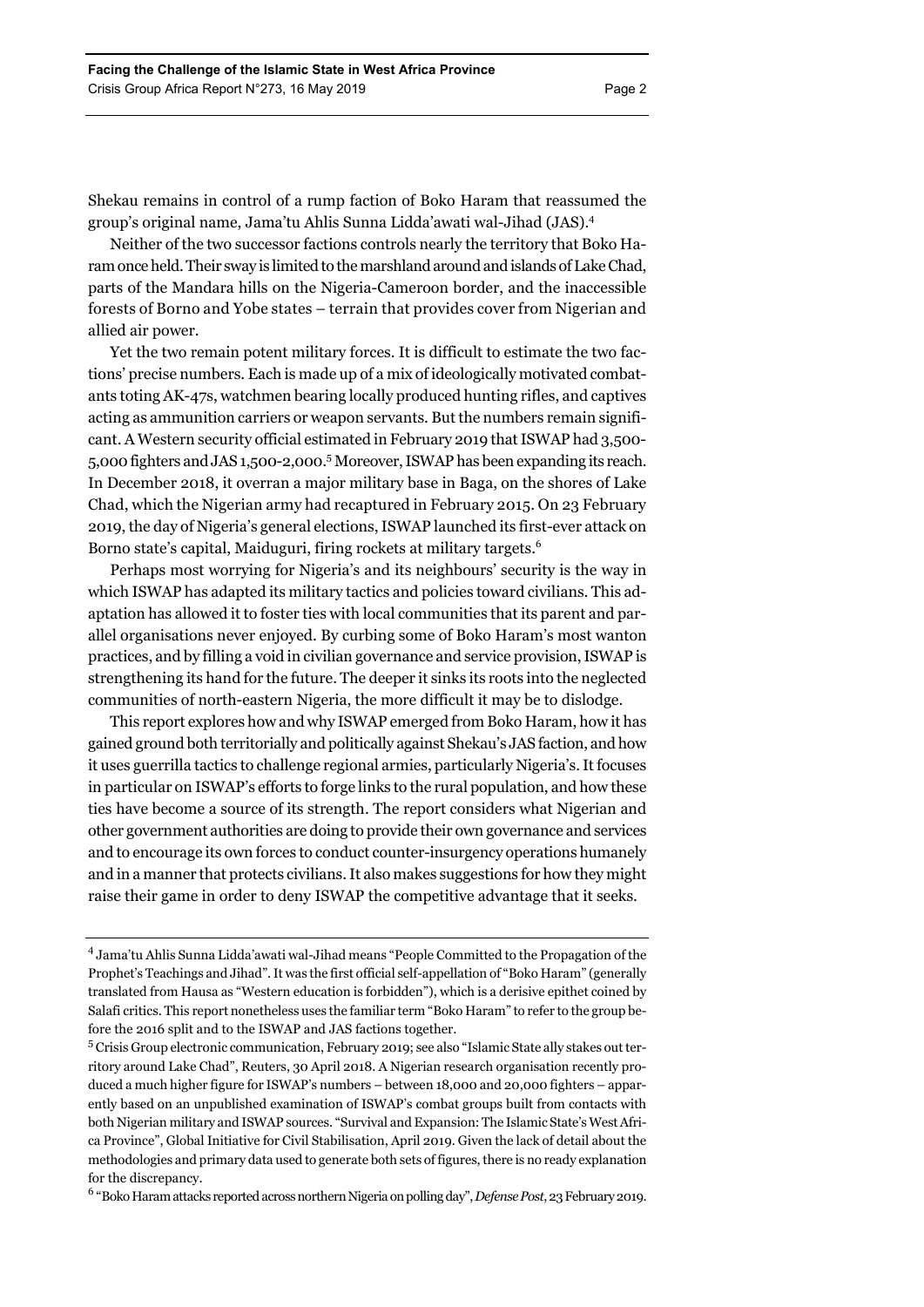This report is based primarily on interviews carried out in December 2017 and March, October and December 2018 in Abuja and Maiduguri, supplemented by additional research conducted through May 2019. It reflects contributions from Crisis Group analysts working in all four Lake Chad countries. While it was impossible to get direct access to active jihadists, the report draws on interviews with civilians from the north east of Nigeria who are familiar with ISWAP because of the relations it has built with the local population and the fact that it allows people to move between areas it controls and Maiduguri. Several former Boko Haram members aware of its internal politics were also interviewed, in addition to vigilantes, diplomats, religious scholars, local and federal state officials, non-governmental organisation workers, human rights activists, and international and Nigerian security experts, as well as journalists. Lastly, the report draws on the lively debates among academics who study Boko Haram.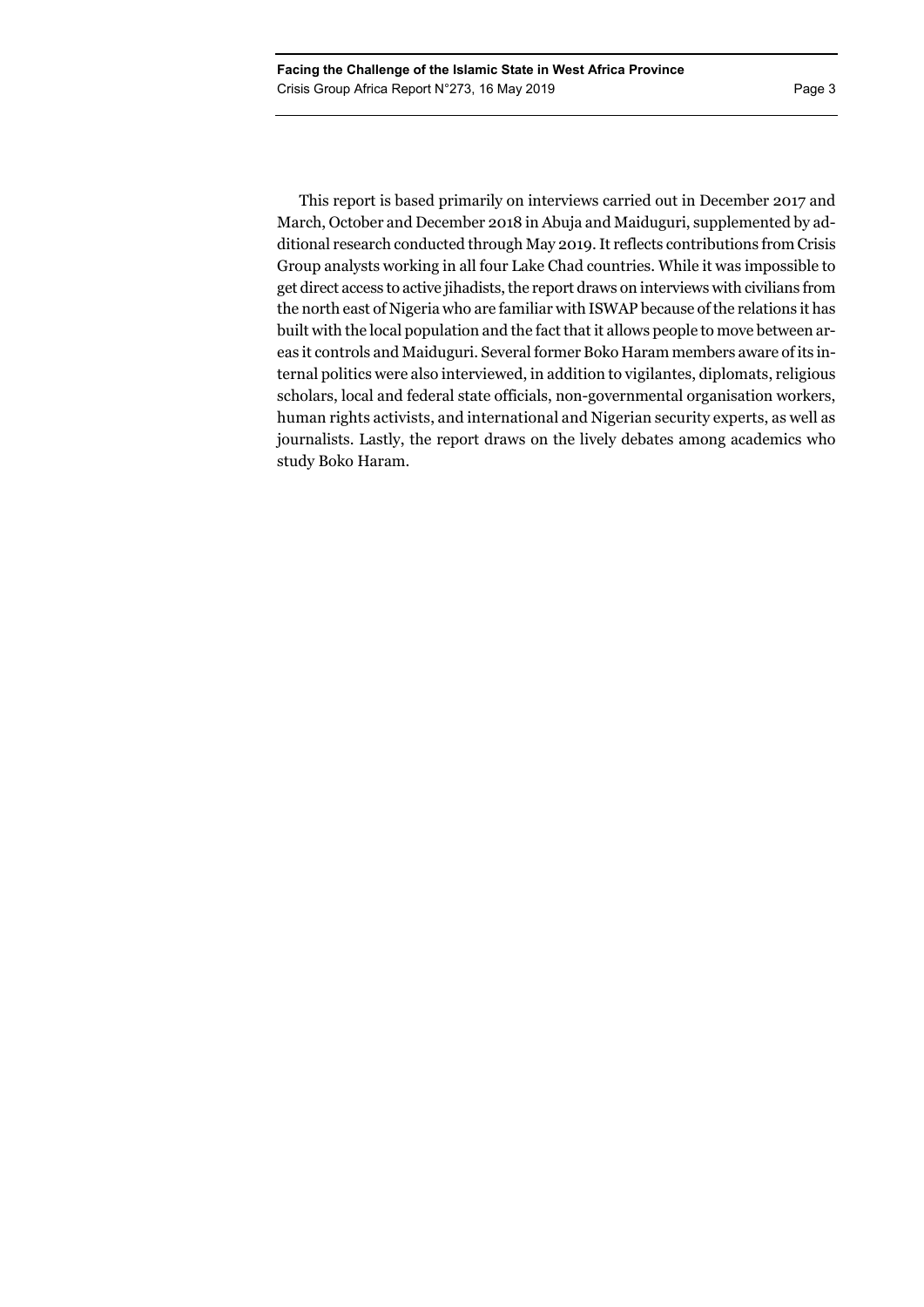# II. **Anatomy of a Break-up**

The fracturing of Boko Haram is a story of clashing personalities, military oneupmanship and political manoeuvring. A key figure in the split was the late Mamman Nur, who first gained stature in the organisation as a top lieutenant of the group's founder, Mohammed Yusuf, and a rival of Yusuf's successor, Shekau. A charismatic figure with some higher education – a rare trait in Boko Haram's leadership – Nur married one of Yusuf's widows. He dropped out of sight for several years following Yusuf's death in 2009. According to some reports, while Shekau was establishing himself as Boko Haram's new leader, Nur spent some time abroad, possibly in Somalia and Sudan, forging ties to other jihadist groups, including ISIS. 7 Nigerian authorities labelled Nur the mastermind of the August 2011 bombing of the UN building in Abuja, although some local sources question this claim.<sup>8</sup> At some point in 2014 or 2015, he joined Shekau in his stronghold in the Sambisa forest in Borno State.<sup>9</sup>

It was not long before Nur and Shekau clashed. As links developed between Boko Haram and ISIS, Nur and other internal critics of Shekau's autocratic, brutal and mercurial leadership began pushing for a formal affiliation with ISIS, which was then on a winning streak.10 They were probably acting on a mix of enthusiasm for the newlydeclared caliphate and a hope that they could use that affiliation to curb Shekau's power. Shekau was reluctant, but he eventually bowed to internal pressure, pledging allegiance to ISIS leader Abu Bakr al-Baghdadi in March 2015.<sup>11</sup>

But disputes over the group's future were not over. In late 2015, Nur reportedly left the Sambisa enclave to establish his own camp.<sup>12</sup> The following June, the Boko Haram council (*shura*) held a reconciliation meeting in the Sambisa forest, but the effort failed. Nur challenged Shekau's leadership, as did Abu Musab al-Barnawi, who enjoyed some notoriety because he was one of Mohammed Yusuf's surviving sons. ISIS media were already promoting al-Barnawi to replace the more rough-edged Shekau as Boko Haram's main public figure.13 Nur and al-Barnawi sent a letter to ISIS,

 $7$  One Nigerian security analyst believes that Nur had forged a direct link with ISIS in Syria. Crisis Group electronic communication, August 2018.

<sup>&</sup>lt;sup>8</sup> "UN House bombing: The hunt for Mamman Nur", *Vanguard*, 4 September 2011. A Nigerian security expert and a religious scholar acquainted with Nur were sceptical of this claim. Crisis Group electronic communications, November 2018 and February 2019.

<sup>&</sup>lt;sup>9</sup> Crisis Group interview, former JAS member, Maiduguri, October 2018.

<sup>&</sup>lt;sup>10</sup> Aymenn Jawad Al-Tamimi, "The 'Boko Haram' allegiance pledge to Islamic State: An Ansar al-Shari'a Tunisia connection", Pundicity, 8 August 2018.

<sup>11</sup> Aymenn Jawad Al-Tamimi, "ISWAP vs. Abu Bakr Shekau: full text, translation and analysis", Pundicity, 5 August 2018. Some experts say Shekau tried to assert Boko Haram's weak connection to al-Qaeda, through al-Qaeda in the Islamic Maghreb, as a way of dodging the pressure to rally to ISIS. Crisis Group electronic communications, December 2018.

<sup>&</sup>lt;sup>12</sup> Crisis Group interviews, former JAS members, Maiduguri, October 2018; "Boko Haram fracturing over Islamic State ties, U.S. general warns", Reuters, 21 June 2016. Shekau mentions another splinter group trying to set up camp in late 2015 or early 2016 in Falgore forest, a reserve at the juncture of Bauchi, Kano and Kaduna states. See Abdulbasit Kassim and Michael Nwankpa, *The Boko Haram Reader: From Nigerian Preachers to the Islamic State* (London, 2018), chapter 74. <sup>13</sup> Al-Barnawi is an alias. His true name is Habib Yusuf. Tellingly enough, al-Barnawi's first appearance in January 2015, was to discuss the group's recent attack in Baga, and al-Barnawi insisted that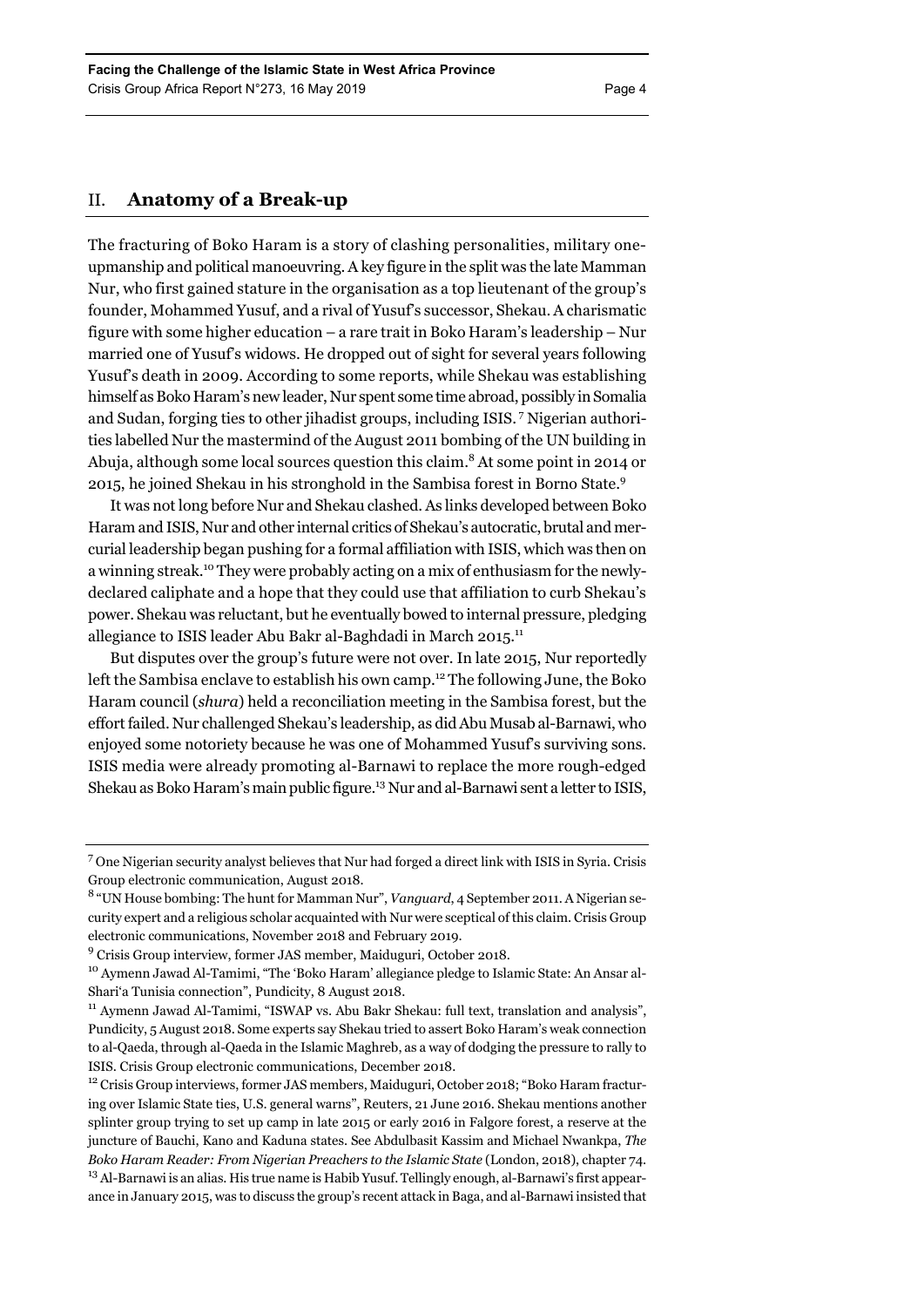asking for arbitration of the leadership dispute. Before an answer arrived, Shekau's critics fled, fearing for their lives.<sup>14</sup> The response eventually came to Nur, deciding in his and al-Barnawi's favour.<sup>15</sup>

After Nur and al-Barnawi escaped the Sambisa enclave, they consolidated their own faction in Yobe state and on the banks and islands of Lake Chad in northern Borno state. They began planning their operations. Their first major independent military operation was a 3 June 2016 attack on a Nigerien base in Bosso, a town on Lake Chad close to the Nigerian border. It illustrated what would become ISWAP's modus operandi: a raid targeting the military, capturing weapons and supplies, without civilian casualties.

Both ISIS and the new ISWAP faction heavily promoted the raid's success on social media in an apparent attempt to establish the new faction's credibility.<sup>16</sup> Shortly thereafter, in early August 2016, the ISIS weekly *al-Naba'* published an interview with al-Barnawi, mentioning that ISIS had just designated him as ISWAP's new *wali* (governor). (By some accounts, Nur had voluntarily stepped aside to ease al-Barnawi's ascent.17) Shekau soon released audio and video recordings insisting that ISIS had been tricked and that he remained the leader of jihad in the region.<sup>18</sup> But the split was complete, and with a military win to its credit and the effective endorsement by ISIS under its belt, the new faction emerged with a strong hand.

Although the militants who formed the new faction were united in disapproval of Shekau, there is reason to believe that they did not all see eye to eye about everything. Some wanted to carry on fighting but felt that Shekau was a hindrance; others felt caught between the rock of Nigeria's stronger military response and the hard place of Shekau's ruthless command and were looking to reach a settlement with the authorities. Nur himself was in the latter camp, according to a religious scholar in direct

only associates of the Nigerian state had been killed, not regular civilians. See Kassim and Nwankpa, op. cit., chapter 53.

<sup>&</sup>lt;sup>14</sup> According to a Nigerian security analyst, Shekau tried to have Nur and al-Barnawi killed after the meeting. Crisis Group electronic communication, August 2018.

 $15$  Ibid.

<sup>&</sup>lt;sup>16</sup> Crisis Group electronic communication, security official from Niger, July 2018. Altogether, ISIS and ISWAP media put out at least five communiqués. See Rida Lyammouri, "Updated: Rundown of Boko Haram attacks on Bosso, Yébi, Diffa region in last 2 weeks", Maghreb and Sahel, 4 June 2016 (updated 10 June 2016); "Islamic State West Africa Release: 'Killing 35 Apostates and Injuring Approximately 70 from the Armies of Niger and Nigeria in Southeastern Niger' – 6 June 2016", trac.org, 7 June 2016; "New video message from the Islamic State: 'The Raid of Niger: Coverage of the Liberation of the Nigerien Military Training Camp in the Bosso Area: Wilayat Gharb Ifriqiyyah'", Jihadology.net, 6 July 2016; "IS' AMAQ Publishes Infographic on West African Province's June 2016 Attack in Bosso", SITE, 18 July 2016.

 $17$  For an annotated translation, see Alex Thurston, "Abu Mus'ab al-Barnawi's Interview with the Islamic State's *al-Naba*' Magazine", *Journal of Islamic Studies*, vol. 36, no. 1 (2017), pp. 257–275. According to a source interviewed by the Institute for Security Studies, Nur was ISIS's initial appointee as *wali*, but he stepped aside in favour of al-Barnawi. Nur, as Shekau's long-time rival, may have thought that al-Barnawi's prestigious lineage would make him a less controversial nominee. Crisis Group electronic communication, August 2018; Omar S. Mahmood and Ndubuisi Christian Ani, "Factional Dynamics within Boko Haram", Institute for Security Studies Research Report, July 2018, p. 12.

<sup>18</sup> See Kassim and Nwankpa, op. cit., chapters 71 and 73.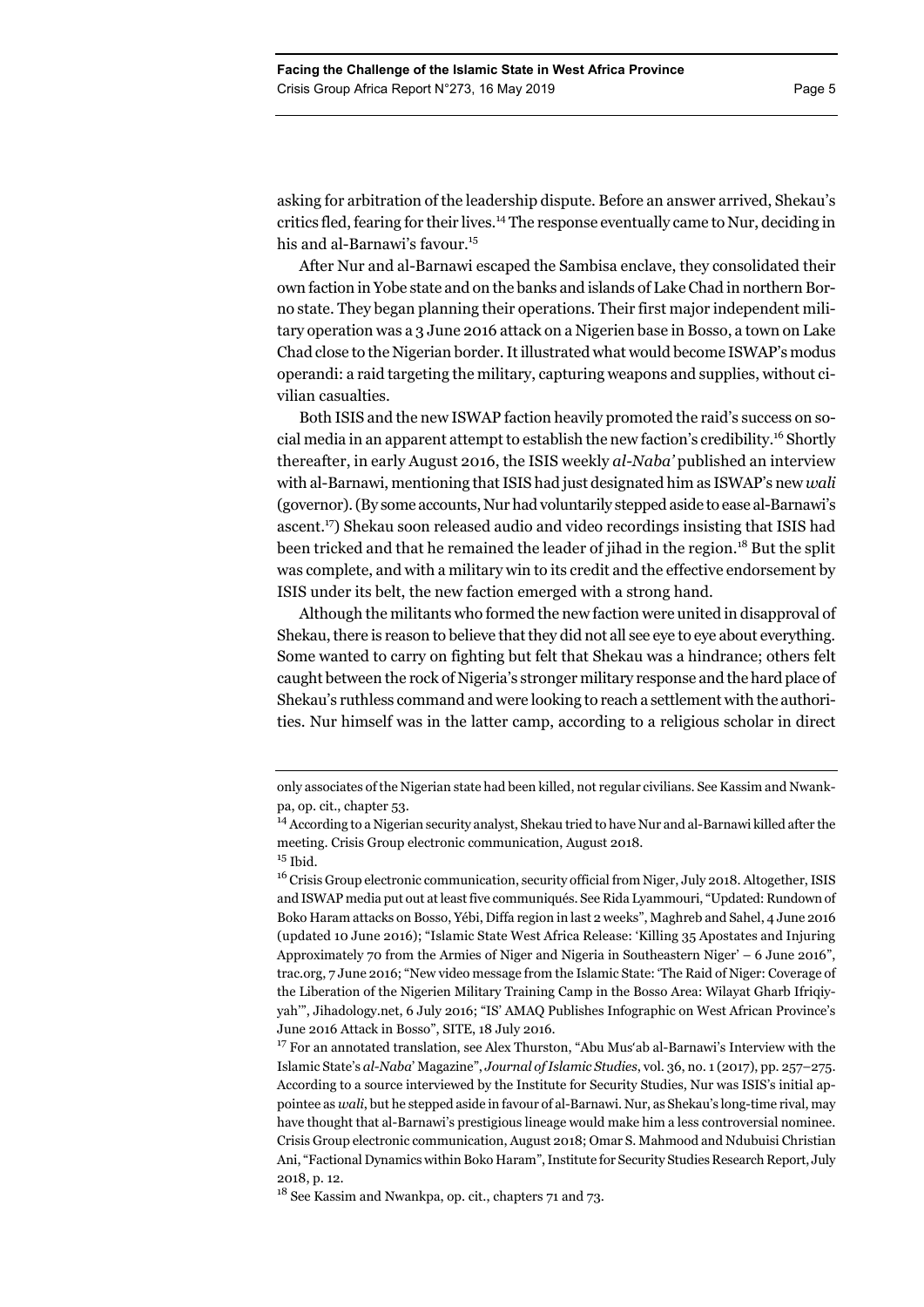contact with him and to someone involved in facilitating discussions between ISWAP and the state.19 This fundamental difference, muted at the time of ISWAP's emergence, may later have contributed to Nur's killing (discussed in section VI below).

<sup>19</sup> Crisis Group interviews, Maiduguri, December 2018 and Abuja, March 2018.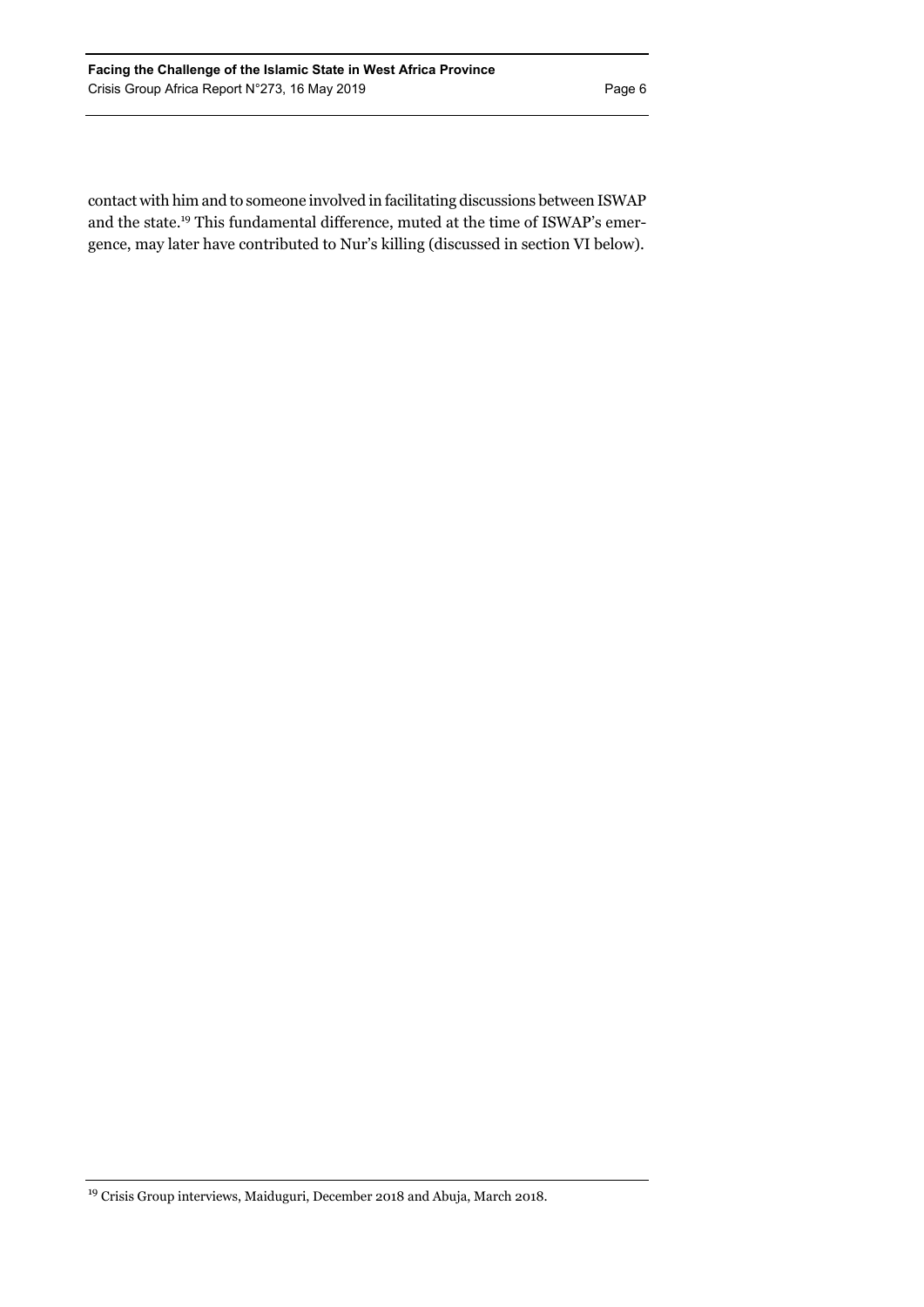# III. **A Struggle for the Mantle of Jihad**

Immediately after the break-up, Shekau sent his troops after the dissenters, and the two factions clashed several times through the end of 2016.<sup>20</sup> According to a former ISWAP member, dozens of ISWAP fighters were killed in one such battle in July 2016, near Chukungudu, Nigeria, on the shores of Lake Chad.<sup>21</sup> ISWAP survived, defeating a number of JAS subgroups and absorbing others.<sup>22</sup>

Since then, fighting has reduced in intensity, and the two groups reportedly reached a ceasefire agreement, which included a deal for JAS to free the families of ISWAP commanders that it had been holding since ISWAP broke away. It is possible that ISIS itself, which has never disowned Shekau's pledge of fealty, pushed for the ceasefire.<sup>23</sup>

Occasional clashes still occur, particularly when Shekau's raiders seek to rob and kidnap civilians in ISWAP-controlled areas on the Nigerien and Nigerian shores of Lake Chad, as well as in the Konduga local government area in Nigeria, and ISWAP units try to fend them off.<sup>24</sup> Some fighters still loyal to Shekau have formed a group on the Nigerien side of Lake Chad and have been particularly persistent raiders.25

While the fighting subsided relatively soon after the split, a war of words between the two groups raged until at least mid-2018. Alongside audio recordings in Hausa and Kanuri, the main local languages, the two factions put out elaborate texts in Arabic, painstakingly drawing on Islamic theology and jurisprudence to justify their respective stands and call into question – sometimes explicitly, sometimes not – those of the rival faction.<sup>26</sup> The Arabic publications appear targeted at an international jihadist audience.

For their part, the ISWAP materials highlighted the ways in which the new faction sought to distinguish itself from Shekau's. They portrayed Shekau as acting brutally, in violation of Islamic doctrine, and using methods that alienated the Lake Chad basin's inhabitants and thus undermined support for Islamist militancy in the

<sup>&</sup>lt;sup>20</sup> ISWAP claims that JAS harried its fighters for months following the 2016 split. See ISWAP's list of incidents in Al-Tamimi, "ISWAP vs. Abu Bakr Shekau", op. cit. ISWAP also went after Shekau "like the military". See "Ex-Boko Haram 'intelligence chief' speaks from detention on the reason Albarnawi, Nur and other commanders split from Shekau", *Premium Times*, 24 December 2017.<br><sup>21</sup> Crisis Group interview, Maiduguri, October 2018.<br><sup>22</sup> On the two factions' areas of control and influence, as well as their n

and Appendix C.

<sup>&</sup>lt;sup>23</sup> Crisis Group interview, international military expert, Abuja, October 2018; electronic communication, Nigerian security expert, November 2018.

<sup>24</sup> Crisis Group interviews, Nigerian NGO worker, herdsmen, transport workers and charcoal traders, Maiduguri, March 2018; electronic communication, international NGO worker, September 2018. Local government areas are administrative subdivisions of states.

<sup>&</sup>lt;sup>25</sup> According to NGO sources, in early February 2019, JAS fighters killed a number of ISWAP traders in Bague, Niger, and kidnapped some women. ISWAP later fought off the marauders and rescued the women. Crisis Group electronic communication, February 2019.

<sup>&</sup>lt;sup>26</sup> Ibid., chapters 70 and 72; and Al-Tamimi, "ISWAP vs. Abu Bakr Shekau: full text, translation and analysis", op. cit. While each faction bolstered its arguments with quotations from Islamic scripture and jurisprudence, their back-and-forth reveals deep practical disagreements about policy and strategy.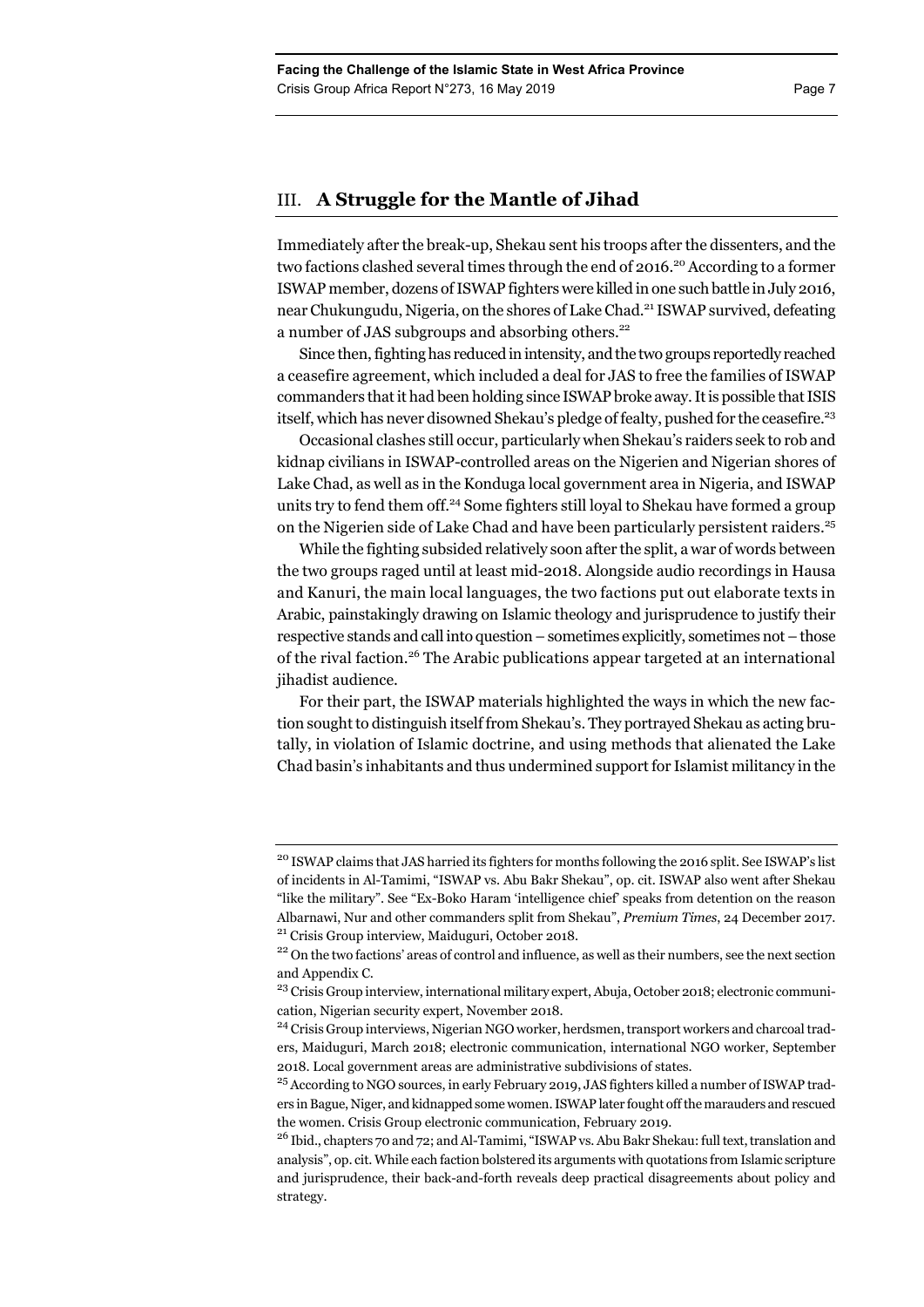region.27 They were especially critical of Shekau for treating Muslims living outside Boko Haram territory as infidels and thus fair game for attack.<sup>28</sup> ISWAP made clear that it, by contrast, had adopted a posture less hostile to Muslim civilians.<sup>29</sup>

ISWAP also levelled criticisms that appeared to target Shekau's leadership style. It accused him of behaving in a dictatorial manner, refusing to take advice or criticism, and misappropriating the organisation's spoils, including money and captive women.30 It was particularly critical of what it characterised as the unjustified, secretive killings of several fellow senior militants whom Shekau saw as challenging his authority.31 ISWAP likewise questioned Shekau's fitness for military command, saying he could not "protect the dependents and offspring of [his] soldiers" or supply his soldiers with "sufficient ammunition".<sup>32</sup>

As for the materials that JAS put out, these contained a mix of defensive parrying and religious claims of its own. Shekau claimed repeatedly that ISWAP leaders had duped ISIS and sabotaged his own attempts to explain himself.33 JAS also questioned its rival's religious *bona fides*. In an August 2016 message addressed to all "mujahidin" and "particularly" to ISIS leader Abu Bakr al-Baghdadi, JAS insisted that al-Barnawi did not "follow a sound doctrine from authentic Salafism".34

29 In his inaugural interview in *al-Naba'* magazine, published by ISIS, al-Barnawi said "whoever manifests Islam and does not manifest one of the things that violates it, we do not declare him an unbeliever, let alone declare [spilling] his blood lawful". Thurston, "Abu Mus'ab al-Barnawi's interview", op. cit. Debates about the treatment of Muslims who are not jihadist followers are a classic feature of struggles among contemporary jihadist groups. They were for a time at the heart of the dispute between al-Qaeda and the Islamic State. ISWAP draws explicitly on the recent past of jihadism – for instance, likening JAS to the brutal Algerian Groupements Islamiques Armés. On the debate between al-Qaeda and ISIS, see Cole Bunzel, "From Paper State to Caliphate: The Ideology of the Islamic State", The Brookings Project on U.S. Relations with the Islamic World, Analysis Paper no. 19, March 2015. On the debate within ISIS itself, see Cole Bunzel, "Caliphate in Disarray: Theological Turmoil in the Islamic State", Jihadica, 3 October 2017; and "A House Divided: Origins and Persistence of the Islamic State's Ideological Divide", Jihadica, 5 June 2018. Also see the discussion of Boko Haram's 2016 division in Romain Caillet, "Analyse: de l'usage du takfir au Nigéria – la controverse de Boko Haram avec l'État Islamique en Afrique de l'Ouest", Religion.info, 2 September 2016.

<sup>&</sup>lt;sup>27</sup> The materials deplore "the results and fruits that [Shekau's] evil doctrines have produced", and argue that Shekau's violence resulted in "the people's total aversion from the group". See Al-Tamimi, "ISWAP vs. Abu Bakr Shekau: full text, translation and analysis", op. cit.

<sup>&</sup>lt;sup>28</sup> In Shekau's eyes, anyone carrying identity papers issued by a state other than ISIS is pledging allegiance to that non-Islamic state and thus committing a capital offence against Islam. Senegalese jihadists who had spent time in JAS-held Sambisa mentioned Shekau's stance on identity cards during their trial in Senegal in 2018. "L'accusé Omar Yaffa sur son voyage dans le fief de Boko Haram: 'J'ai vécu une déception, je n'y ai pas trouvé ce que je cherchais'", *Le Quotidien*, 19 April 2018. Based on this stance, Shekau has ordered indiscriminate bombings of Muslim crowds in government-controlled areas, including at mosques and markets.

<sup>30</sup> On the question of Boko Haram's female captives, see Crisis Group Africa Report N°242, *Nigeria: Women and the Boko Haram Insurgency,* 5 December 2016. A forthcoming report will examine the issue of women returnees – some of whom were captives and others willing members – from Boko Haram territory.

<sup>31</sup> Kassim and Nwankpa, op. cit., chapter 72.

<sup>32</sup> Al-Tamimi, "ISWAP vs. Abu Bakr Shekau", op. cit.

<sup>33</sup> Alex Thurston, "Four recent reports/translations on Boko Haram", Sahel Blog, 16 August 2018.

<sup>34</sup> Kassim and Nwankpa, op. cit., chapter 73.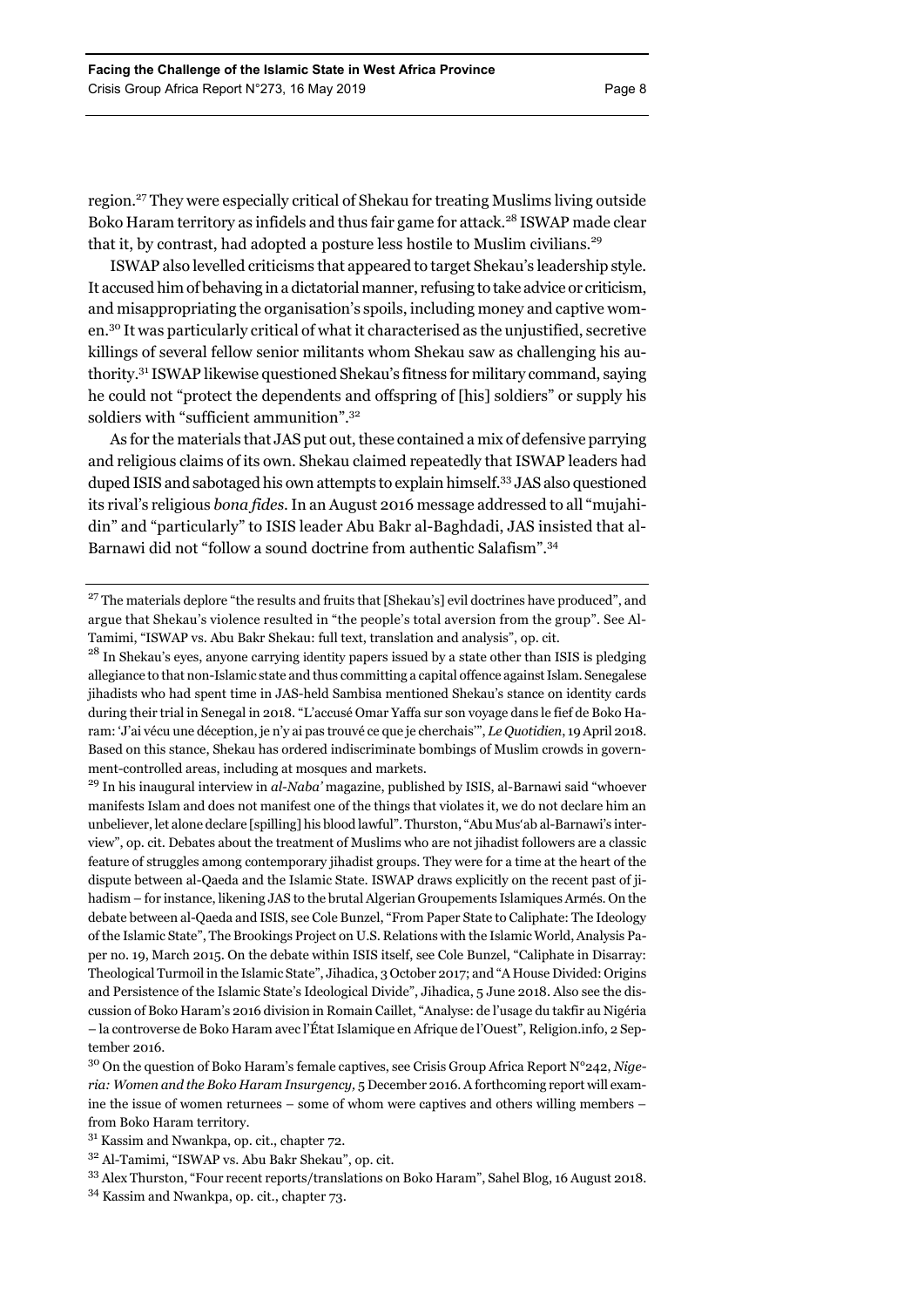ISWAP felt threatened enough by Shekau's jabs to put out a 120-page treatise, its longest written communication ever and its first explicit indictment of Shekau, in June 2018. The document called Shekau a "tumour" to be removed.<sup>35</sup> No public answer came from ISIS, and the verbal sparring has since died down, at least publicly.

Both groups, however, appear to see continuing advantage in being associated with ISIS. Shekau has never renounced his pledge to al-Baghdadi. In his public articulation of JAS's program and creed, Shekau referred to the group as "JAS in West Africa in the Islamic State".<sup>36</sup> Since early 2017, JAS has used a combination of ISIS and JAS logos on its messages.37 More recently, JAS stepped up its outreach to the international jihadist audience with the release of several high-quality videos purporting to show its military prowess, done in ISIS style.38

While Shekau could be mimicking ISIS without its approval, some security analysts interviewed by Crisis Group think Shekau is still courting ISIS, and that the latter is keen on reunification between the factions. Some also think ISIS has played a part in bringing about an unsteady ceasefire between JAS and ISWAP, and even pushed the two to collaborate.39 At least two attacks in January and February 2019 reportedly involved fighters from both groups.40 Given the bad blood between the two groups, however, full reunification seems unlikely.

As for the link between ISIS and ISWAP, ISIS's fast-growing promotion of ISWAP's military successes – likely seen as welcome counterpoints to the collapse of its holdings in Iraq, Syria and Libya – suggests that the organisations are drawing closer. Through its communications channels, ISIS has shared videos that showcase ISWAP footage and include ISIS stylistic touches, indicating growing cooperation and easier communications between the two groups.41 Some Western sources claim that money flows from the Middle East to ISWAP (which stopped at some point in 2017 as ISIS came under severe pressure) have resumed though they remain limited.<sup>42</sup> An unspecified number of Nigerian and West African militants who fought abroad for ISIS have reportedly joined ISWAP and several civilians claim to have seen trainers of Arab origin in ISWAP areas.43 A civilian source familiar with the region reported witness-

<sup>35</sup> See the annotated translation by Al-Tamimi, "ISWAP vs. Abu Bakr Shekau", op. cit., as well as comments by Alex Thurston, "Boko Haram/Islamic State West Africa's new history of itself", Part 1 and 2, Sahel Blog, 23 and 24 July 2018; and Andrea Brigaglia, "'Slicing Off the Tumour': The History of Global Jihad in Nigeria, as Narrated by the Islamic State", CCI Occasional Papers, no. 1, August 2018.

<sup>&</sup>lt;sup>36</sup> "The letter of jihadi sheikh Abu Muhammad Abu Bakr bin Muhammad al-Shekawi", 5 March 2018, electronic document in Crisis Group's possession; Aymenn Jawad Al-Tamimi, "Abu Bakr Shekau in his own words: translation and analysis", Pundicity, 17 September 2018.

<sup>&</sup>lt;sup>37</sup> On the logo, see Mahmood and Ani, op. cit., fn 55 and Mina al-Lami, "How Boko Haram is ripping off Islamic State branding", BBC Monitoring, 14 November 2018.

 $3^8$  See the page dedicated to JAS on the jihadology.net website.

<sup>39</sup> Crisis Group electronic communications, January and February 2019.

<sup>40</sup> Crisis Group interview, humanitarian experts, Dakar, April 2019; Global Initiative for Civil Stabi-

lisation, "Insurgent activities in Northeast Nigeria: 2019 elections", Abuja, 2019.

<sup>41</sup> See the page dedicated to ISWAP on the jihadology.net website.

<sup>&</sup>lt;sup>42</sup> Crisis Group interviews, Western military, diplomatic and security officials, Abuja, December 2017 and March 2018.

<sup>43</sup> Crisis Group interviews, herdsmen, trader and community leader, Maiduguri, March and December 2018; electronic communications, Western military official, September 2018. Sources often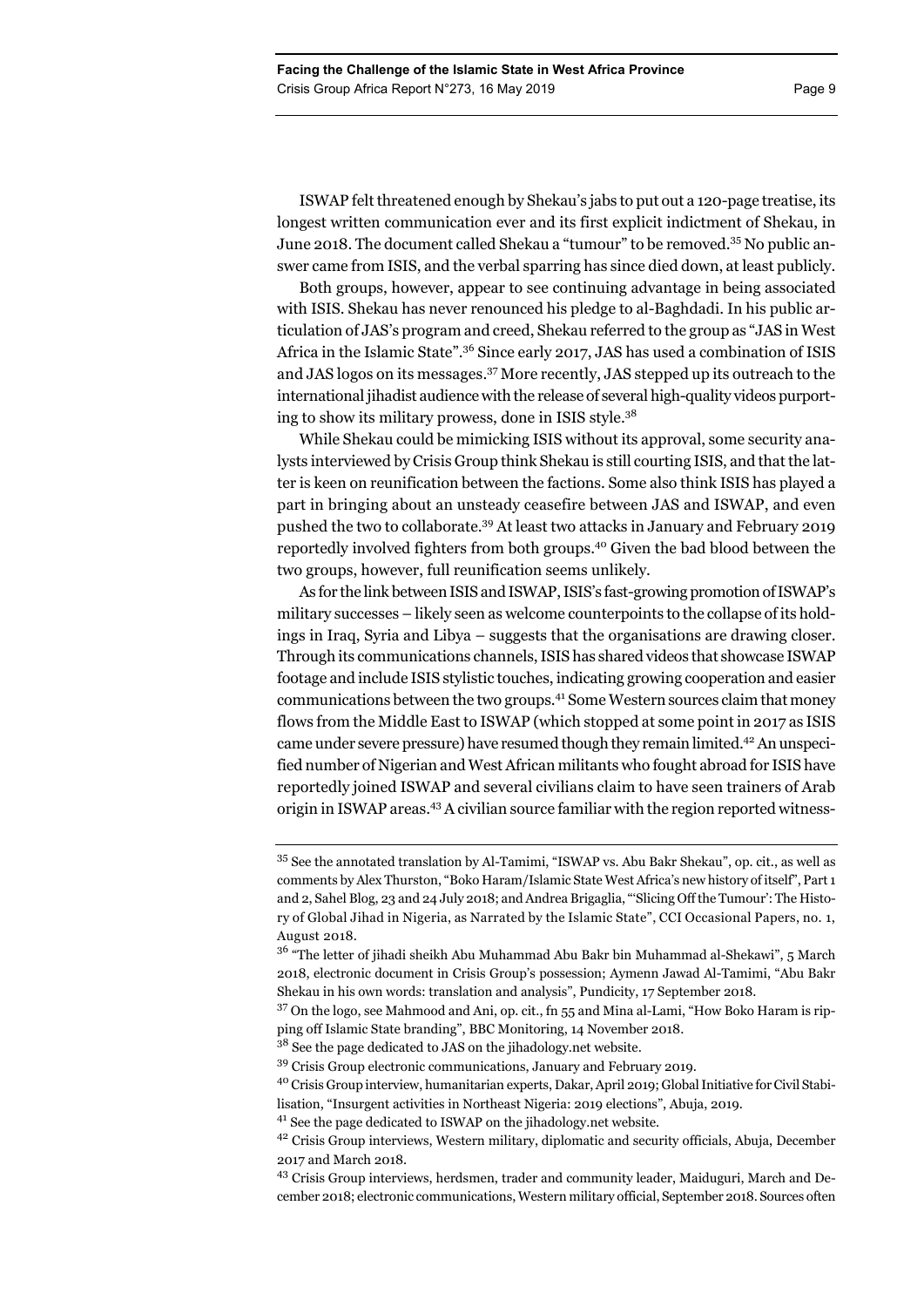ing the departure of a convoy of ISWAP men from Baga in February 2019 to fight or train with ISIS in Libya.44 While it is possible that foreign fighters have contributed to the operational evolution that military experts have observed in ISWAP – from the use of improvised explosive devices (including vehicle-borne devices with custommade armour) to new infantry tactics and quartermaster techniques – it is also possible that some or all of these were self-taught.45

insisted they saw "white" Arabs, to distinguish them from the black Arabic speakers living in the Lake Chad region. The presence of small numbers of visiting Arab militants was also reported about Boko Haram before the 2016 split, and Nur actually accused Shekau of having tried to kill some of them. Audio recording in Kanuri attributed to Mamman Nur in Crisis Group's possession, August 2016. 44 Crisis Group electronic communication, February 2019.

<sup>45</sup> Crisis Group interviews, international military experts, Ndjamena, 7 November 2018; Maiduguri, December 2018; Jacob Zenn, "Up-armored SVBIEDs make their way to Nigeria", Council on Foreign Relations, 26 July 2018.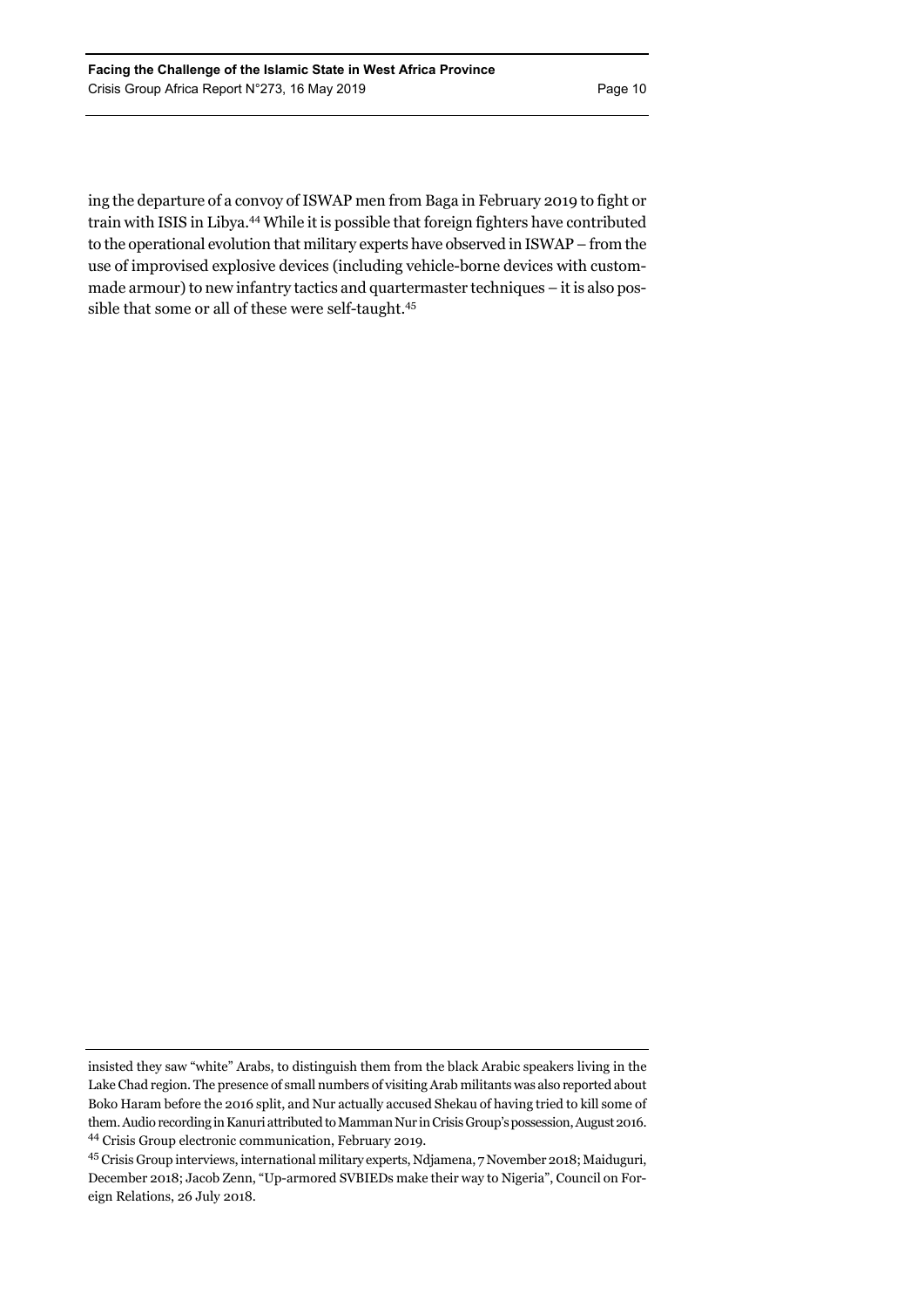# IV. **ISWAP Asserts Itself: Tactics, Territory and the Regional Response**

### A. *New Tactics Bring Success*

ISWAP's military successes can be traced in part to some early good fortune but also, more enduringly, to its novel, flexible strategy and improved tactics.

After it struck out on its own, ISWAP enjoyed some breathing room from the Nigerian military. The Nigerian military was focused on Shekau because of his global profile as the Chibok girls' kidnapper, the organiser of child suicide bombings in Maiduguri and a provocative propagandist. ISWAP's early activities got less attention. Some observers even suspected that the Nigerian authorities had cut a deal with ISWAP, though the existence of such a pact seems unlikely given that ISWAP began attacking military targets soon after its formation.46

But at the same time that Shekau was drawing attention away from ISWAP, ISWAP was demonstrating that it had also learned from Shekau's mistakes. Together with JAS, it learned from Shekau's 2015 failure to defend his capital, Gwoza, and his broader retreat from territory Boko Haram once held, that jihadists could not at present win a conventional war and hold towns against state armies with air support. Both ISWAP and Shekau's JAS faction understood that they had to fall back to rural strongholds offering some protection from air power – for ISWAP, the forests of Yobe and Borno states, and the marshes and island of Lake Chad – and resort to guerrilla tactics.47

Yet important differences also emerged between the two groups, notably in terms of targeting. Whereas JAS continued to stage raids to capture civilians and plunder their resources, terrorise crowded markets and mosques with suicide bombings, and conduct mass killings and abductions at roadblocks, ISWAP focused primarily on military targets as well as, to a lesser extent, civilian targets associated in one way or another with the state – eg, local officials, chiefs, vigilantes and suspected informers.48 While ISWAP, like JAS, would sometimes direct suicide bombers at military targets, unlike JAS, it did not send women or children on these suicide missions, and it does not attack civilian targets. And while there are outliers, by and large ISWAP units seemed to make efforts to spare civilians, and they highlighted these efforts in direct contacts with the local population, as they did when they took the town of Baga in December 2018.49 ISWAP's tactics seem to have contributed to a notable

<sup>46</sup> Crisis Group interviews, diplomats and security experts, Abuja, December 2017.

<sup>47</sup> Vincent Foucher and Jean-Hervé Jézéquel, "Forced Out of Towns in the Sahel, Africa's Jihadists Go Rural", Crisis Group Commentary, 11 January 2017.

<sup>&</sup>lt;sup>48</sup> For instance, according to Nigerian security sources, three suspected informers were slaughtered in the village of Kalari on 25 March 2017. "Boko Haram : la faction Barnaoui étend discrètement son emprise", AFP, 30 March 2017.

<sup>&</sup>lt;sup>49</sup> Crisis Group interviews, charcoal trader, Maiduguri, March 2018, and trader from Baga, Maiduguri, December 2018. With respect to the outlier incidents, much of the violence against civilians in the ISWAP-controlled area of Lake Chad seems to have to do with the presence of a JAS enclave on Nigerien territory. There may also be weaknesses of command and control in ISWAP, with some groups resorting to increased predation on civilians because of a gap in resourcing by the central command. One humanitarian source insisted that some groups were left some "leeway" to prey on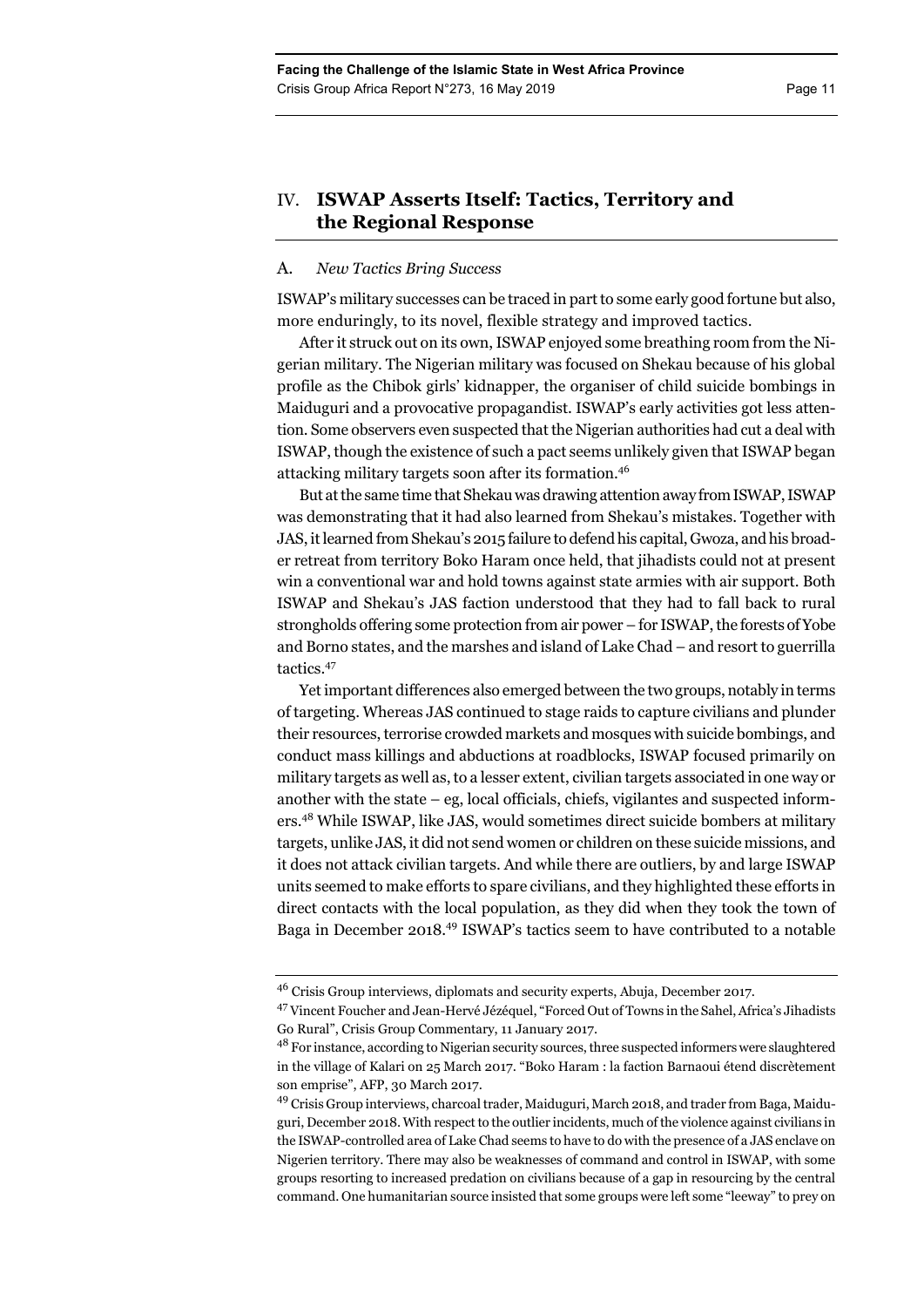drop in civilian casualties in north-eastern Nigeria since 2016, and a rise in military casualties in 2018, particularly after ISWAP launched a major offensive in August that year.<sup>50</sup>

ISWAP's focus on military targets has produced certain practical benefits. After it split from Shekau, ISWAP likely suffered from weapons shortages, and frequent raids on military sites allowed it to replenish its supply.51 Following its repeated failed attacks on Kangarwa, a large Nigerian army base in the Lake Chad region, between August 2016 and January 2017, ISWAP adjusted tactics, selecting smaller military targets. This adjustment appears to have won it both arms stockpiles and combat experience. Since June 2018, it used these advantages to attack larger military targets again, meeting with more success.

The faction's July 2018 raid on a battalion-sized camp (approximately 700 soldiers) in Jilli, Yobe state is a good indicator of ISWAP's growing capabilities. The choice of target suggested that ISWAP possessed reliable intelligence about the camp's vulnerability (the battalion was far from the centre of fighting and comprised fresh, inexperienced recruits with new equipment); effective internal coordination (the raiding party reportedly included a few hundred fighters coming from distant locations); and operational sophistication (ISWAP used captured vehicles bearing the latest Nigerian army markings and camouflage).52

Since then, ISWAP has waged many more such attacks on significant military sites, many of them successful. On 7 September 2018, it overran the town of Gudumbali – the first time since 2015 that militants had seized a local government area headquarters. Consistent with its guerrilla tactics, rather than trying to hold territory, ISWAP looted the camp and left. On 26 December 2018, it overran the twin towns of Baga and Doro Gowon, taking over major army and navy bases there. This time, ISWAP was confident enough in its defensive capabilities to maintain a presence there. The Nigerian army was overmatched and had little choice but to regroup. In December 2018, it eventually evacuated all its outposts on the lake, including Kangarwa, which it had defended fiercely in 2016-2017.

# B. *A Two-Zone Territorial Presence*

The territory that ISWAP has staked out appears to be divided into two different zones. The group's power is greatest in its core territory on the banks and islands of Lake Chad, where the vegetation provides some protection from aerial attack, it has permanent bases and directly governs civilian settlements. Beyond these areas is a wider zone where ISWAP projects its influence via patrols, emissaries and sympa-

civilians for funding. Crisis Group interview, humanitarian expert, Dakar, April 2019. Still a third explanation for outlier incidents, such as attempted suicide bombings at mosques in Gujba local government area, Yobe state, in May 2018, may be small groups of fighters shifting loyalties between the two main factions. "Deaths averted: Suicide bomber caught inside mosque", *Premium Times*, 20 May 2018**.** 

<sup>50</sup> On the evolution of civilian and military casualties, see Appendix D.

<sup>&</sup>lt;sup>51</sup> For a time, junior ISWAP militants were carrying decoy wooden guns into battle. Crisis Group interview, international military expert, Abuja, March 2018.

<sup>&</sup>lt;sup>52</sup> Crisis Group electronic communication, international military expert and community leader, August 2018.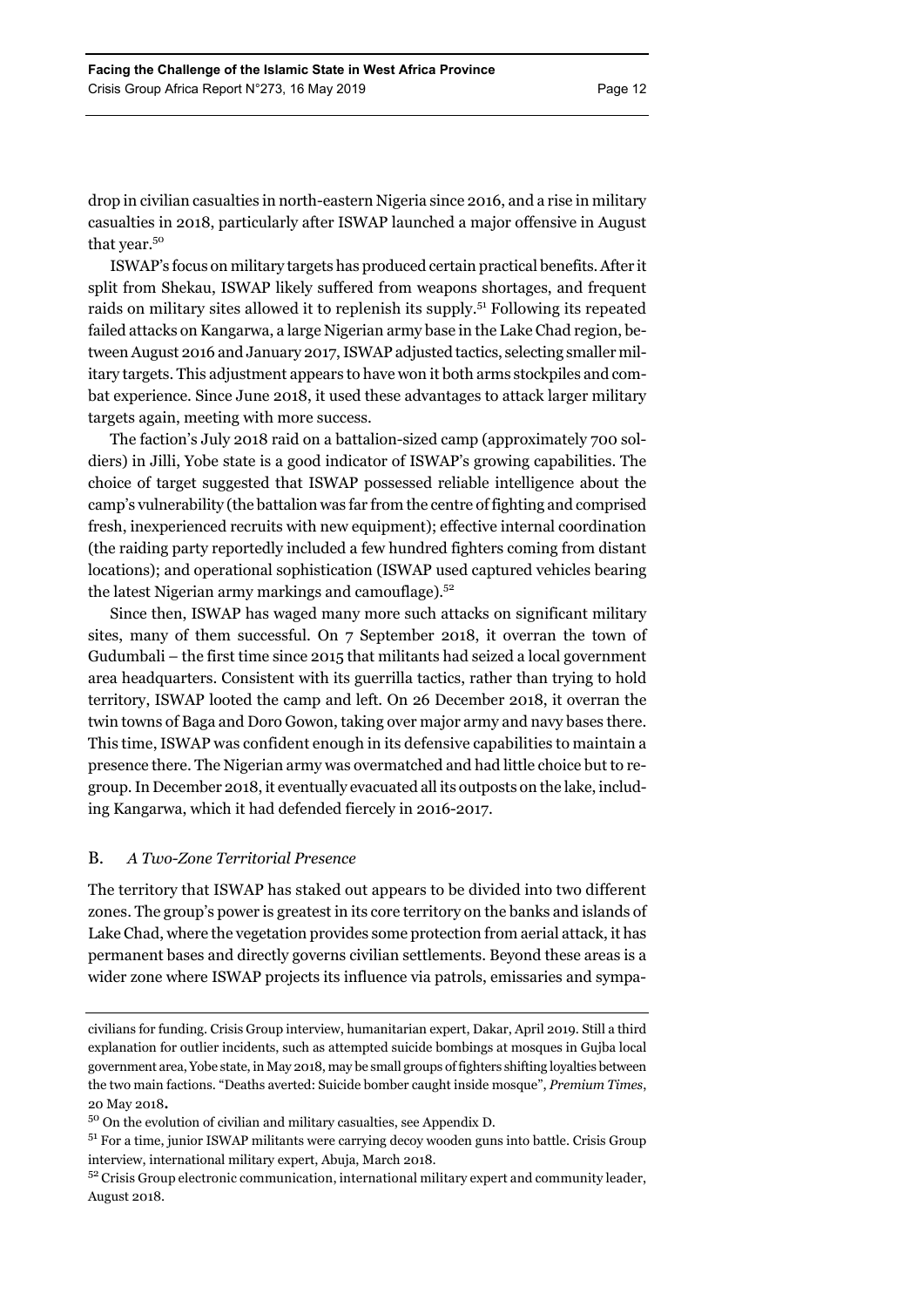thisers who criss-cross significant parts of the northern Borno countryside.53 One telling sign of its power projection is that civilians living far from ISWAP camps occasionally feel compelled to bring back fleeing captives. Another indicator is that residents of communities in the outer zone have been known to pay taxes to ISWAP, even when they are living close to a local government area headquarters controlled by the army.54

So far, however, ISWAP has not strayed beyond Boko Haram's traditional territory.55 Within that territory, areas of militant control are fluid but – according to aid organisations that have sought to delineate zones where the two factions hold sway – the border between ISWAP and JAS zones seems to run through the Mafa, Dikwa and Kala Balge local government areas.<sup>56</sup> It is now generally agreed that ISWAP's reach extends well beyond the lake area, into northern Borno state, in the Alagarno forest and along the Komadugu Yobe river, and into eastern Yobe in the Farooq forest. ISWAP is present around Maiduguri, notably in the Konduga local government area. Some observers think that ISWAP operates in the north of another north-eastern state, that of Adamawa, more than a hundred kilometres south of Maiduguri. ISWAP has also carried out some attacks against Cameroonian security forces in the district of Logone-et-Chari in Cameroon.57

While ISWAP's long-term ambitions are uncertain, for now its focus is clearly on consolidating and extending its networks rather than trying to establish undisputed territorial control over larger areas.Several sources report ISWAP is trying to deploy networks in Nigeria beyond the north east in classic Boko Haram fashion, notably in Taraba, Kogi and Jos states, using loans to create networks of supporters who can help for logistics.<sup>58</sup> Also, ISWAP has links to the Islamic State in the Greater Sahel (ISGS), an ISIS franchise operating at the joint border of Mali, Niger and Burkina Faso. The publication in March 2019 by the ISIS media arm of a picture of ISGS fighters under an ISWAP caption seems to confirm a connection and may even suggest that ISGS is, at least in some formal way, subordinate to ISWAP. 59 A Nigerien security source mentions the presence of a few Nigerian fighters in the ranks of ISGS (though it is not certain they are from ISWAP) and some religious scholars originating from ISGS area of operation reportedly sit on ISWAP's shura. 60 Although some Western diplomats and security analysts fear ISWAP is turning its sights toward terror opera-

<sup>53</sup> Crisis Group interviews, international NGO workers and security experts, Maiduguri and Abuja, March 2018; international NGO workers, Paris, April 2018.

<sup>54 &</sup>quot;Schoolgirls seized by Boko Haram tell of Christian friend's escape bid", *The Guardian*, 30 March 2018; Crisis Group interview, community leader, Maiduguri, October 2018.

<sup>55</sup> Before 2016, Boko Haram, too, operated in northern Adamawa and Yobe.

<sup>&</sup>lt;sup>56</sup> Appendix C reproduces a map produced by Reuters based on data from the U.S. Agency for International Development.

<sup>57 &</sup>quot;Amaq reports 20 casualties in ISWAP attack on Cameroonian soldiers near Fotokol", SITE, 8 April 2019.

<sup>58</sup> Crisis Group interview, Nigerian security official, Abuja, March 2018;

 $59$  See, for instance, the tweet by Rida Lyammouri, @rmaghrebi, global jihad scholar, 4:44 am, 23 March 2019.

<sup>&</sup>lt;sup>60</sup> Crisis Group interview, Dakar, April 2019; electronic communication, Islamic scholar connected to ISWAP, March 2019.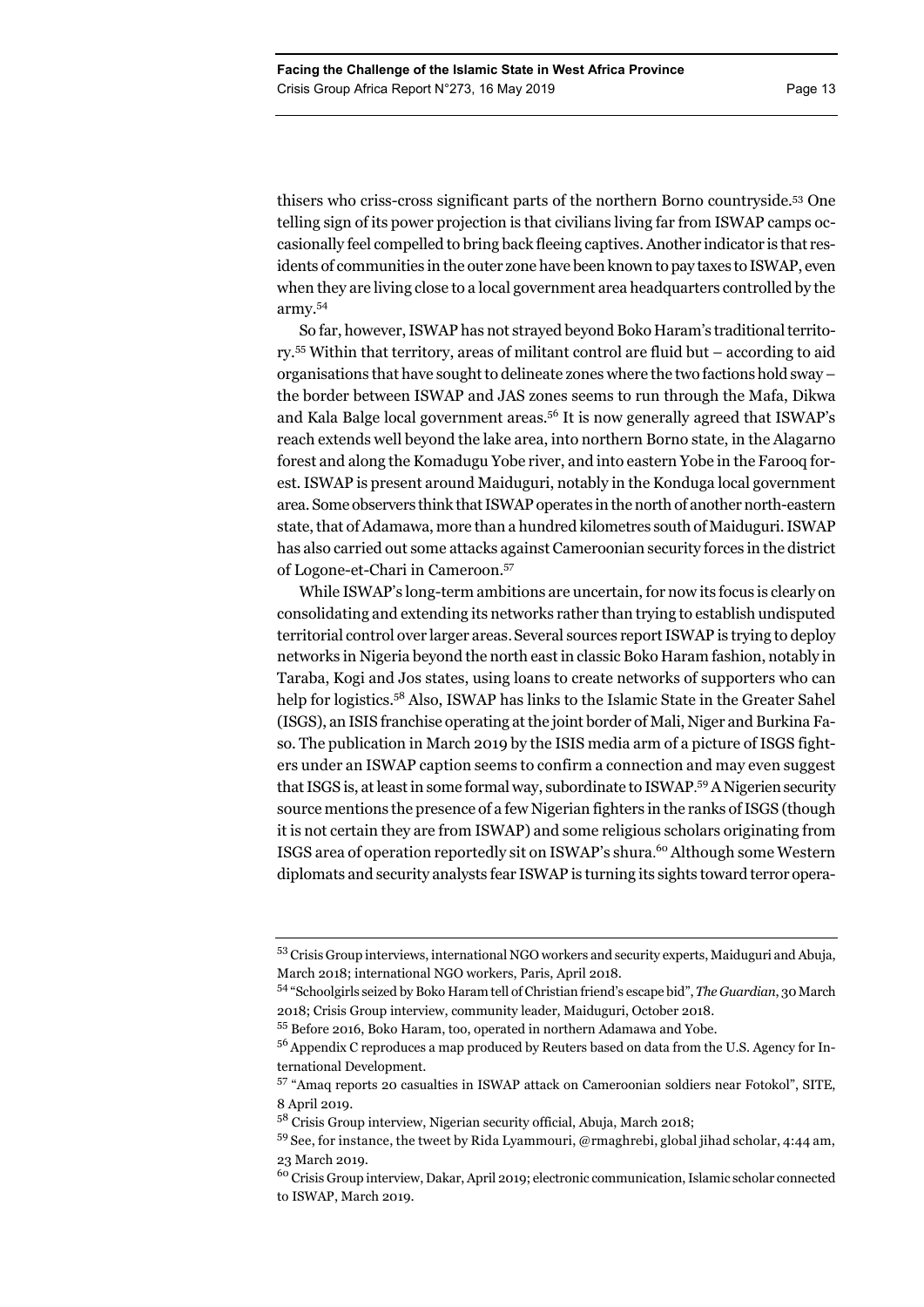tions elsewhere in Nigeria or West Africa, or to mount attacks on Western interests, there is little evidence of this so far.<sup>61</sup>

## C. *The Nigerian and Regional Military Response*

Nigeria's military has struggled to counter ISWAP and is now looking to enhanced regional cooperation to advance its efforts.

For the Nigerian army, the challenge has been multifaceted. On the one hand, it is facing a formidable adversary: ISWAP is more battle-ready, better trained and more rooted in the population than its parent organisation was. On the other hand, the army itself struggles to be effective. Experts describe how its troops are badly led, poorly equipped and insufficiently supplied. Army bases are poorly fortified. Troop rotation is rare, medical evacuation capacity is feeble, coordination with air support (which has occasionally been essential to repelling attacks on ground troops) is weak, and senior leadership has been slow to grapple seriously with its problems.<sup>62</sup>

ISWAP's successful attacks over the course of 2018 hit the army increasingly hard, contributing to low morale. Soldiers have staged a few protests, and there are many reports of desertions.<sup>63</sup> The Nigerian army typically downplays its losses, repeatedly claiming (as they did about Boko Haram before its 2016 split) that ISWAP's attacks are "the last kicks of a dying horse".<sup>64</sup> But the army's repeated threats to punish fleeing troops and frequent rotation of commanders indicate significant internal difficulties.<sup>65</sup>

For Nigeria to counter ISWAP militarily, it will likely need to invest more heavily in cooperative efforts under the auspices of the Multinational Joint Task Force (MNJTF) – a regional command that is supposed to coordinate the troops of the four Lake Chad basin countries operating in the area (ie, Nigeria, Niger, Cameroon and Chad).66 The MNJTF has taken time to rise to the challenge that ISWAP presents. Its Operation Amni Fakhat (April-July 2018) aimed to reoccupy key positions and begin some service delivery to populations in the lake area but achieved little; ISWAP launched a massive offensive right after the operation stopped.

A new MNJTF operation, Yancin Takfi, began in March 2019. This time, Nigerian President Muhammadu Buhari canvassed neighbouring states for support in person, and troops from Chad, which had played a key part in the 2015 pushback against Boko Haram, entered deep into Borno state to participate. After an unconvincing

<sup>61</sup> Crisis Group interviews, Abuja, March 2018.

<sup>62</sup> Crisis Group interview, international military experts, Abuja, October 2018; Maiduguri, December 2018. The Twitter timelines of Nigerian security experts @PeccaviConsults, @beegeaglesblog and @DonKlericuzio are illuminating on the issue. See also Obi Anyadike, "'Year of the Debacle': How Nigeria Lost Its Way in the War Against Boko Haram", *World Politics Review*, 30 October 2018. <sup>63</sup> Crisis Group interview, international military experts, Abuja, October 2018; Maiduguri, December 2018. On protests, see "Protesting Nigerian troops fire into air at north-eastern airport", Reuters, 12 August 2018.

<sup>64 &</sup>quot;Army to punish troops who flee from enemy attack", *Leadership*, 10 November 2018.

 $65$  Ibid.; on repeated changes in command, see "Nigeria names fifth commander in under two years to lead fight against Boko Haram", Reuters, 10 November 2018.

<sup>66</sup> On the MNJTF, see Crisis Group Briefing, *Boko Haram on the Back Foot?*, op. cit., p. 6-8. Crisis Group is preparing a dedicated report on the MNJTF.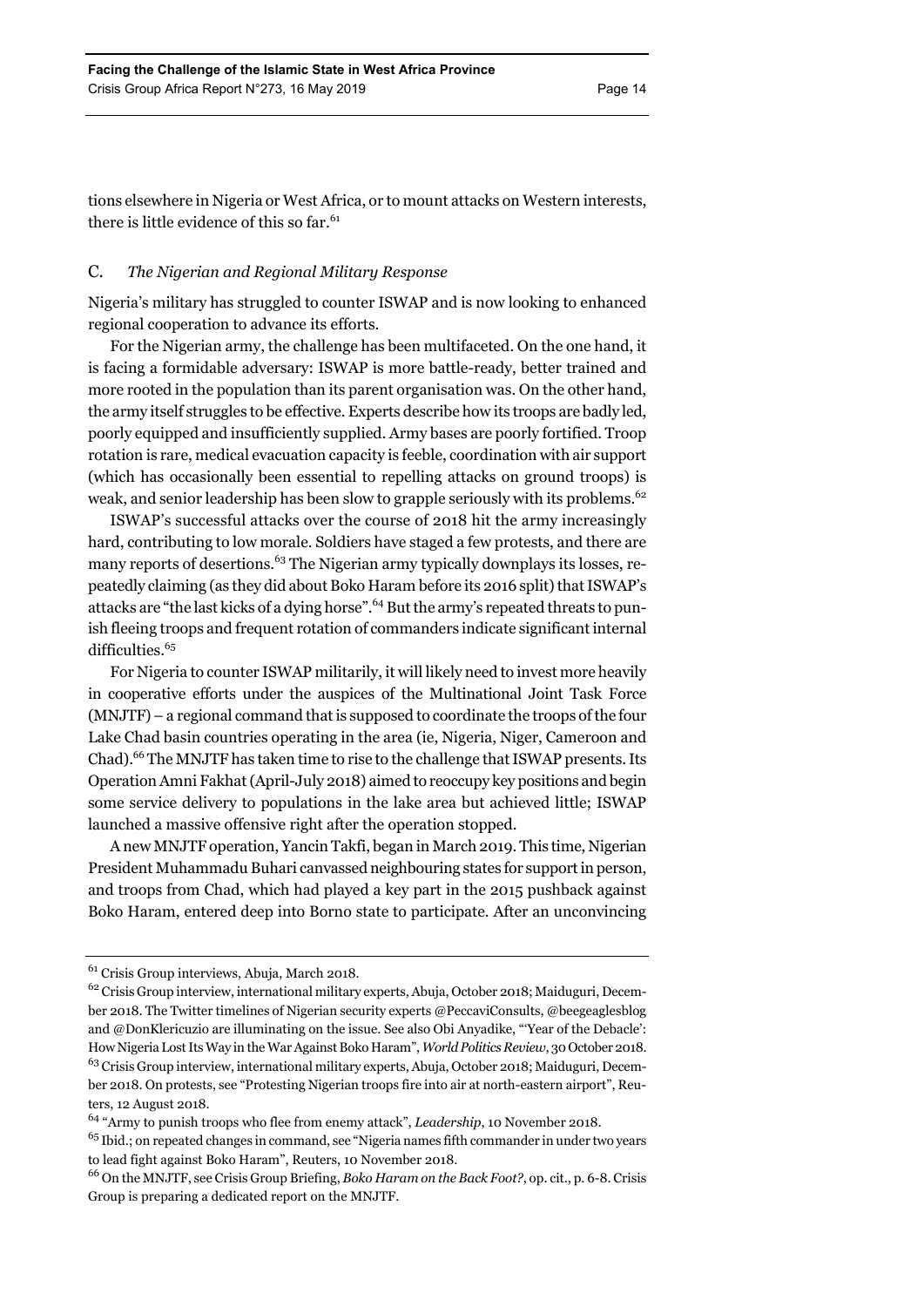start (including a three-month delay), there are indications that the Chadian and Nigerian troops, backed by massive air support, are making some headway, reaching a number of important sites in ISWAP core territory.67 It remains to be seen whether they can hold their positions on the lake as the rainy season approaches (it begins in July), creating operational challenges for the MNJTF, which is a heavier, less agile force than ISWAP.

<sup>67</sup> Crisis Group electronic communications, March 2019.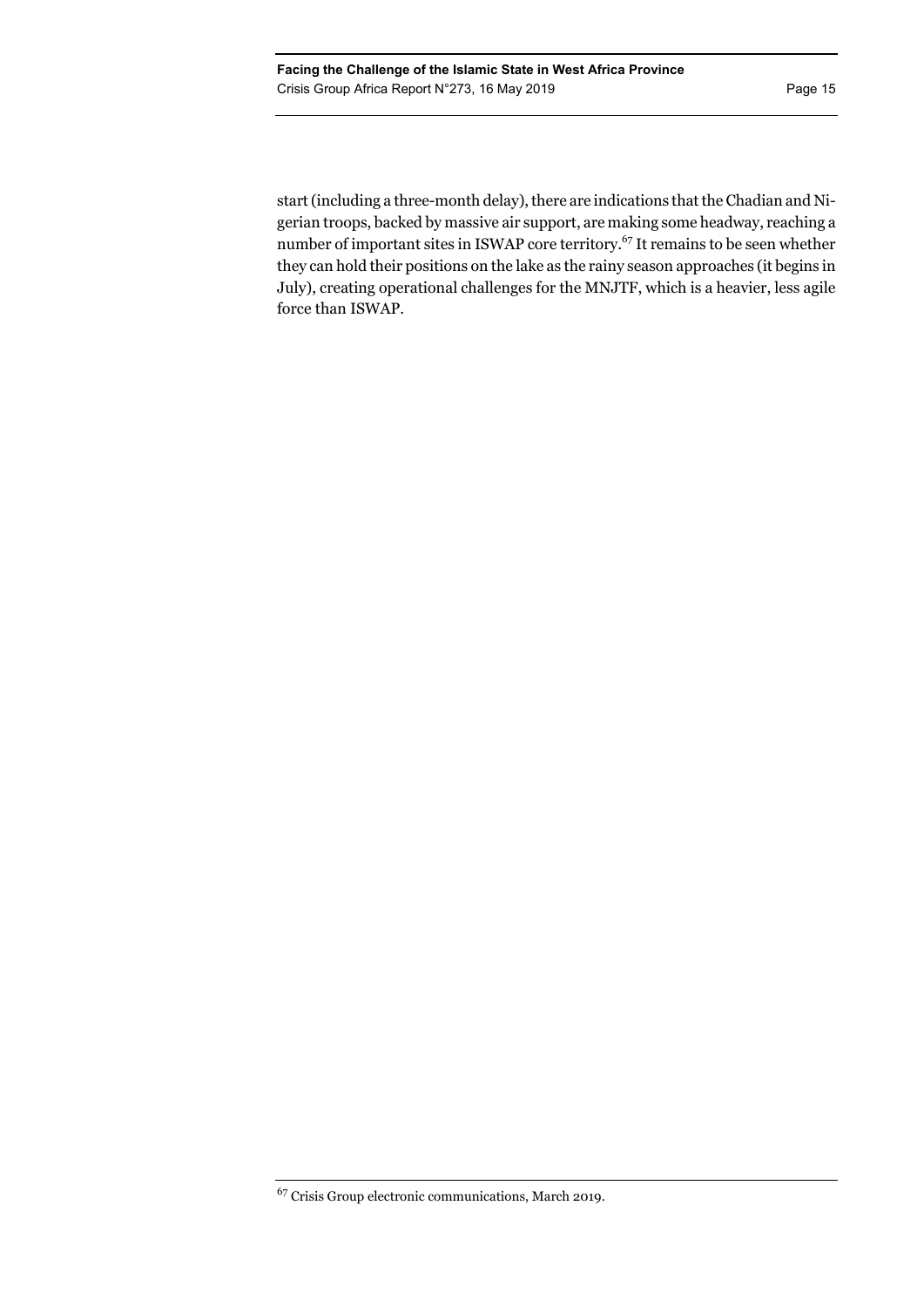# V. **Building a Jihadist Proto-State**

While ISWAP owes its relative strength in part to its break from Shekau's most brutal tactics, it also has benefited by cultivating the economic strength and favour of communities in its territory through the provision of a semblance of justice and governance that was otherwise lacking.<sup>68</sup>

One way in which ISWAP has governed in its core areas has been through its own brand of "Islamic justice". It has created a sense of security among locals that distinguishes ISWAP from its parent and parallel organisations – and from the Nigerian state, which was never very responsive in the Lake Chad basin. Notwithstanding the draconian nature of its punishments (described below), many civilians are grateful that they seem to have brought about a drop in crime. They note for instance that banditry, and particularly cattle rustling, a major problem on the lake, has disappeared from ISWAP areas. ISWAP also helps resolve disputes between herders and others: its local chiefs (*amirs*) allocate grazing lands, adjudicate allegations of trespassing and impound errant cattle, which herders can retrieve for a fee.<sup>69</sup>

Herdsmen and traders who operate in the Lake Chad area also mention that ISWAP closely monitors its combatants' behaviour toward civilians. One Nigerian NGO worker noted that ISWAP ordered its fighters not to bear arms when visiting places deemed safe.70 Reflecting a local perception that ISWAP (in contrast to JAS) tolerates unaffiliated Muslim civilians, one Fulani herdsman said, "*Dawla* [the Arabic word for "state", which is a reference to ISWAP] is trying to be friendly to people. They don't kill. … They insist that jihad is not against people who say '*la illah illa Allah*' [the first words of the *shahada*, the Islamic creed]. Only against people in uniforms".71 An ISWAP *amir* reportedly ordered the execution of a fighter who had murdered a civilian in the Nigerian part of the Lake Chad basin. And in the Komadugu-Yobe area, ISWAP allegedly purged fighters who were kidnapping civilians for ransom; the expelled fighters formed a small splinter group.<sup>72</sup>

To be sure, aspects of ISWAP's approach to law and order are extraordinarily harsh and violent. It metes out the full range of punishments it believes the Quran to mandate, including cutting off the hands of alleged thieves and killing adulterers, though some units are reportedly more lenient than others. It meets perceived threats to its fiscal base (fishing without authorisation, failure to pay requisite taxes) and security (using mobile phones in areas where they are forbidden, which is interpreted

<sup>68</sup> Asked about ISWAP, Nigerian military officers tend to deny its specificity. They thus told Reuters: "We are not interested in the faction. What has that got to do with it?" and "They are not a government; they kidnap girls from schools". "Islamic State ally stakes out territory around Lake Chad", Reuters, 30 April 2018. See also "What we know about Boko Haram's new leader, Abu Musab al-Barnawi", *Vanguard*, 7 August 2016.

<sup>&</sup>lt;sup>69</sup> Crisis Group interviews, community leader and herdsmen, Maiduguri, March 2018.

<sup>70</sup> Crisis Group interview, Maiduguri, March 2018.

 $71$  Crisis Group interview, herdsmen, Maiduguri, March 2018. Locals often use the Arabic word for state, *dawla*, to designate the organisation and its territory.

<sup>&</sup>lt;sup>72</sup> Crisis Group interviews, herdsmen, fish traders and community leader, Maiduguri, March 2018; electronic communications, international NGO worker, August 2018.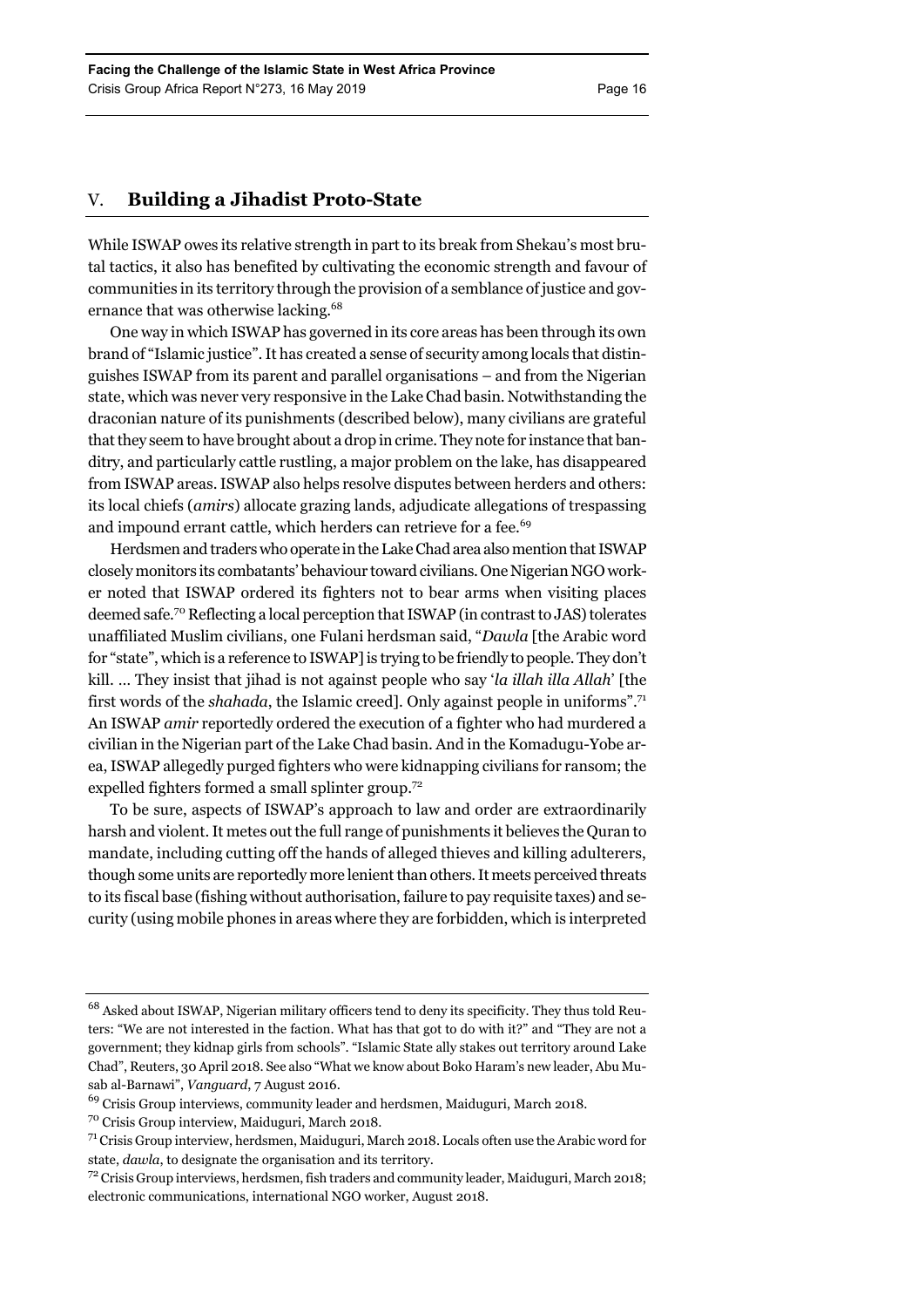as spying) with brutal beatings, sometimes even executions.73 And it also polices public morality and worship, prohibiting smoking and drug use, and compelling both attendance at and the manner of prayer. But overall its system of justice is less draconian than Shekau's or the unified Boko Haram's before 2016.

Another step ISWAP has taken relates to social services, which the settlements where ISWAP exerts influence tended to lack. ISWAP seeks to provide Islamic education (Western-style education is banned) and basic health care. ISWAP has at its command a number of medical specialists, both militants and captives, who serve not just fighters and their families, but also local civilians, sometimes for a fee, sometimes for free. The group procures medicine in raids on health centres or purchases it in Cameroon and Nigeria's Yobe state. ISWAP can organise the transfer of seriously ill patients to hospitals in neighbouring countries. The improvement in access to health care has been particularly felt around Lake Chad, where previously it was minimal.74 More recently, for both public health and religious reasons, ISWAP engaged in a program of latrine construction in some of the localities it controls. It also allowed humanitarian workers to proceed with polio vaccinations in its area of influence, though these campaigns have long been controversial in northern Nigeria.75

ISWAP's approach toward local civilians has helped create an environment from which it can draw economic sustenance. ISWAP levies taxes, and though it does not seem to have a unified tax policy, most civilians with direct experience interviewed by Crisis Group seem to consider ISWAP's taxation acceptable as a reasonable fee for services rendered, notably the provision of public safety. They see ISWAP's system as more predictable and less exploitative than the various levies that competing gov-

<sup>&</sup>lt;sup>73</sup> On at least two occasions, dozens of fishermen were killed for fishing in waters claimed by ISWAP. "Bodies of 42 fishermen butchered by Boko Haram pulled from Lake Chad", *International Business Times*, 15 June 2016; "Boko Haram kills 31 fishermen in Lake Chad", NAN, 8 August 2017. 74 Crisis Group interviews, community leader, herdsmen, and international and Nigerian NGO workers, Maiduguri, March 2018; and international NGO workers, Paris, April 2018.

<sup>75</sup> Some Muslims in the north believe that the polio campaigns are a conspiracy to sterilise them. Elisha P. Renne, "Polio Vaccination, Political Authority and the Nigerian State", in Christine Holmberg, Stuart Blume and Paul Greenough (eds.), *The Politics of Vaccination: A Global History* (Manchester, 2017). ISWAP's overall attitude toward humanitarian NGOs is mixed. It tolerates humanitarian workers, including expatriates, operating in its areas of influence, though not in its core areas. Crisis Group interviews, international and Nigerian NGO workers, Maiduguri, March 2018; and Paris, April 2018. But it can also at times seize humanitarian assistance or ransack health centres. In March 2018, furthermore, ISWAP killed and kidnapped several humanitarian workers in Rann, who happened to be at an army base. It later executed two of the workers, both nurses working for the International Committee of the Red Cross (ICRC). Several NGO sources suspect that the killings were not ideologically motivated, but instead related to the ICRC's part in controversial negotiations occurring at the time. Crisis Group interviews, Maiduguri and Abuja, December 2018. In another incident, on 8 October 2018, ISWAP killed two Nigerians who were carrying out a survey for an NGO. It seems that the men were ex-soldiers working as subcontractors for a local private security company – they had maps and GPS apps. ISWAP probably saw them as spies. Some international security sources, however, express concern that ISWAP may be developing an interest in taking expatriates hostage. In November 2018, a group of fighters attacked a work party of a French company drilling boreholes in the Nigerien region of Diffa, not far from the border with Nigeria. It is not clear that the fighters belonged to ISWAP, however, and a group loyal to Shekau is known to operate in this area.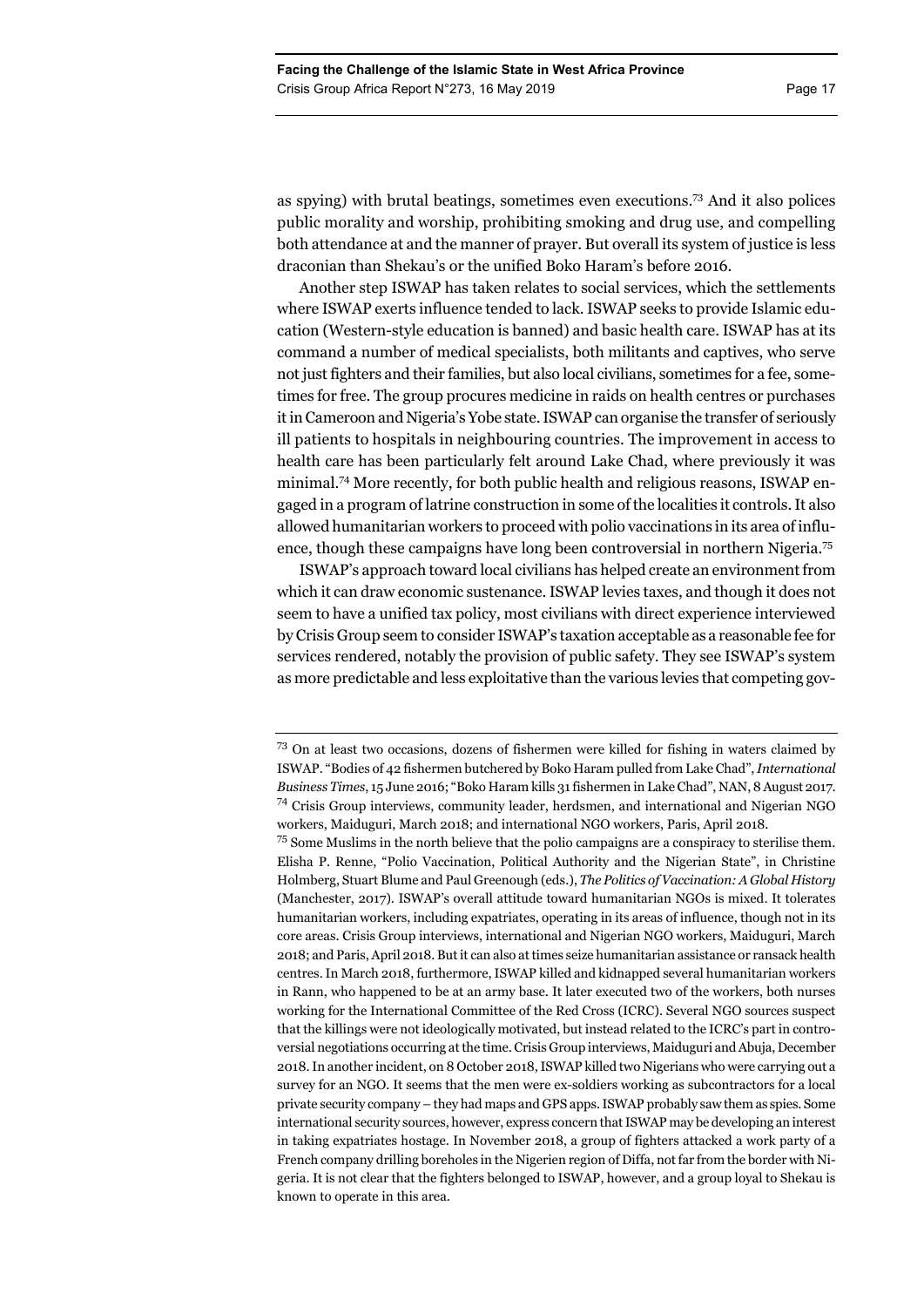ernment officials, civilian and military, exact.<sup>76</sup> One herdsman described ISWAP's tax collectors as scrupulous in their calculations and unlikely to abuse contributors.<sup>77</sup> A Fulani community leader deplored, however, that the tax had gone up in the course of 2018.78

By forging ties with civilians, ISWAP maintains its capacity to buy food, fuel and medicine as well as sell its produce, which includes charcoal, cattle, hides and fish. It encourages traders to do business in areas it controls, asking them to bring goods in high demand and to sell products in ISWAP-controlled markets to its members and to local civilians. To encourage traders to supply its markets, it does not cap the prices they can command for the goods they bring into ISWAP's territory.79 At roadblocks, ISWAP militants sometimes seize the goods they need, but they often pay compensation, sometimes at high prices – a good way to keep the supply coming. The group seems particularly keen to buy fuel, which it needs for mobility.<sup>80</sup>

Reviving rural trade is also part of ISWAP's policy to attract displaced persons back to its areas, as reflected in its propaganda videos that show well-stocked markets, fat cattle and bountiful crops. These videos circulate in displaced person camps, as a means of convincing the uprooted to resettle under ISWAP's protection. Women living under ISWAP are advising their relatives living in camps in Maiduguri to come to the Lake Chad area, insisting that they will find decent wages there as agricultural labourers, as well as matrimonial opportunities.<sup>81</sup> Reinstating an old Boko Haram policy, ISWAP reportedly extends micro-loans to local youth and farmers.<sup>82</sup> In the Lake Chad area, it sets caps on the retail price of local agricultural products, so as to ease access to basic food items for all. As a result, food prices are reportedly low, with a sack of maize selling for 3,500 nairas (\$9) on the lake, compared to 11,000 nairas  $(\$28)$  in Maiduguri.<sup>83</sup> ISWAP reportedly digs wells and distributes seeds and fertilis-

<sup>76</sup> Reported categories include the *kharaj*, a yearly head tax on all adult males; *ushr*, a tax on inheritance; and *jangal*, a tax on cattle sales; as well as taxes on trade in fish and charcoal. Crisis Group interviews, herdsmen and fish traders, Maiduguri, March 2018; journalist, Abuja, March 2018; international NGO workers, Paris, April 2018; electronic communication, journalist, August 2018. According to one source, a herder pays the cash equivalent of one 30th of his herd to be allowed to graze on the lake during the dry season, and an additional 3,000 to 5,000 nairas (\$8-13) to sell a head of cattle. Another source said fishermen had to pay 3,000 to 4,000 nairas (\$8-11) for a fishing permit when they met a patrol. Farmers on the lake are expected to hand out 10 per cent of their produce, but the rate can go up to 30 per cent in other areas.

<sup>77</sup> Crisis Group interview, Maiduguri, March 2018.

<sup>78</sup> Crisis group interview, Maiduguri, October 2018.

<sup>79</sup> Crisis Group interview, trader, Maiduguri, December 2018.

<sup>80</sup> Crisis Group interviews, transport workers and Nigerian NGO workers, Maiduguri, March 2018. From interviews and media accounts, it seems that ISWAP has many more trucks, cars and motorbikes than JAS, whose fighters increasingly ride horses or camels or even walk. ISWAP's better relations with civilians probably allow for better fuel supply.

 $81$  Crisis Group interview, Nigerian security official, Abuja, December 2017; Crisis Group electronic communication, trader, March 2019; Idayat Hassan, "The danger of a better-behaved Boko Haram", IRIN, 21 August 2018.

 $82$  Crisis Group interviews, diplomat, Abuja; and international development worker, Maiduguri, March 2018.

<sup>&</sup>lt;sup>83</sup> Crisis Group interview, trader, Maiduguri, December 2018; Crisis Group electronic communication, NGO worker, February 2019.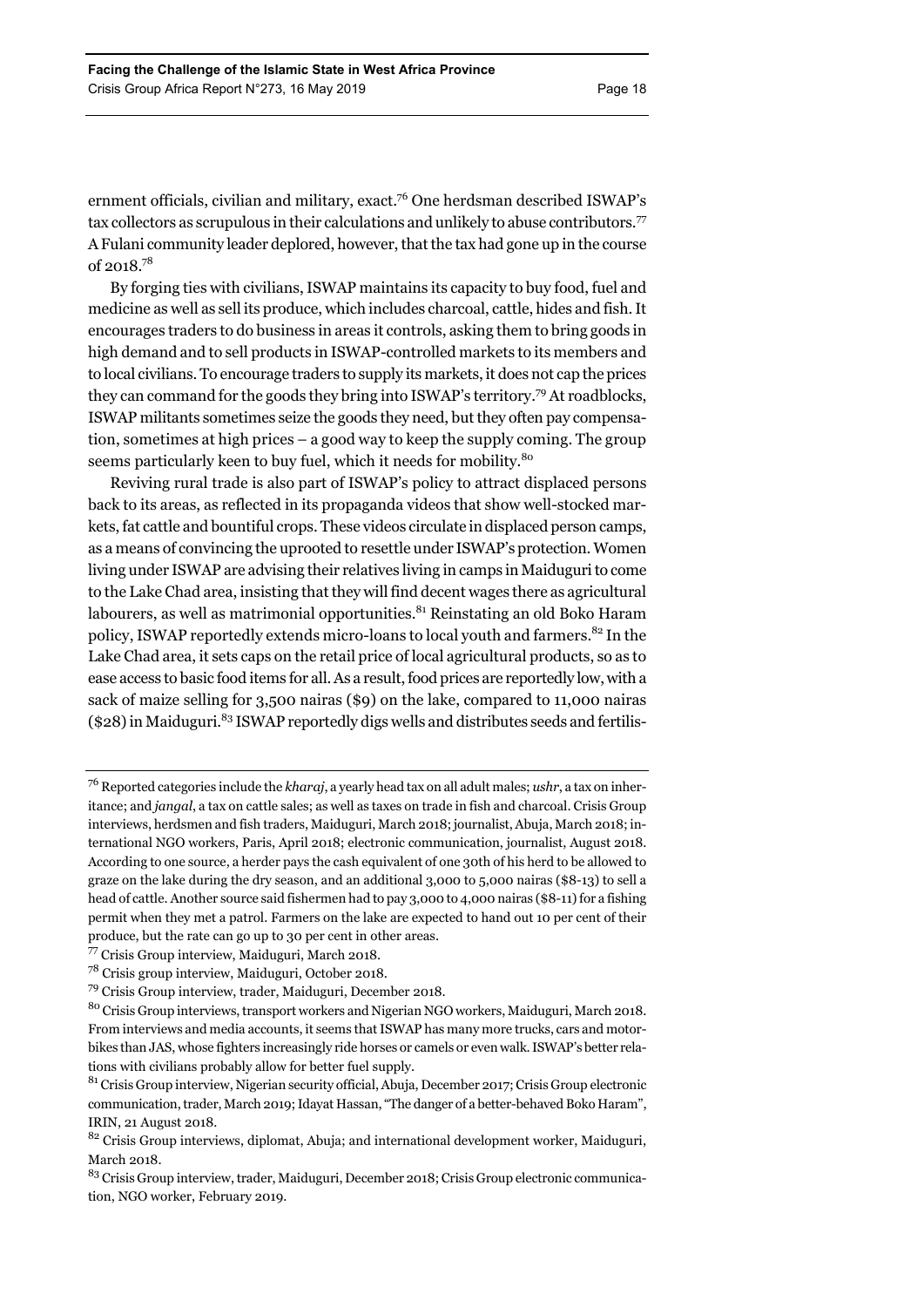ers to farmers; farmers who use motor pumps can apparently procure fuel. According to various reports, agricultural production in ISWAP-controlled areas has risen substantially over the last year.<sup>84</sup>

 $^{84}$  "Islamic State ally stakes out territory around Lake Chad", Reuters, 30 April 2018.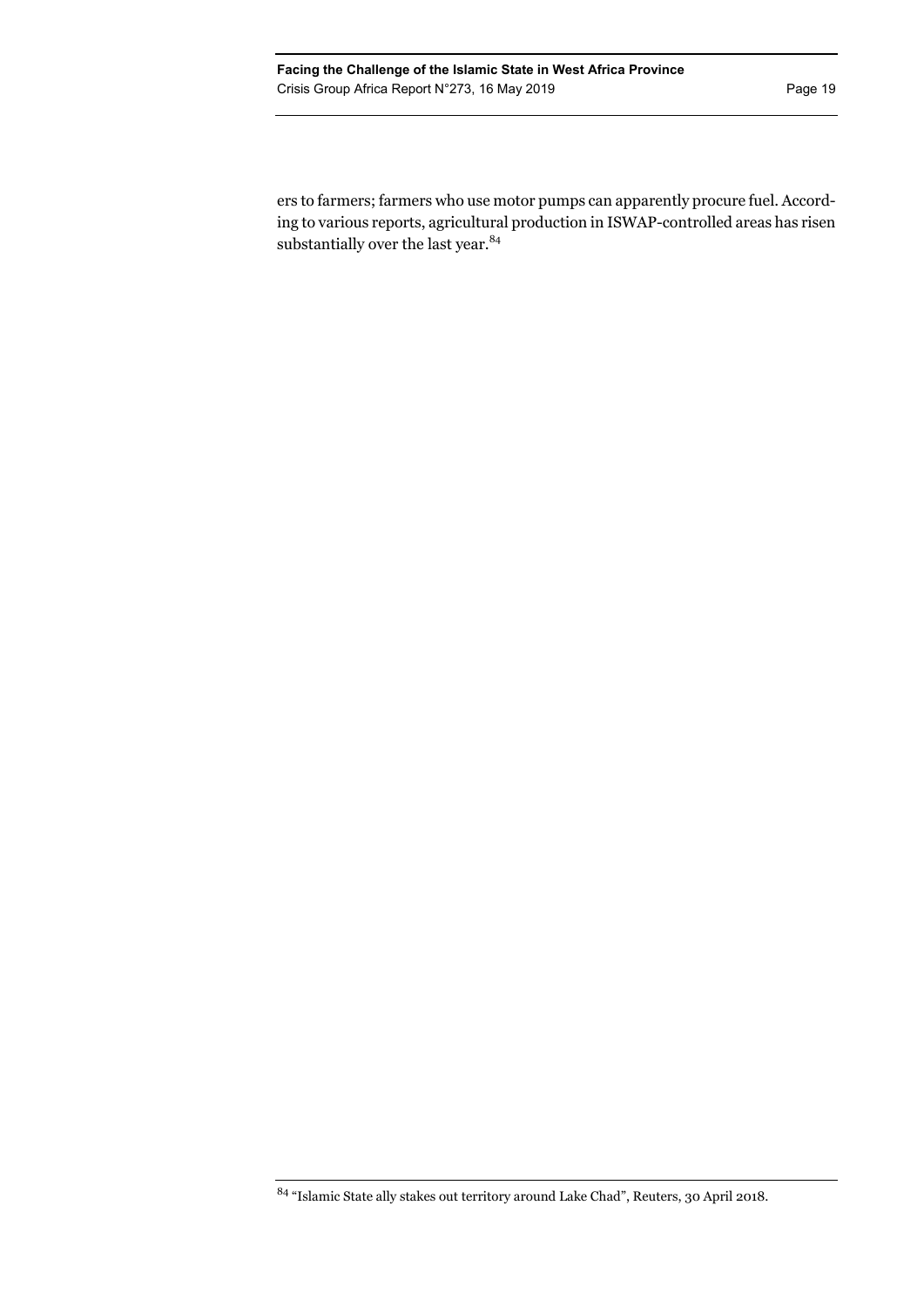# VI. **ISWAP After Nur**

Internal differences that likely characterised ISWAP from its beginnings have gained in importance. They created the backdrop for its 2018 execution of founder Mamman Nur and the ensuing leadership shuffle, which has not yet fully come to rest.

While the reasons for Nur's execution by members of ISWAP in August 2018 are still not well understood, they appear to be at least partly an outgrowth of a rift between a militant sub-faction that views ISWAP's future as bound up in continuing conflict with the Lake Chad states, and others within the organisation who favour looking for an exit from the conflict. Nur was in the latter camp and, to this end, had played a key role in Swiss-mediated talks that some members of ISWAP quietly conducted with the Nigerian government.

It appears that a hostage-taking incident at the beginning of 2018 might have accentuated this rift. $85$  On 19 February 2018, ISWAP fighters swept into the town of Dapchi in Yobe state and abducted 112 schoolgirls and one boy. On 21 March, following talks with the Nigerian government, the fighters released 107 of their hostages, leaving only one in captivity (five of the original 113 died during capture).<sup>86</sup> Though there were undocumented reports to the contrary, both the government and ISWAP denied that ISWAP had received a ransom. As Crisis Group has previously reported, ISWAP claimed that it was making a good-will gesture, and the government suggested that the group was concerned about jeopardising the talks that had been underway, which it said included the possibility of a ceasefire. $87$ 

Whether because hardliners wanted to make clear their opposition to these talks, or because they blamed Nur for another aspect of how the Dapchi incident was handled, or for another reason altogether, ISWAP's leadership caused him to be detained and executed after the March 21 release.<sup>88</sup>

Since Nur's death, ISWAP has seen further changes in its top ranks, which are now more dominated by hardline militants. Two ISWAP commanders who had been rivals of Nur and are reputed for their fierceness, Abubakar Mainok and Mustapha Kirmima, soon emerged as new leading figures in the organisation. And although Abu-Musab al-Barnawi remained *wali* for the remainder of 2018, in March 2019, an

<sup>&</sup>lt;sup>85</sup> Although ISWAP seeks to distinguish itself through its better treatment of civilians, its conduct is not always consistent, and the group has taken hostages, for example, to use as chits in prisoner swaps with local authorities and to extract cash ransoms. In October 2016 and May 2017, talks under the auspices of the Swiss Federal Department of Foreign Affairs led JAS to release some of the 276 girls whom Boko Haram had abducted from a school in Chibok in April 2014. On 10 February 2018, talks conducted through the same channel secured the release of three lecturers from the University of Maiduguri taken by ISWAP the previous July. On the same day, Shekau released another set of hostages.

<sup>86</sup> Crisis Group Africa Briefing N°137, *Preventing Boko Haram Abductions of Schoolchildren in Nigeria*, 12 April 2018. Leah Sharibu, the girl still in captivity, remains so reportedly because she refuses to convert to Islam and thus can be enslaved according to ISWAP's version of Islamic law. It is nevertheless clear that she has value as a hostage.

<sup>87</sup> Crisis Group Briefing, *Preventing Boko Haram Abductions of Schoolchildren in Nigeria*, op. cit. 88 Crisis Group electronic communications, Nigerian and international security experts, July and August 2018; "Senior Boko Haram figure reportedly killed by allies", *The Guardian*, 14 September 2018.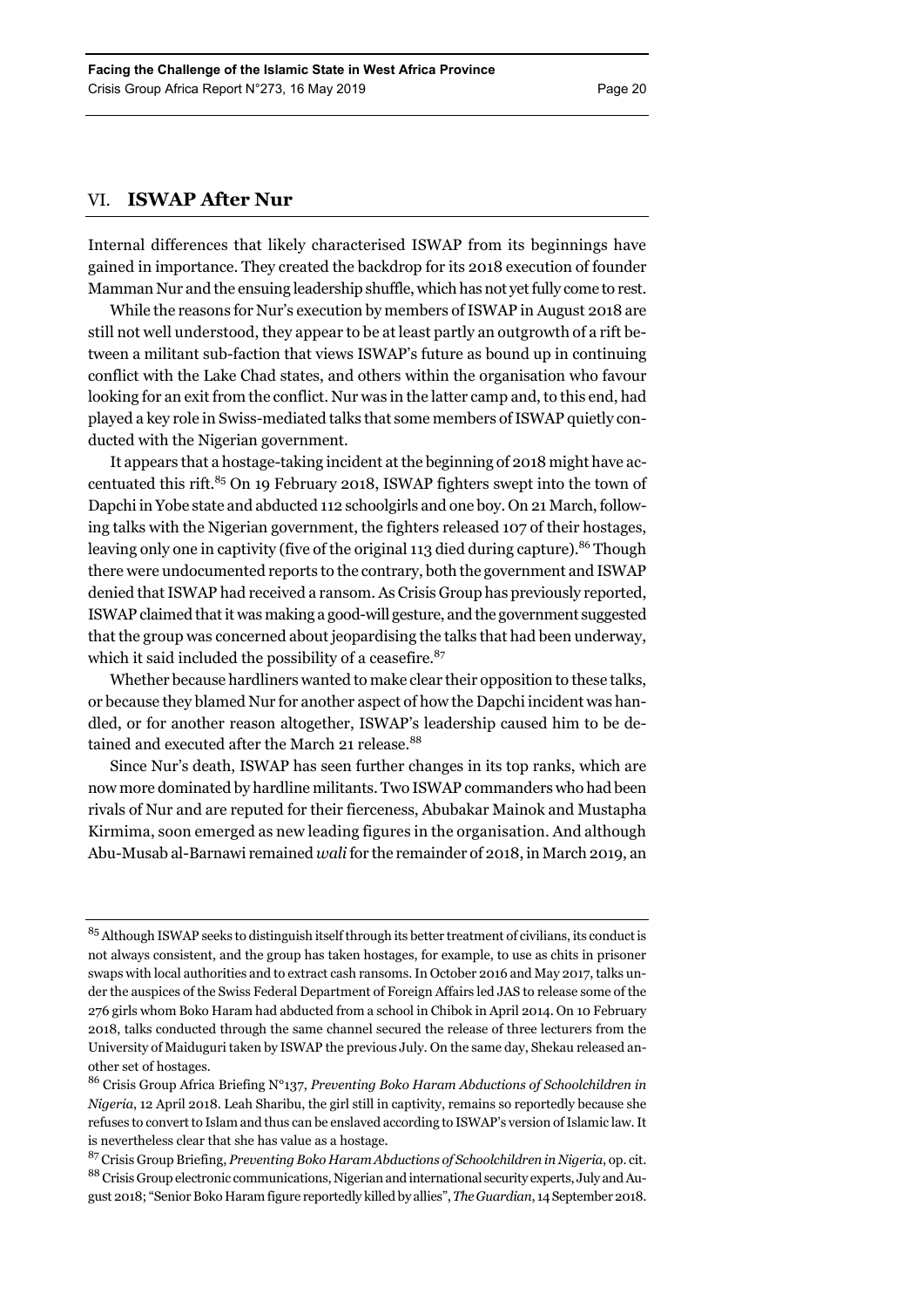audio recording disseminated by ISWAP announced that ISIS had ordered him replaced by the similarly named but unrelated Abu Abdullah ibn Umar al-Barnawi.<sup>89</sup>

Theories about the reason for this possible change in leadership (which ISIS has not confirmed at the time of this writing) include speculation that Abu Musab was deemed too junior to lead the organisation as it grappled with the aftermath of Nur's execution, or that his close connection to Nur was a problem, or that there was suspicion of his efforts to engage jihadi contacts in Mali, presumably affiliated to al-Qaeda.90 One Nigerian security analyst suspects that the leadership struggle is not over, but two sources report that Abu Musab has moved on by leaving ISWAP to establish his own group.<sup>91</sup> Even among those who have stayed under Abu Abdullah and ISWAP, there are reports of tensions. An Islamic scholar familiar with the group thus mentions that Nur's former supporters "are with the new *ameer* [chief in Arabic], but they are not with him truly".<sup>92</sup>

Moreover, in addition to grappling with the foregoing dynamics, ISWAP faces ethnically-driven internal tensions as well. Although its leadership has been largely ethnic Kanuri, ISWAP has recruited significantly among lacustrine communities, notably the ethnic Buduma, many of whom earn a living from fishing. Visitors to the Lake Chad area mention that militants of Buduma origin are pushing for more influence in the movement. Some Buduma may be keen on using their weight in ISWAP to gain ground vis-à-vis competitors for the lake's resources, such as Kanuri traders and Fulani herdsmen. (Soon after the fall in late 2018 of Baga, a major fish market, Buduma fighters established exclusive control over the town.93)

It is still too early to get a full sense of how the changes in ISWAP's upper ranks, or the other tensions with which it is grappling, will affect the way it conducts itself. ISWAP's new militant core is in all likelihood less well disposed towards talks than Nur. One indicator of its attitude may be its murder last fall of two nurses working for the International Committee of the Red Cross (ICRC), which has long played a role in supporting negotiations.94

<sup>89</sup> See the translation in a Twitter thread by Abdulbasit Kassim, @ScholarAKassi1, leading Boko Haram scholar, 10:44 am, 11 March 2019.

<sup>90</sup> Crisis Group electronic communications, Nigerian security analyst, March 2019; Islamic scholar and trader familiar with ISWAP, April 2019.

<sup>&</sup>lt;sup>91</sup> Crisis Group electronic communication, 11 March 2019. Tweet by Ahmad Salkida, @A\_Salkida, journalist, 2:22 am, 16 March 2019. Crisis Group electronic communication, Islamic scholar familiar with ISWAP, 5 May 2019.

<sup>&</sup>lt;sup>92</sup> Crisis Group electronic communication, 5 May 2019.

<sup>&</sup>lt;sup>93</sup> The Kanuri form a relative majority of the population of northern Borno and much of the leadership of Boko Haram hails from that community. They were the core of the Islamic kingdom of Kanem-Borno that projected power over the region for centuries until the colonial era. The Buduma are a minority centered on the Lake Chad, and have long stood at the periphery of Kanem-Borno, converting to Islam only lately. See Christian Seignobos, "Boko Haram dans ses sanctuaires des monts Mandara et du lac Tchad (2017)", *Afrique contemporaine*, no. 265 (2018), pp. 99-115. The Kanembu, an ethnic group related to the Kanuri with a strong presence on the Chadian side of Lake Chad, and thus often described in Nigeria as "Chadians" or "Francophones", are apparently also involved in the push to curb Kanuri influence.

<sup>&</sup>lt;sup>94</sup> "Nigeria: Boko Haram executes second female aid worker", Al Jazeera, 15 October 2018. On the ICRC's part in hostage releases, see "ICRC's role in Chibok schoolgirls' release", Deutsche Welle, 21 October 2016.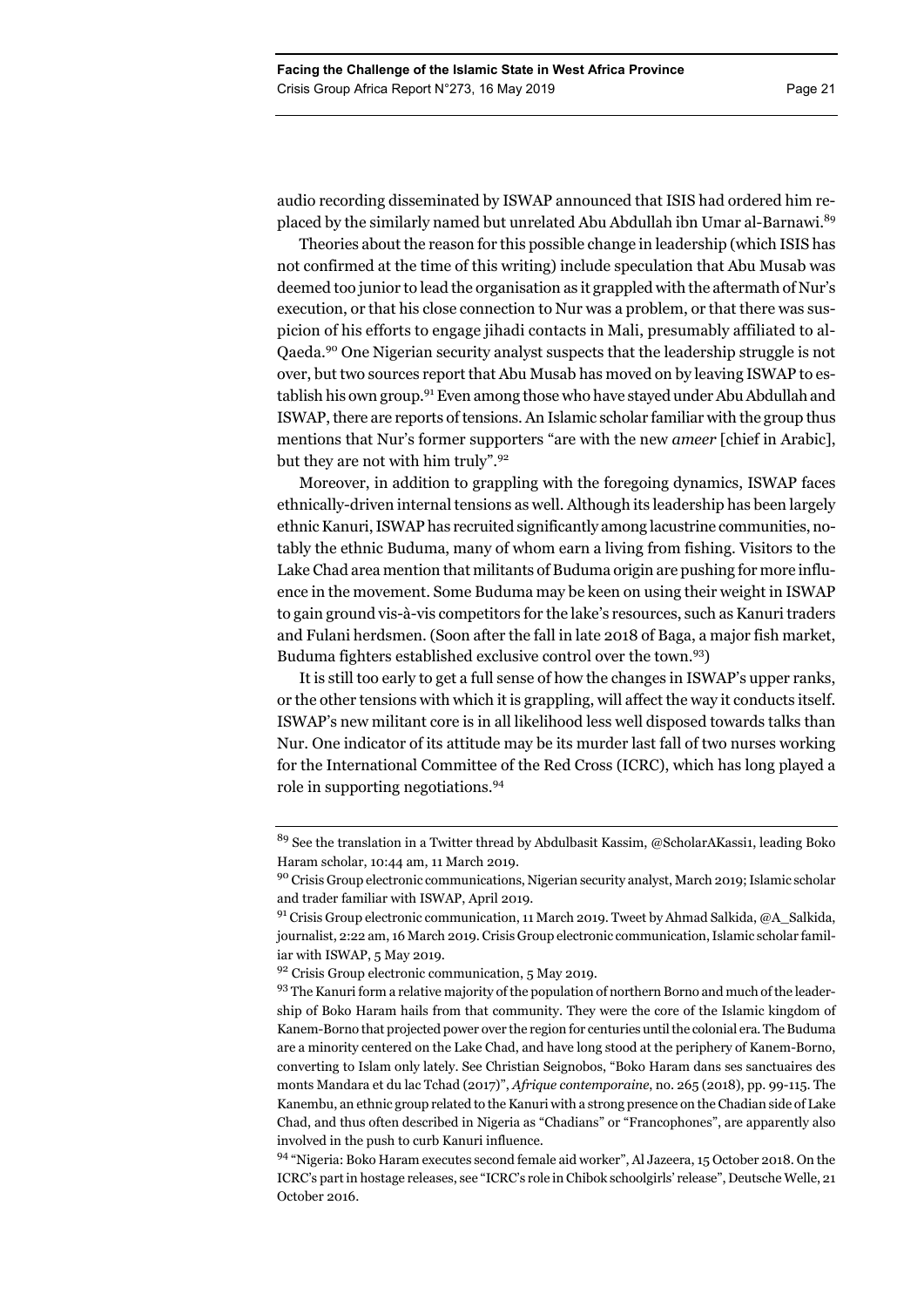But notwithstanding these developments, ISWAP appears to be maintaining its fundamental business model. Residents of the Lake Chad basin report that – aside from increased pressure to pay taxes – little has changed in ISWAP's behaviour toward Muslim civilians.95 Whether Abu Abdullah ibn Umar al-Barnawi, if he is indeed the new *wali*, is committed to continuing this model remains to be seen.

<sup>95</sup> Crisis Group electronic communications, diplomats, academics and security experts, October and November 2018; Crisis Group telephone interview, community leader, November 2018.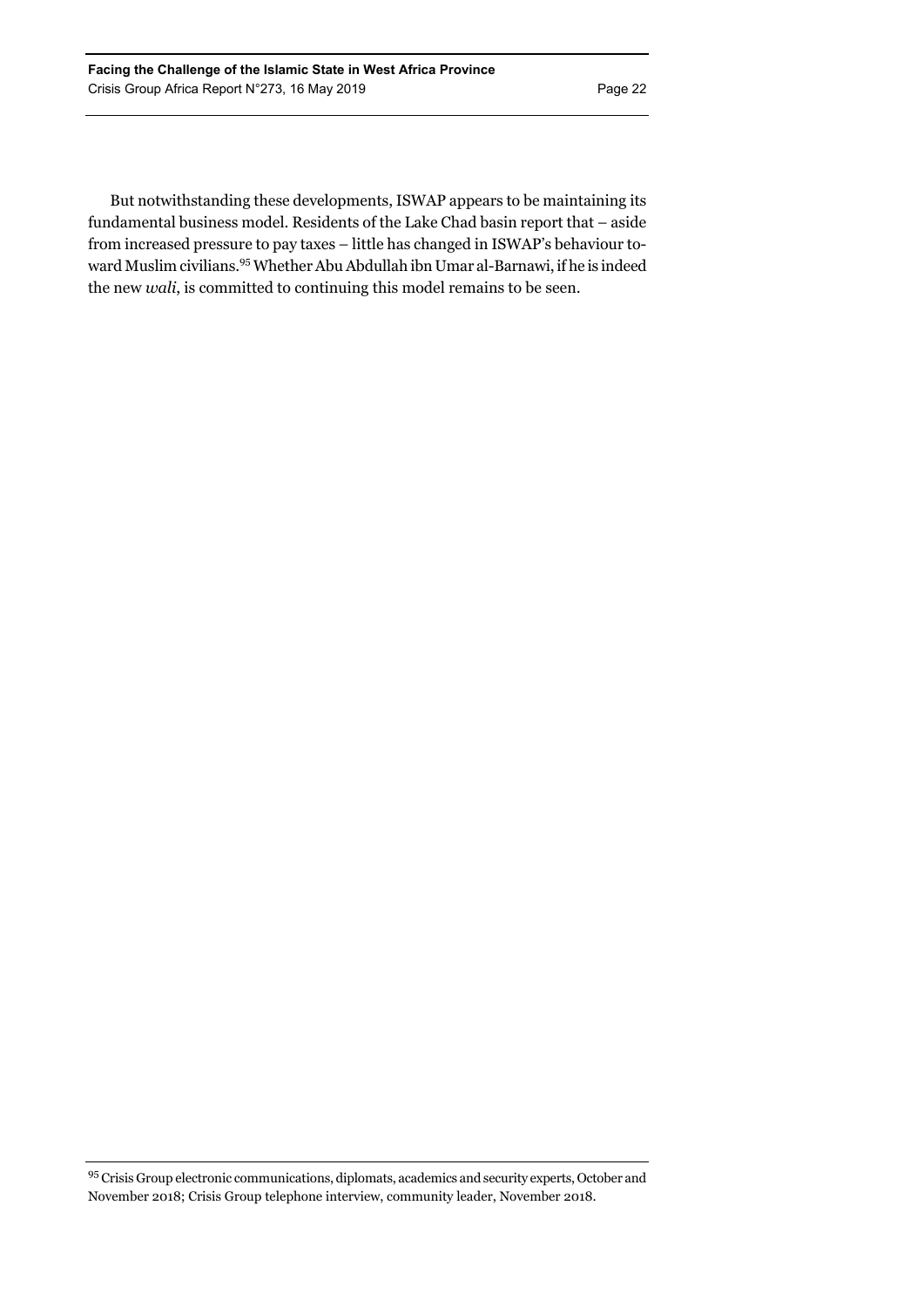# VII. **Taking on ISWAP's Challenge: Complementing the Military Approach**

The crisis in north-eastern Nigeria is about more than the military balance of power, as underscored by the support ISWAP has won by creating a proto-state providing a measure of governance and services. If the Lake Chad states hope to dislodge the group and prevent its expansion, they therefore will have to do more than challenge ISWAP in battle. To make inroads, authorities will need to demonstrate that they can fill gaps in governance and service provision in areas of weaker ISWAP influence.

One place to start is in better policing abuses committed by state security personnel. ISWAP gets credit from the local population for its efforts to regulate its own fighters' behaviour – an area where regional governments do not have strong reputations. The Lake Chad states, and particularly Nigeria, cannot afford to sit idly by as ISWAP's reputation in this domain grows and theirs diminish. New scandals keep emerging about security force misconduct in the four Lake Chad countries. In 2018, female internally displaced people (IDPs) accused security personnel of demanding sex for food in certain camps in Nigeria, while a video surfaced showing soldiers executing two female Boko Haram suspects and their children in the small town of Zelevet, Cameroon.96

Nigeria and the MNJTF member states will need to step up efforts to hold accountable troops who commit such abuses – and do so visibly. So far, the effort has been lagging; it took intense media pressure (including a searching investigation by the BBC) for Cameroon to arrest the soldiers suspected in the Zelevet killings.<sup>97</sup> Nigeria has taken some steps to redress impunity among security forces, but to date these have been inadequate. Although in 2017, President Buhari appointed a panel to investigate the military's alleged human rights abuses, its report, submitted in December 2017, has yet to be made public. The president should release it and swiftly act on any recommendations that serve the purpose of accountability. Likewise, the Nigerian military should as a matter of course publicise its court-martials for soldiers accused of abusing civilians. This step would help remind soldiers of their obligations and educate civilians about their rights.<sup>98</sup>

A second area where the Nigerian government in particular should step up its efforts is in the provision of public safety. It faces a steep hurdle: federal authorities lack access to and therefore cannot presently provide law and order in the portion of rural Borno state under ISWAP influence. But they can start to focus on towns under their control, and where they should be seeking to gird the population against being won over by ISWAP. The introduction of both civilian authorities to help administer these towns and a substantial police presence to help keep them safe is a necessity.

<sup>96 &</sup>quot;Nigerian soldiers raped us – IDPs confirm Amnesty International report", *Daily Post*, 5 June 2018; "Anatomy of a killing", BBC News, 23 September 2018.

<sup>97 &</sup>quot;Brutality against women and children: head of state orders investigation", *Cameroon Tribune*, 13 August 2018.

<sup>98</sup> Crisis Group interviews, local government official, Maiduguri, March 2018; former Boko Haram member and victim of abuse, Maiduguri, October 2018; international humanitarian law expert, Abuja, December 2018.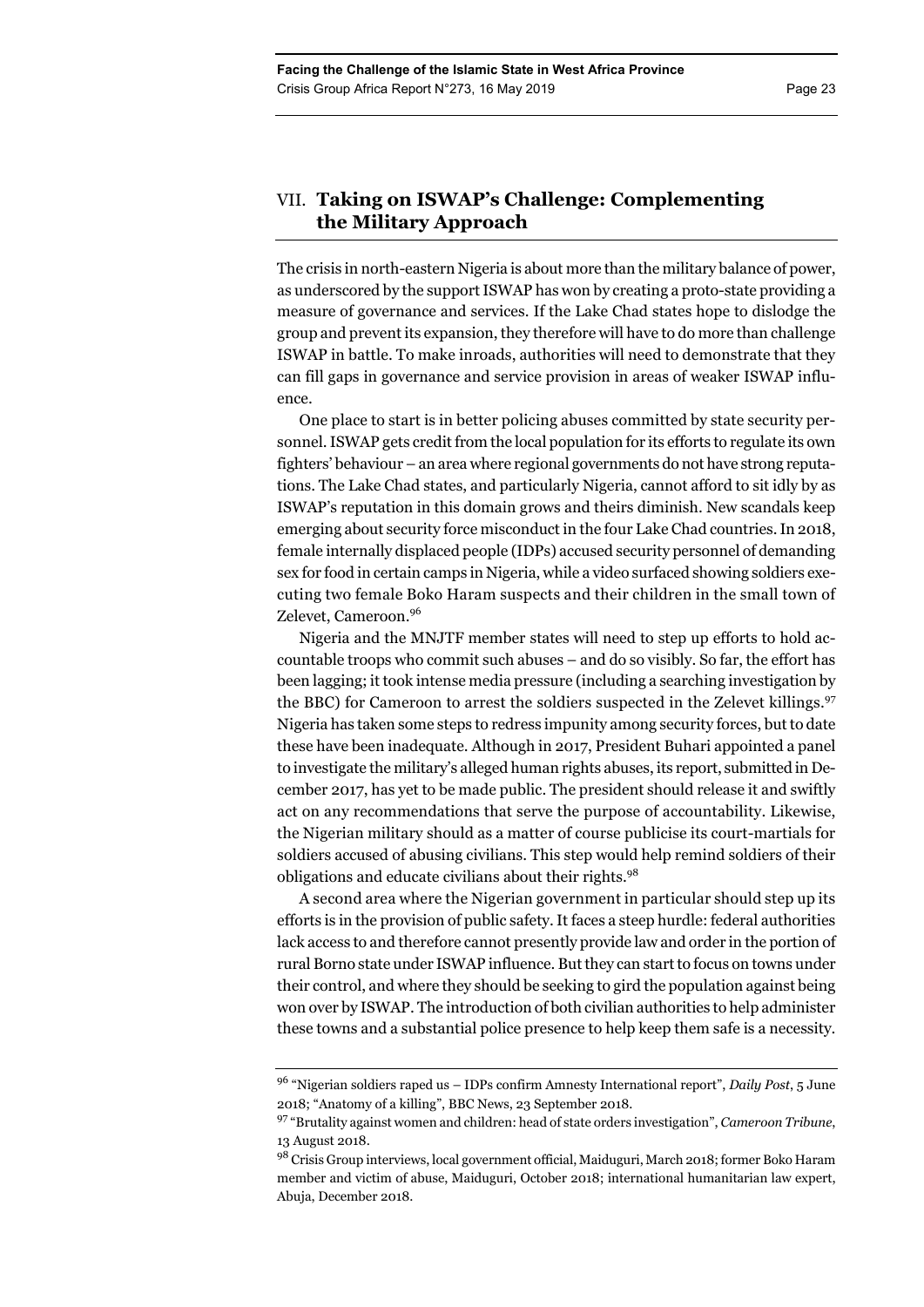As the Buhari administration commences its second and final term, it should take to heart that better protecting the public in north-eastern Nigeria is key to containing and weakening ISWAP.

Thirdly, to better compete with ISWAP, the Lake Chad states should also tackle persistent problems in food, water and health-care delivery, particularly in the IDP camps of Nigeria's north east. Two years ago, after a visit to the Bama camp, Médecins Sans Frontières (MSF) sounded the alarm about miserable living conditions there, leading to a steep increase in humanitarian assistance to the region. But even that increase was insufficient. In late 2018, MSF was still calling on the Nigerian authorities to improve nutrition and health care in that same camp.99 The fewer services the IDP camps receive from state authorities, the more prone they are to become fertile ground for ISWAP recruitment.100

Fourthly, regional authorities should be careful that in their efforts to hobble ISWAP economically, they do not exacerbate the hardships of local communities and create ill will among residents. For example, authorities have struggled to find a good way to stop ISWAP from drawing resources from the markets that ring Lake Chad, which it does by sending its own produce there for sale, taxing goods, and procuring food supplies and manufactured products. The Lake Chad states responded by banning or limiting the trading of certain items (notably fuel, smoked fish and red pepper) and closing certain markets and trade routes that the militants frequent or tax. Yet these instruments are overly blunt, as cutting off trade inflicts economic pain that can drive locals to support militants. It also puts the military in a bad light, as the local population suspects them of using the bans to actually monopolise the trade to their own profit. Niger and Chad have both alleviated the trade restrictions. Nigeria should follow.

One line of effort that may not seem promising for the time being – particularly given the events surrounding Nur's death, the increasing influence of hardliners within the faction, and the likely internal sense of momentum created by ISWAP's recent military successes – is the pursuit of substantial negotiations that might lead to an end to fighting. But Nigerian authorities and international partners should keep channels of communication with ISWAP open, at least to test whether there might be ways to improve humanitarian access for NGOs and, where appropriate, organise prisoner exchanges. Though ISWAP is ambivalent about these channels at present, and authorities may face criticism for even limited engagement, they could be helpful in the short term and create openings for more substantial discussions in the longer run.

<sup>99</sup> Compare "Critical humanitarian situation unfolding among internally displaced people in Bama, Borno state", MSF, 17 August 2018; to "At least 24,000 displaced people in dire health situation in Bama", MSF, 22 June 2016.

<sup>&</sup>lt;sup>100</sup> Crisis Group has collected testimonies about former associates of Boko Haram – including both voluntary and coerced members – who had returned to either JAS or ISWAP after time spent in IDP camps because they found camp conditions so miserable. Crisis Group interviews, IDPs, Maiduguri, October and December 2018; Crisis Group interview, humanitarian worker, Abuja, October 2018.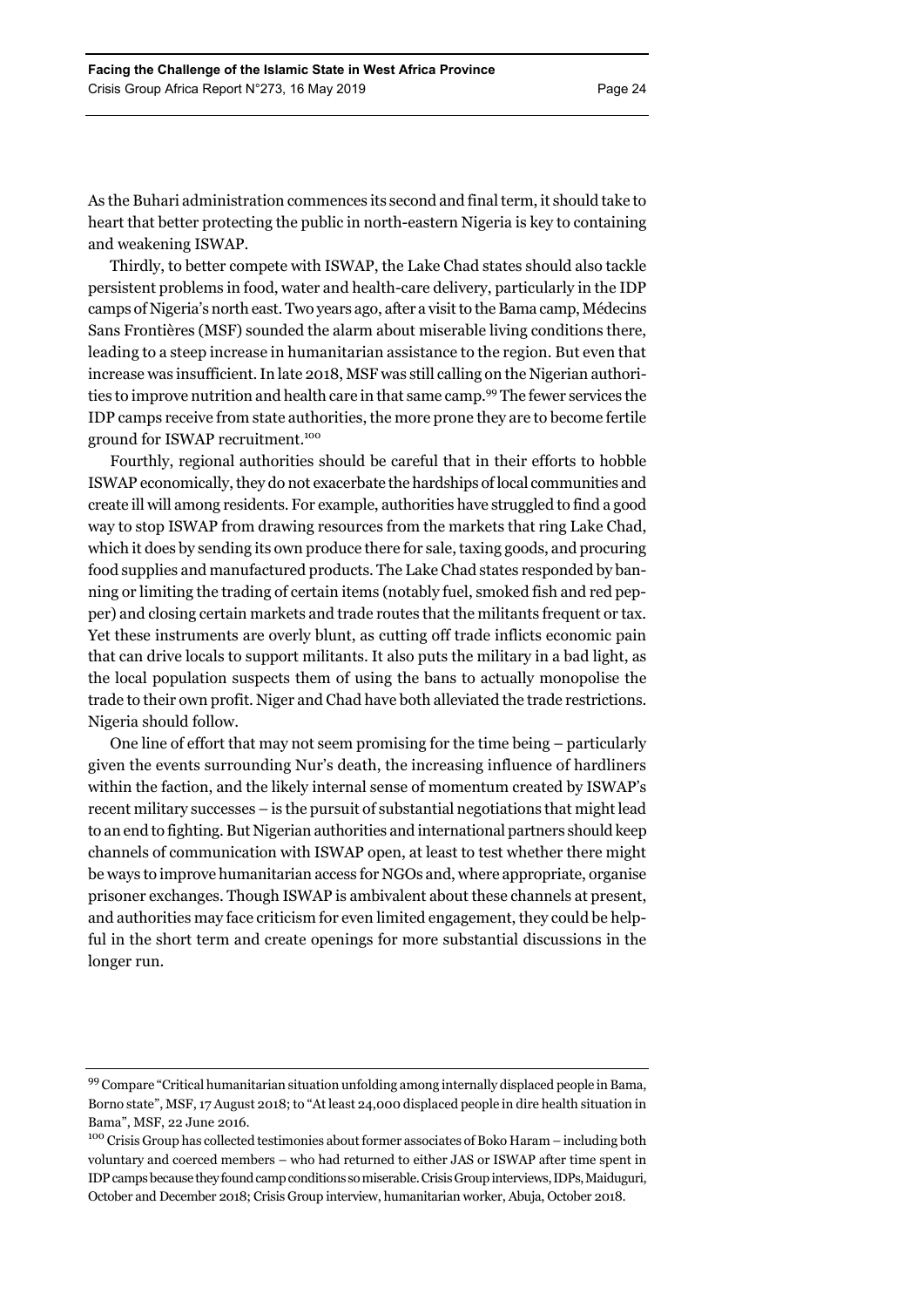# VIII. **Conclusion**

ISWAP poses a particular challenge to the Lake Chad states because it represents more than aggressive fighters, rumbling pickups with mounted guns or proclamations of the caliphate's rebirth. It is filling a gap left by decades of poor governance and neglect in the region. It has cultivated stronger ties with local residents than Boko Haram ever could by helping recover lost cattle, settling disputes over grazing and fishing rights, fending off rustlers, providing care to expectant mothers in rural areas, and imposing swift if terrible justice upon criminals, sometimes including when they are ISWAP members.

ISWAP is often cruel and arbitrary, even with civilians whose support it ostensibly seeks to gain. But for now, in the eyes of many locals, what it has to offer is often better than what came before. The frontier governance and rudimentary services it provides have allowed it to build networks, spread its influence, muster resources and bleed the region's armies – all while keeping the core territory it must hold modest and working successfully to attract ISIS support.

ISWAP may not achieve its goal of maintaining jihad in the Lake Chad area, much less expand it further afield. Its project is hampered by challenges and contradictions: Shekau is still around; Nur's death has shaken some of its members; political and ethnic tensions could rip the group apart; and the limited support ISIS can offer may make little difference. The Lake Chad states are finally mounting a stronger counter-insurgency campaign. But for now, in both north-eastern Nigeria and neighbouring states, ISWAP continues to sink roots in various communities and to become a part of residents' lives. This, too, is an essential part of the battle.

### **Dakar/Brussels, 16 May 2019**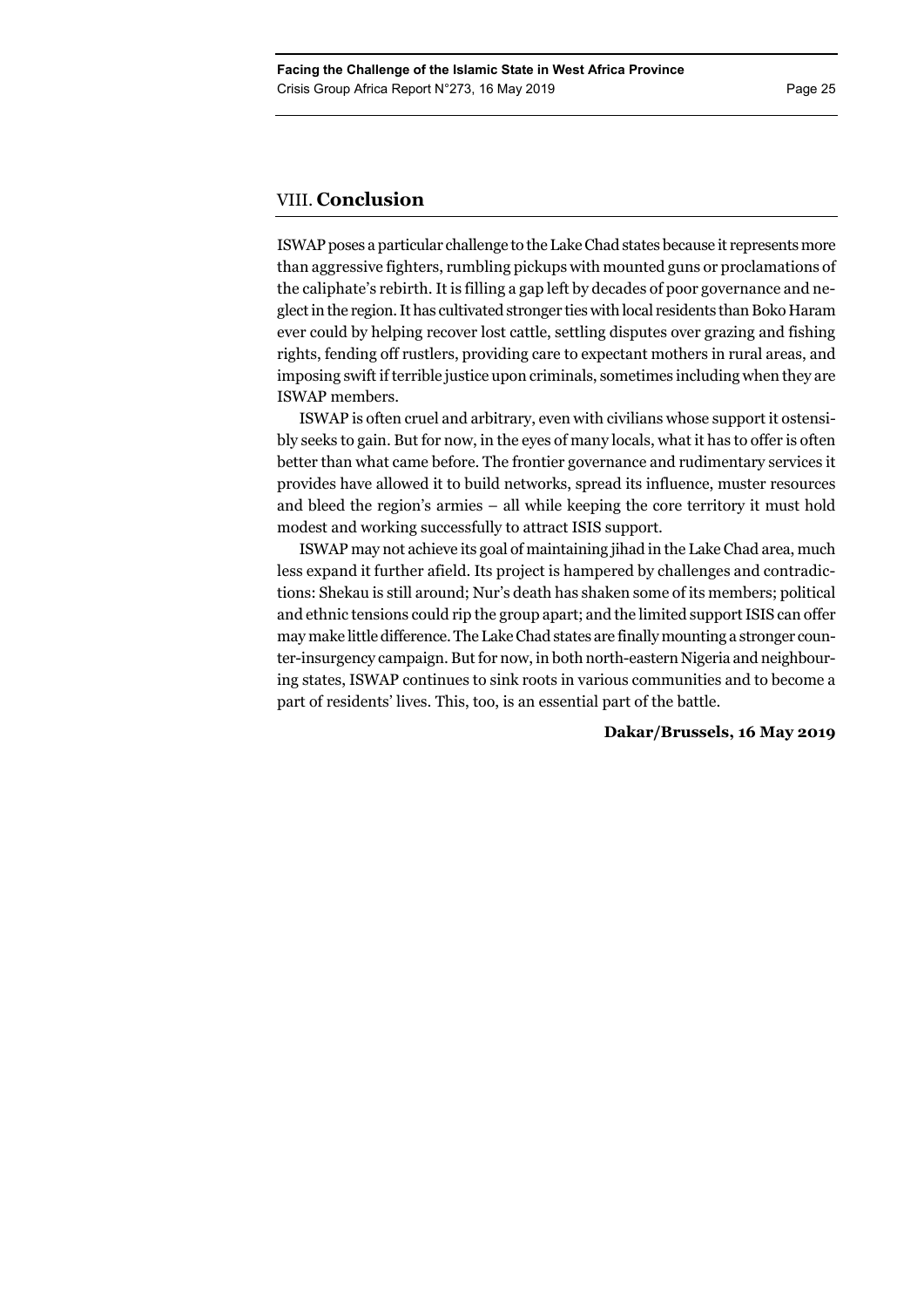# Appendix A: Map of Nigeria

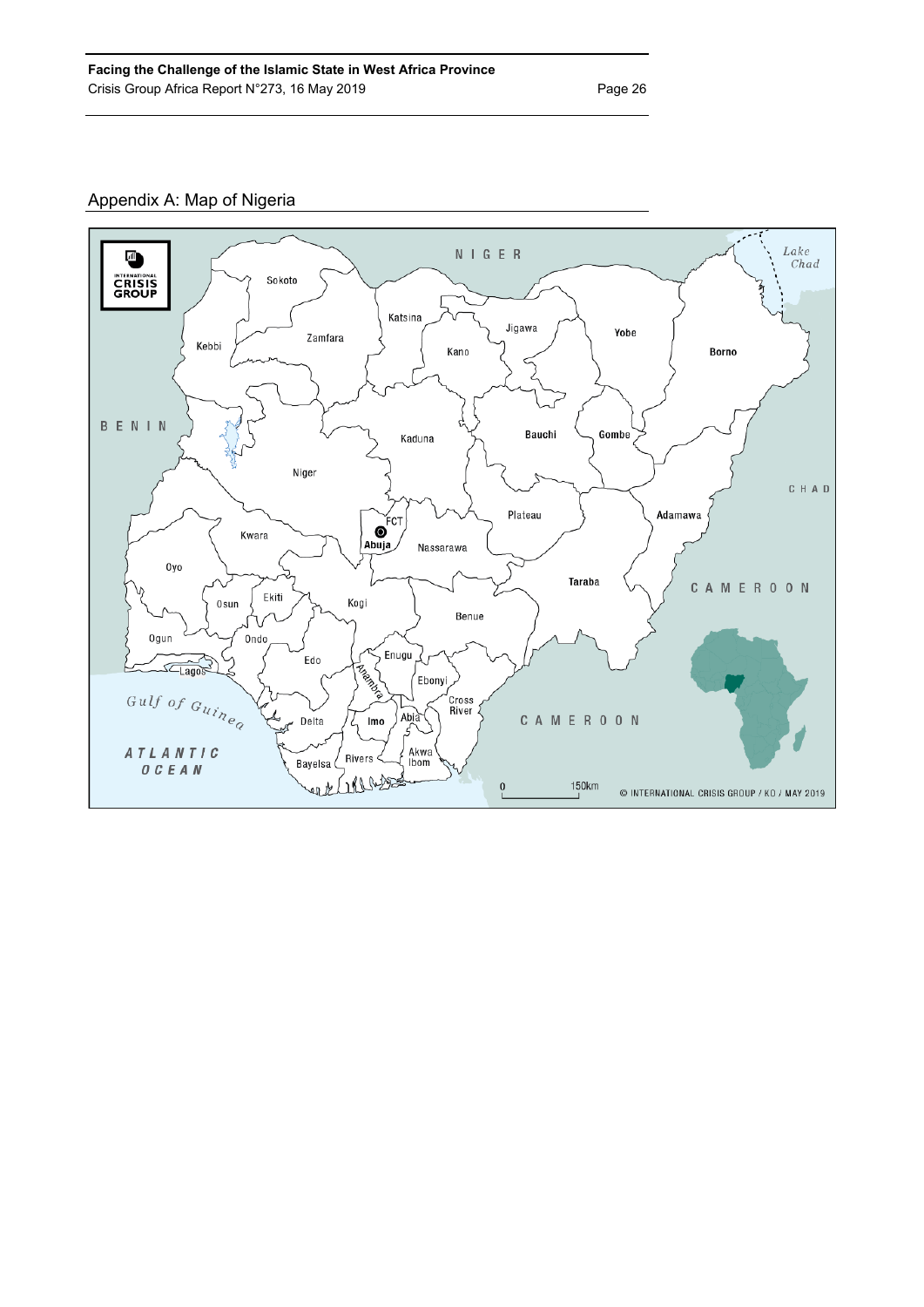# Appendix B: Map of the Lake Chad Basin

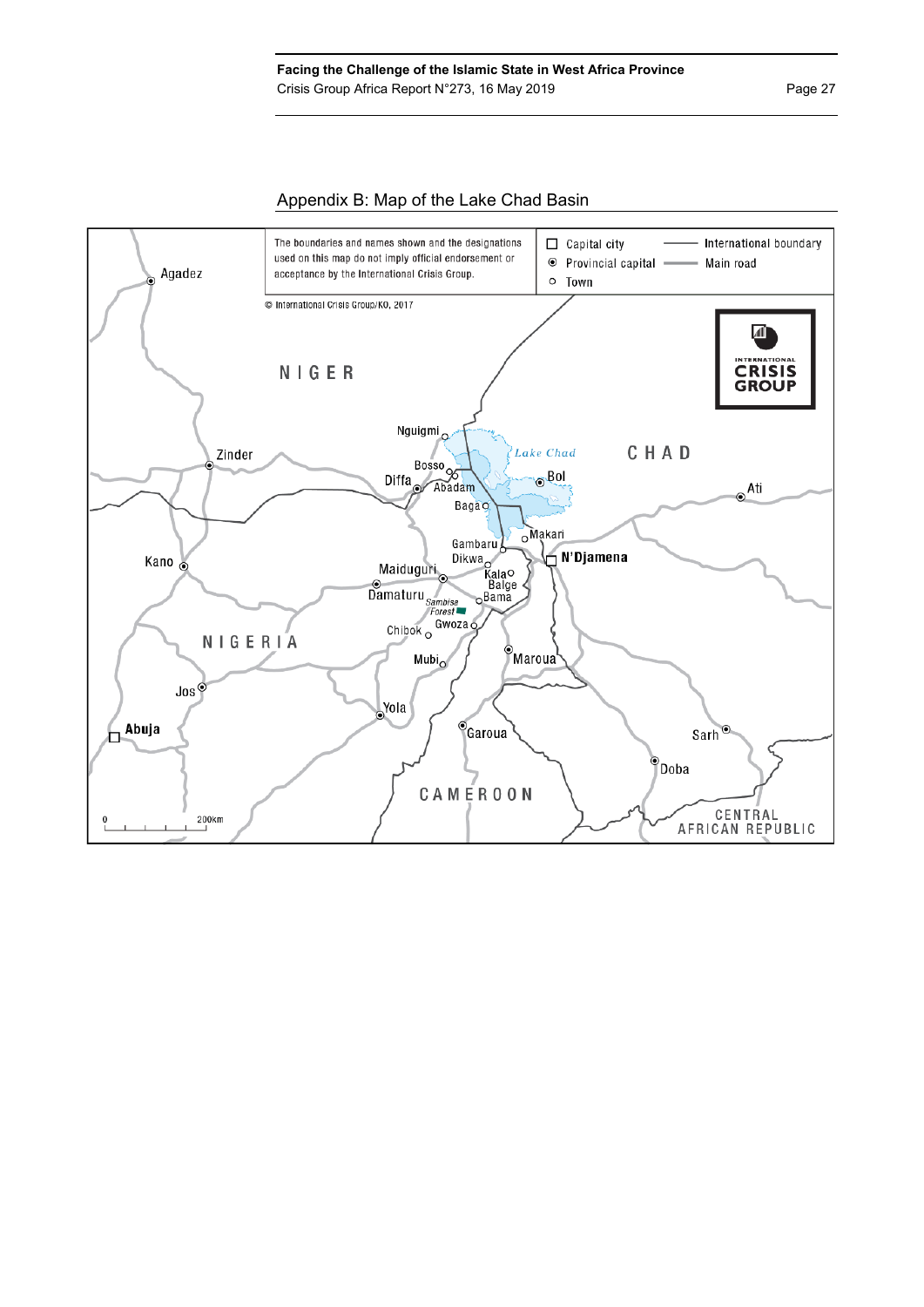

# Appendix C: JAS and ISWAP Zones of Influence

C. Hughes, 29/04/2018

REUTERS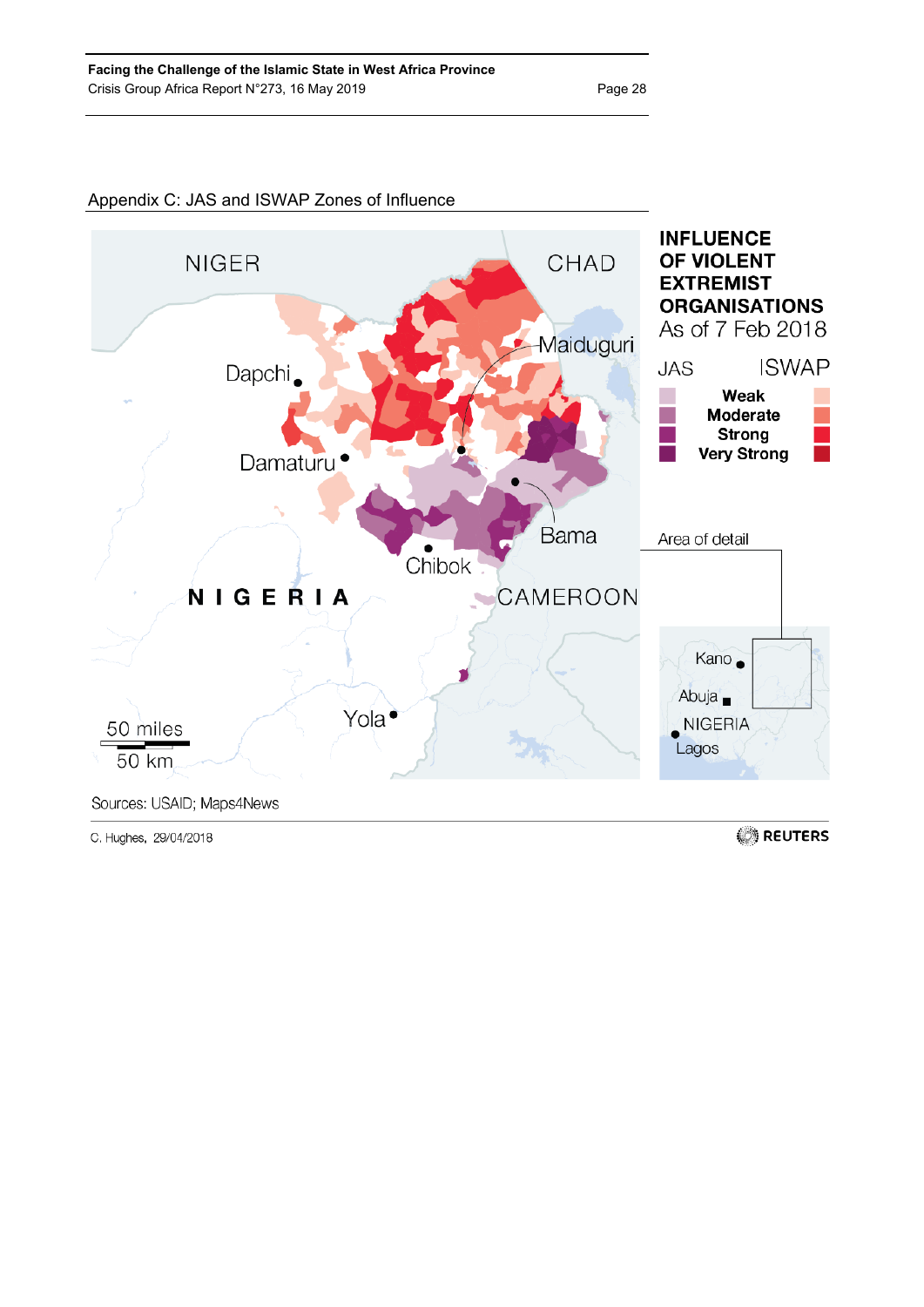

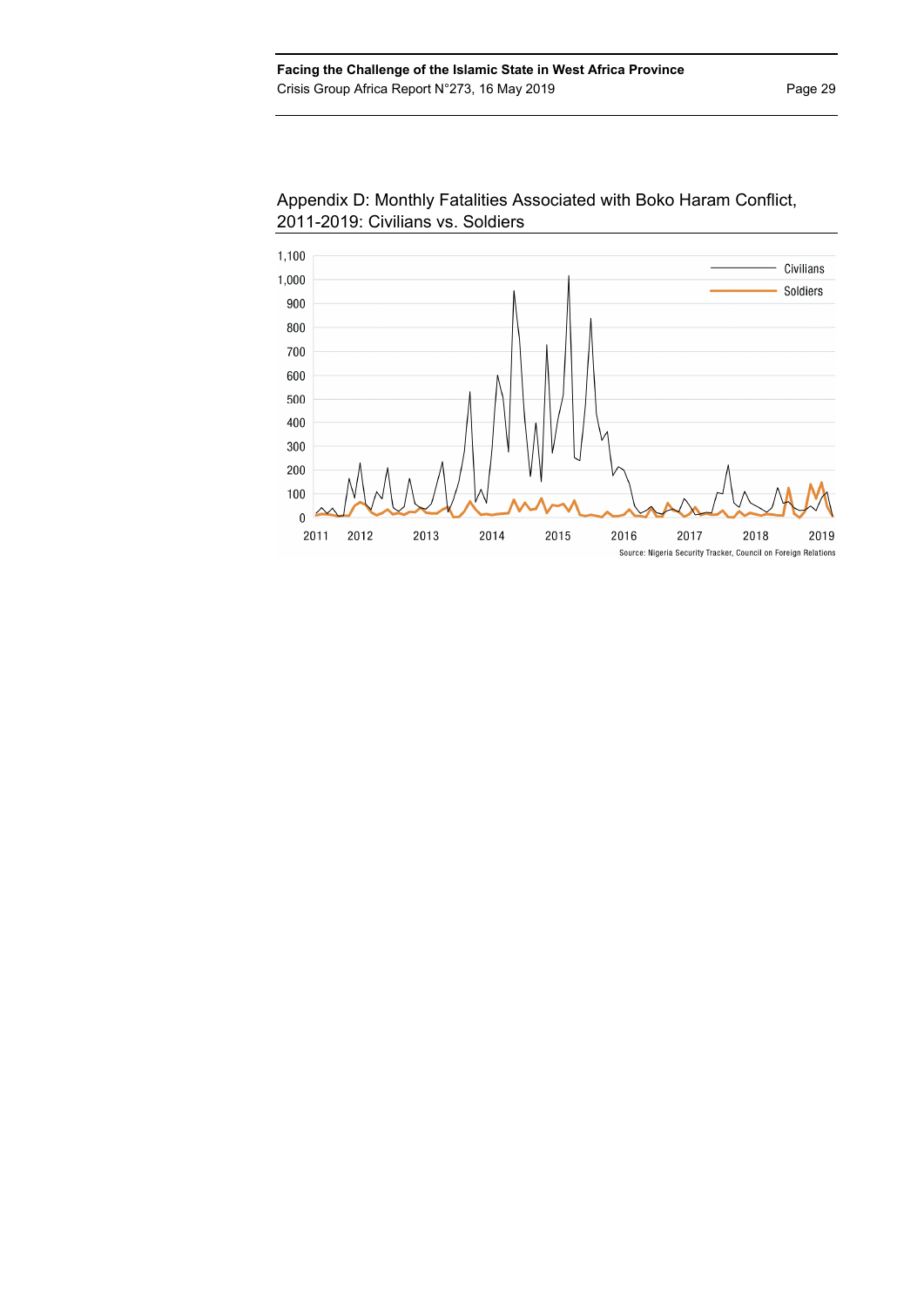# Appendix E: About the International Crisis Group

The International Crisis Group (Crisis Group) is an independent, non-profit, non-governmental organisation, with some 120 staff members on five continents, working through field-based analysis and high-level advocacy to prevent and resolve deadly conflict.

Crisis Group's approach is grounded in field research. Teams of political analysts are located within or close by countries or regions at risk of outbreak, escalation or recurrence of violent conflict. Based on information and assessments from the field, it produces analytical reports containing practical recommendations targeted at key international, regional and national decision-takers. Crisis Group also publishes *CrisisWatch*, a monthly early-warning bulletin, providing a succinct regular update on the state of play in up to 70 situations of conflict or potential conflict around the world.

Crisis Group's reports are distributed widely by email and made available simultaneously on its website, www.crisisgroup.org. Crisis Group works closely with governments and those who influence them, including the media, to highlight its crisis analyses and to generate support for its policy prescriptions.

The Crisis Group Board of Trustees – which includes prominent figures from the fields of politics, diplomacy, business and the media – is directly involved in helping to bring the reports and recommendations to the attention of senior policymakers around the world. Crisis Group is chaired by former UN Deputy Secretary-General and Administrator of the United Nations Development Programme (UNDP), Lord (Mark) Malloch-Brown.

Crisis Group's President & CEO, Robert Malley, took up the post on 1 January 2018. Malley was formerly Crisis Group's Middle East and North Africa Program Director and most recently was a Special Assistant to former U.S. President Barack Obama as well as Senior Adviser to the President for the Counter-ISIL Campaign, and White House Coordinator for the Middle East, North Africa and the Gulf region. Previously, he served as President Bill Clinton's Special Assistant for Israeli-Palestinian Affairs.

Crisis Group's international headquarters is in Brussels, and the organisation has offices in seven other locations: Bogotá, Dakar, Istanbul, Nairobi, London, New York, and Washington, DC. It has presences in the following locations: Abuja, Algiers, Bangkok, Beirut, Caracas, Gaza City, Guatemala City, Hong Kong, Jerusalem, Johannesburg, Juba, Mexico City, New Delhi, Rabat, Tbilisi, Toronto, Tripoli, Tunis, and Yangon.

Crisis Group receives financial support from a wide range of governments, foundations, and private sources. Currently Crisis Group holds relationships with the following governmental departments and agencies: Australian Department of Foreign Affairs and Trade, Austrian Development Agency, Danish Ministry of Foreign Affairs, Dutch Ministry of Foreign Affairs, European Union Emergency Trust Fund for Africa, European Union Instrument contributing to Stability and Peace, Finnish Ministry for Foreign Affairs, French Development Agency, French Ministry of Europe and Foreign Affairs, Germany Federal Foreign Office, Irish Aid, Japan International Cooperation Agency, Principality of Liechtenstein, Luxembourg Ministry of Foreign Affairs, New Zealand Ministry of Foreign Affairs and Trade, Norwegian Ministry of Foreign Affairs, Qatar Ministry of Foreign Affairs, Swedish Ministry of Foreign Affairs, the Swiss Federal Department of Foreign Affairs, the UK Department for International Development, and the United Arab Emirates Ministry of Foreign Affairs and International Cooperation.

Crisis Group also holds relationships with the following foundations: Carnegie Corporation of New York, Charles Koch Foundation, Henry Luce Foundation, John D. and Catherine T. MacArthur Foundation, Korea Foundation, Open Society Foundations, Ploughshares Fund, Robert Bosch Stiftung, Rockefeller Brothers Fund, UniKorea Foundation, and Wellspring Philanthropic Fund.

#### **May 2019**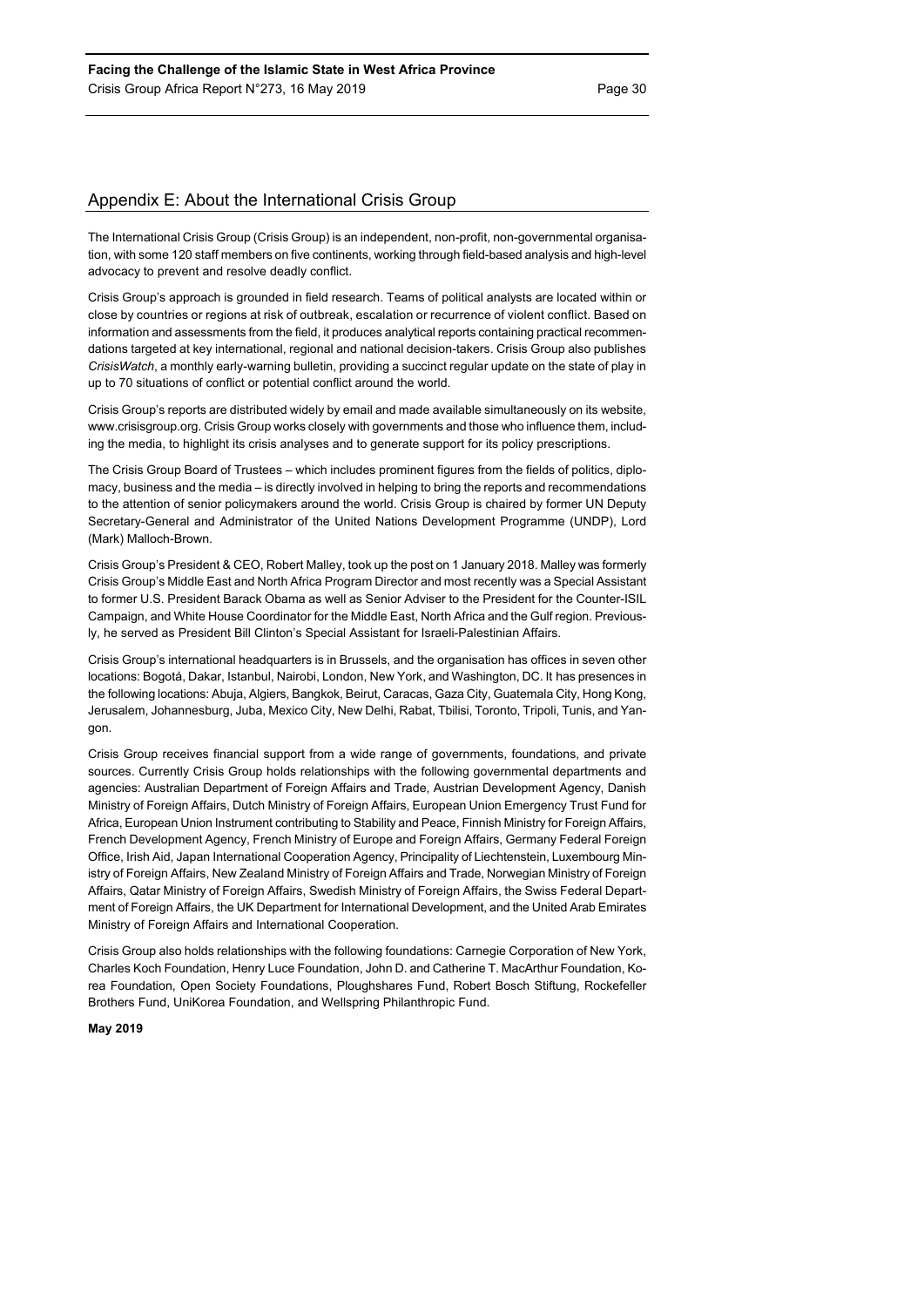### Appendix F: Reports and Briefings on Africa since 2016

#### **Special Reports and Briefings**

- *Exploiting Disorder: al-Qaeda and the Islamic State*, Special Report N°1, 14 March 2016 (also available in Arabic and French).
- *Seizing the Moment: From Early Warning to Early Action*, Special Report N°2, 22 June 2016.
- *Counter-terrorism Pitfalls: What the U.S. Fight against ISIS and al-Qaeda Should Avoid*, Special Report N°3, 22 March 2017.
- *Council of Despair? The Fragmentation of UN Diplomacy,* Special Briefing N°1, 30 April 2019.

#### **Central Africa**

- *Chad: Between Ambition and Fragility*, Africa Report N°233, 30 March 2016 (also available in French).
- *Burundi: anatomie du troisième mandat*, Africa Report N°235, 20 May 2016 (only available in French).
- *Katanga: Tensions in DRC's Mineral Heartland*, Africa Report N°239, 3 August 2016.
- *The African Union and the Burundi Crisis: Ambition versus Reality*, Africa Briefing N°122, 28 September 2016 (also available in French).
- *Boulevard of Broken Dreams: The "Street" and Politics in DR Congo*, Africa Briefing N°123, 13 October 2016.
- *Cameroon: Confronting Boko Haram*, Africa Report N°241, 16 November 2016 (also available in French).
- *Fighting Boko Haram in Chad: Beyond Military Measures*, Africa Report N°246, 8 March 2017 (also available in French).
- *Burundi: The Army in Crisis*, Africa Report N°247, 5 April 2017 (also available in French).
- *Cameroon's Anglophone Crisis at the Crossroads*, Africa Report N°250, 2 August 2017 (also available in French).
- *Avoiding the Worst in Central African Republic*, Africa Report N°253, 28 September 2017 (also available in French).
- *Time to Reset African Union-European Union Relations*, Africa Report N°255, 17 October 2017 (also available in French).
- *Cameroon: A Worsening Anglophone Crisis Calls for Strong Measures*, Africa Briefing N°130, 19 October 2017 (also available in French).
- *Cameroon's Far North: Reconstruction amid Ongoing Conflict*, Africa Briefing N°133, 25 October 2017 (also available in French).
- *Time for Concerted Action in DR Congo*, Africa Report N°257, 4 December 2017 (also available in French).
- *Seven Priorities for the African Union in 2018*, Africa Briefing N°135, 17 January 2018 (also available in French).
- *Electoral Poker in DR Congo,* Africa Report N°259, 4 April 2018 (also available in French).
- *Cameroon's Anglophone Crisis: How the Catholic Church Can Promote Dialogue*, Africa Briefing N°138, 26 April 2018 (also available in French).
- *Increasing the Stakes in DR Congo's Electoral Poker,* Africa Briefing N°139, 8 June 2018 (also available in French).
- *DR Congo: The Bemba Earthquake*, Africa Briefing N°140, 15 June 2018 (also available in French).
- *Cameroon's Far North: A New Chapter in the Fight Against Boko Haram,* Africa Report N°263, 14 August 2018 (also available in French).
- *Helping the Burundian People Cope with the Economic Crisis,* Africa Report N°264, 31 August 2018 (also available in French).
- *Cameroon: Divisions Widen Ahead of Presidential Vote*, Africa Briefing N°142, 3 October 2018 (also available in French).
- *Chad: Defusing Tensions in the Sahel*, Africa Report N°266, 5 December 2018 (also available in French).
- *Cameroon's Anglophone Crisis: How to Get to Talks?*, Africa Report N°272, 2 May 2019 (also available in French).

#### **Horn of Africa**

- *Ethiopia: Governing the Faithful*, Africa Briefing N°117, 22 February 2016.
- *Sudan's Islamists: From Salvation to Survival*, Africa Briefing N°119, 21 March 2016.
- *South Sudan's South: Conflict in the Equatorias*, Africa Report N°236, 25 May 2016.
- *Kenya's Coast: Devolution Disappointed*, Africa Briefing N°121, 13 July 2016.
- *South Sudan: Rearranging the Chessboard*, Africa Report N°243, 20 December 2016.
- *Instruments of Pain (II): Conflict and Famine in South Sudan*, Africa Briefing N°124, 26 April 2017.
- *Instruments of Pain (III): Conflict and Famine in Somalia*, Africa Briefing N°125, 9 May 2017.
- *Instruments of Pain (IV): The Food Crisis in North East Nigeria*, Africa Briefing N°126, 18 May 2017.
- *Kenya's Rift Valley: Old Wounds, Devolution's New Anxieties*, Africa Report N°248, 30 May 2017.
- *Time to Repeal U.S. Sanctions on Sudan?*, Africa Briefing N°127, 22 June 2017.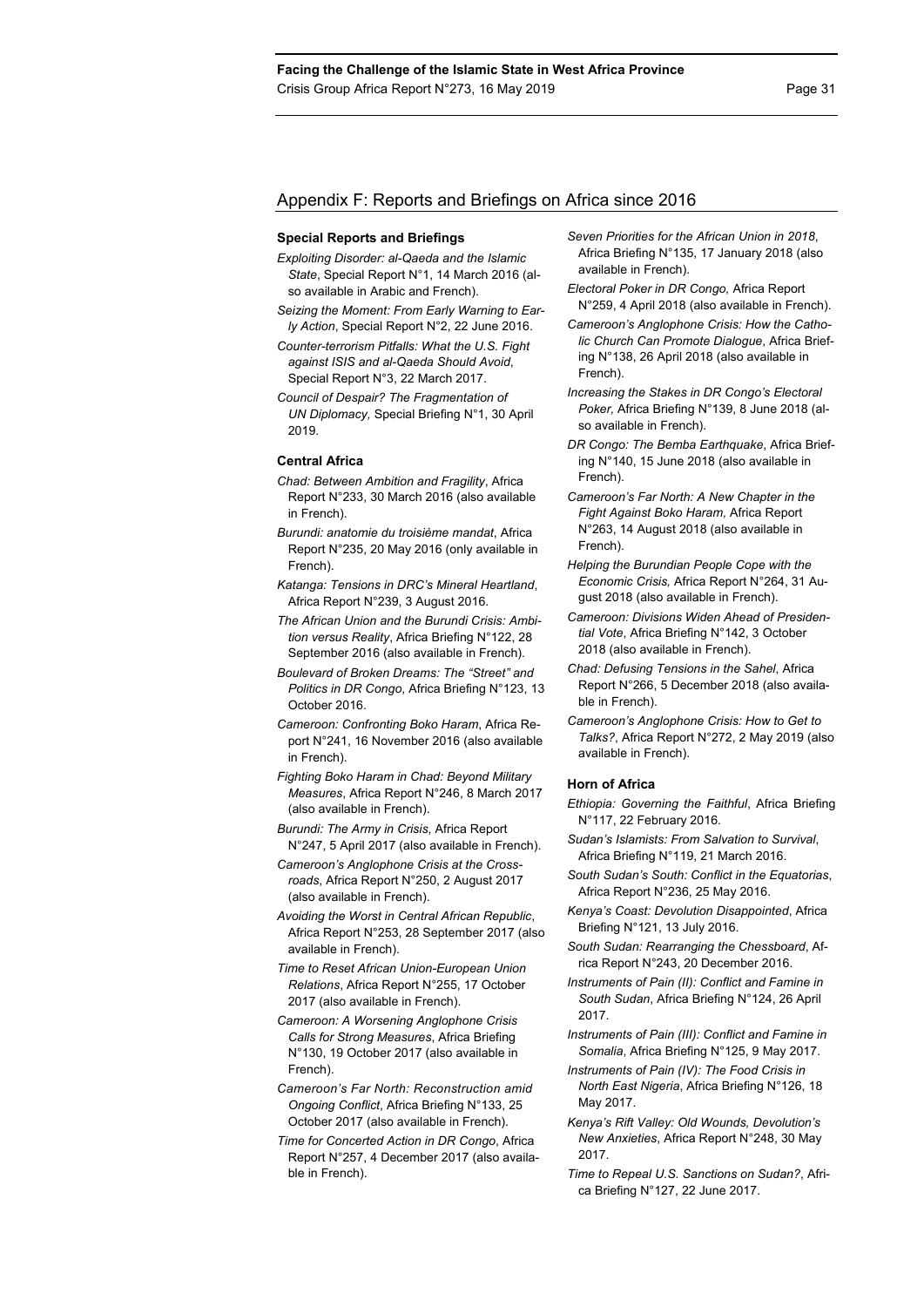- *A New Roadmap to Make U.S. Sudan Sanctions Relief Work*, Africa Briefing N°128, 29 September 2017.
- *How to Ensure a Credible, Peaceful Presidential Vote in Kenya*, Africa Briefing N°129, 2 October 2017.
- *Managing the Disruptive Aftermath of Somalia's Worst Terror Attack*, Africa Briefing N°131, 20 October 2017.
- *An Election Delay Can Help Avert Kenya's Crisis*, Africa Briefing N°132, 23 October 2017.
- *Uganda's Slow Slide into Crisis*, Africa Report N°256, 21 November 2017.
- *After Kenya's Leaders Reconcile, a Tough Path Ahead*, Africa Briefing N°136, 13 March 2018.
- *Somalia and the Gulf Crisis*, Africa Report N°260, 5 June 2018.
- *Averting War in Northern Somalia*, Africa Briefing N°141, 27 June 2018.
- *Al-Shabaab Five Years after Westgate: Still a Menace in East Africa*, Africa Report N°265, 21 September 2018.
- *Improving Prospects for a Peaceful Transition in Sudan*, Africa Briefing N°143, 14 January 2019.
- *Managing Ethiopia's Unsettled Transition,* Africa Report N°269, 21 February 2019.
- *Salvaging South Sudan's Fragile Peace Deal*, Africa Report N°270, 13 March 2019.
- *Bridging the Gap in the Nile Waters Dispute,*  Africa Report N°271, 20 March 2019.

#### **Southern Africa**

- *Zimbabwe: Stranded in Stasis*, Africa Briefing N°118, 29 February 2016*.*
- *Zimbabwe's "Military-assisted Transition" and Prospects for Recovery*, Africa Briefing N°134, 20 December 2017.

### **West Africa**

- *Burkina Faso: Transition, Act II*, Africa Briefing N°116, 7 January 2016 (only available in French).
- *Implementing Peace and Security Architecture (III): West Africa*, Africa Report N°234, 14 April 2016 (also available in French).
- *Boko Haram on the Back Foot?*, Africa Briefing N°120, 4 May 2016 (also available in French).
- *Nigeria: The Challenge of Military Reform*, Africa Report N°237, 6 June 2016.
- *Central Mali: An Uprising in the Making?*, Africa Report N°238, 6 July 2016 (also available in French).
- *Burkina Faso: Preserving the Religious Balance*, Africa Report N°240, 6 September 2016 (also available in French).
- *Nigeria: Women and the Boko Haram Insurgency*, Africa Report N°242, 5 December 2016 (also available in French).
- *Watchmen of Lake Chad: Vigilante Groups Fighting Boko Haram*, Africa Report N°244, 23 February 2017.
- *Niger and Boko Haram: Beyond Counterinsurgency*, Africa Report N°245, 27 February 2017 (also available in French).
- *The Politics of Islam in Mali: Separating Myth from Reality*, Africa Report N°249, 18 July 2017 (only available in French).
- *Double-edged Sword: Vigilantes in African Counter-insurgencies*, Africa Report N°251, 7 September 2017 (also available in French).
- *Herders against Farmers: Nigeria's Expanding Deadly Conflict*, Africa Report N°252, 19 September 2017.
- *The Social Roots of Jihadist Violence in Burkina Faso's North*, Africa Report N°254, 12 October 2017 (also available in French).
- *Finding the Right Role for the G5 Sahel Joint Force*, Africa Report N°258, 12 December 2017 (also available in French).
- *Preventing Boko Haram Abductions of Schoolchildren in Nigeria*, Africa Briefing N°137, 12 April 2017.
- *Frontière Niger-Mali : mettre l'outil militaire au service d'une approche politique*, Africa Report N°261, 12 June 2018 (only available in French).
- *Stopping Nigeria's Spiralling Farmer-Herder Violence*, Africa Report N°262, 26 July 2018.
- *Drug Trafficking, Violence and Politics in Northern Mali*, Africa Report N°267, 13 December 2018 (also available in French).
- *Nigeria's 2019 Elections: Six States to Watch*, Africa Report N°268, 21 December 2018.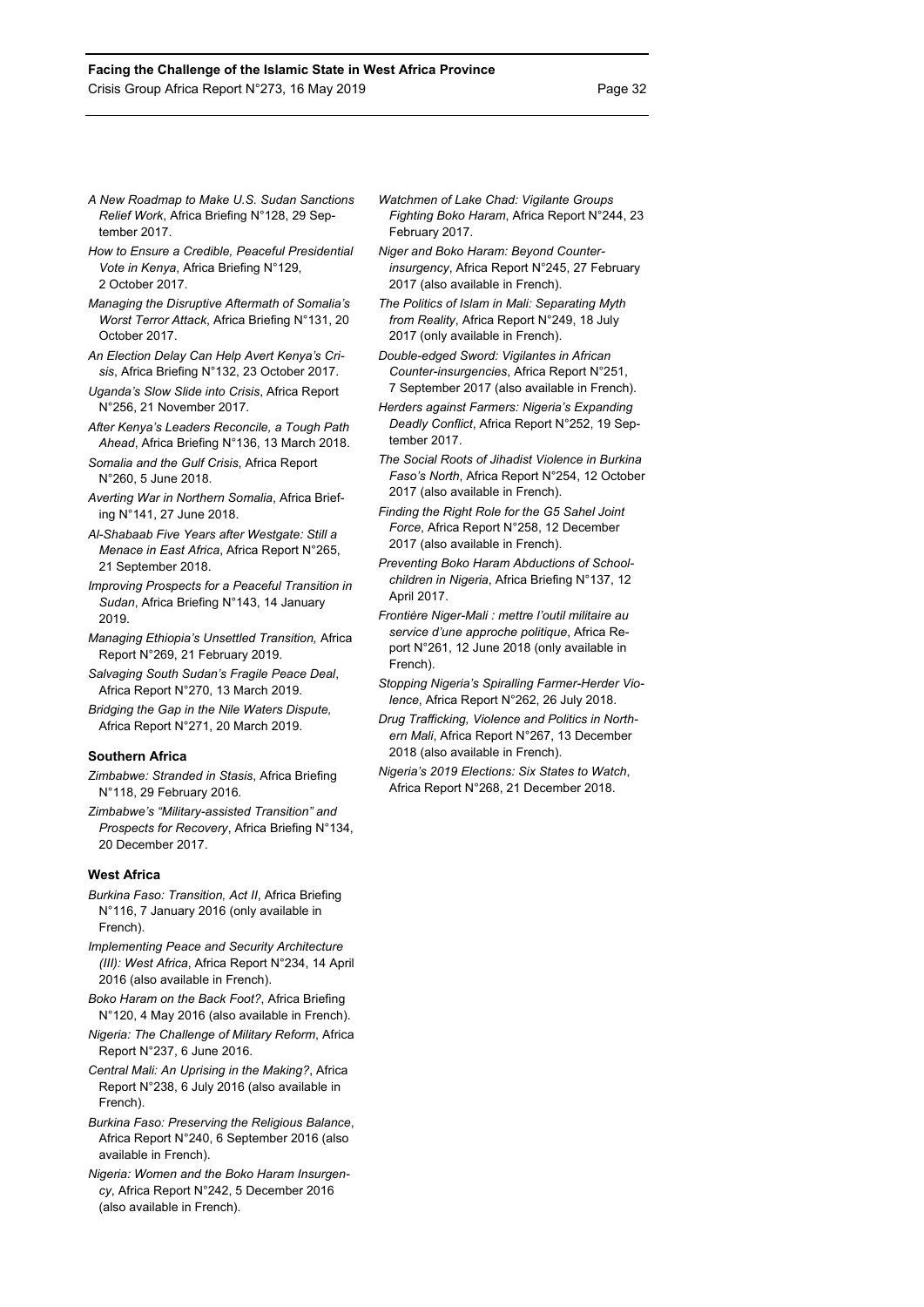## Appendix G: International Crisis Group Board of Trustees

#### **CHAIR**

**Lord (Mark) Malloch-Brown**  Former UN Deputy Secretary-General and Administrator of the United Nations Development Programme

PRESIDENT & CEO

**Robert Malley**  Former White House Coordinator for the Middle East, North Africa and the Gulf region

#### OTHER TRUSTEES

**Fola Adeola**  Founder and Chairman, FATE Foundation

**Hushang Ansary** 

Chairman, Parman Capital Group LLC; Former Iranian Ambassador to the U.S. and Minister of Finance and Economic Affairs

**Gérard Araud**  Former Ambassador of France to the U.S.

**Carl Bildt**  Former Prime Minister and Foreign Minister of Sweden

**Emma Bonino**  Former Foreign Minister of Italy and European Commissioner for Humanitarian Aid

**Cheryl Carolus**  Former South African High Commissioner to the UK and Secretary General of the African National Congress (ANC)

**Maria Livanos Cattaui**  Former Secretary General of the International Chamber of Commerce

**Ahmed Charai**  Chairman and CEO of Global Media Holding and publisher of the Moroccan weekly *L'Observateur*

**Nathalie Delapalme**  Executive Director and Board Member at the Mo Ibrahim Foundation

**Alexander Downer**  Former Australian Foreign Minister and High Commissioner to the United Kingdom

**Sigmar Gabriel**  Former Minister of Foreign Affairs and Vice Chancellor of Germany

**Robert Fadel**  Former Member of Parliament in Lebanon; Owner and Board Member of the ABC Group

**Frank Giustra**  President & CEO, Fiore Group; Founder, Radcliffe Foundation

#### **Hu Shuli**

Editor-in-Chief of Caixin Media; Professor at Sun Yat-sen University **Mo Ibrahim** 

Founder and Chair, Mo Ibrahim Foundation; Founder, Celtel International

**Yoriko Kawaguchi**  Former Foreign Minister of Japan; former Environment Minister

**Wadah Khanfar**  Co-Founder, Al Sharq Forum; former Director General, Al Jazeera Network

**Nasser al-Kidwa**  Chairman of the Yasser Arafat Foundation; Former UN Deputy Mediator on Syria

**Bert Koenders**  Former Dutch Minister of Foreign Affairs and Under-Secretary-General of the United Nations

**Andrey Kortunov**  Director General of the Russian International Affairs Council

**Ivan Krastev**  Chairman of the Centre for Liberal Strategies (Sofia); Founding Board Member of European Council on Foreign Relations

**Tzipi Livni**  Former Foreign Minister and Vice Prime Minister of Israel

**Helge Lund**  Former Chief Executive BG Group (UK) and Statoil (Norway)

**Susana Malcorra**  Former Foreign Minister of Argentina

**William H. McRaven**  Retired U.S. Navy Admiral who served as 9th Commander of the U.S. Special

Former Foreign Secretary of India;

Chairman and CEO of MOBY Group

**Marty Natalegawa**  Former Minister of Foreign Affairs of Indonesia, Permanent Representative to the UN, and Ambassador to the UK

Armed Conflict

Chair of the Board of the Gorée Institute (Senegal); Legal Practitioner (Nigeria)

#### **Meghan O'Sullivan**

Former U.S. Deputy National Security Adviser on Iraq and Afghanistan

#### **Thomas R. Pickering**

Former U.S. Under-Secretary of State and Ambassador to the UN, Russia, India, Israel, Jordan, El Salvador and Nigeria

#### **Ahmed Rashid**

Author and Foreign Policy Journalist, Pakistan

**Juan Manuel Santos Calderón** 

Former President of Colombia; Nobel Peace Prize Laureate 2016

#### **Wendy Sherman**

Former U.S. Under Secretary of State for Political Affairs and Lead Negotiator for the Iran Nuclear Deal

**Ellen Johnson Sirleaf**  Former President of Liberia

**Alexander Soros**  Deputy Chair of the Global Board, Open Society Foundations

**George Soros**  Founder, Open Society Foundations and Chair, Soros Fund Management

**Jonas Gahr Støre** 

Leader of the Labour Party and Labour Party Parliamentary Group; former Foreign Minister of Norway

#### **Jake Sullivan**

Former Director of Policy Planning at the U.S. Department of State, Deputy Assistant to President Obama, and National Security Advisor to Vice President Biden

#### **Lawrence H. Summers**

Former Director of the U.S. National Economic Council and Secretary of the U.S. Treasury; President Emeritus of Harvard University

#### **Helle Thorning-Schmidt**

CEO of Save the Children International; former Prime Minister of Denmark

#### **Wang Jisi**

Member, Foreign Policy Advisory Committee of the Chinese Foreign Ministry; President, Institute of International and Strategic Studies, Peking University

# Operations Command **Shivshankar Menon**  former National Security Adviser

**Naz Modirzadeh**  Director of the Harvard Law School Program on International Law and

# **Saad Mohseni**

#### **Ayo Obe**